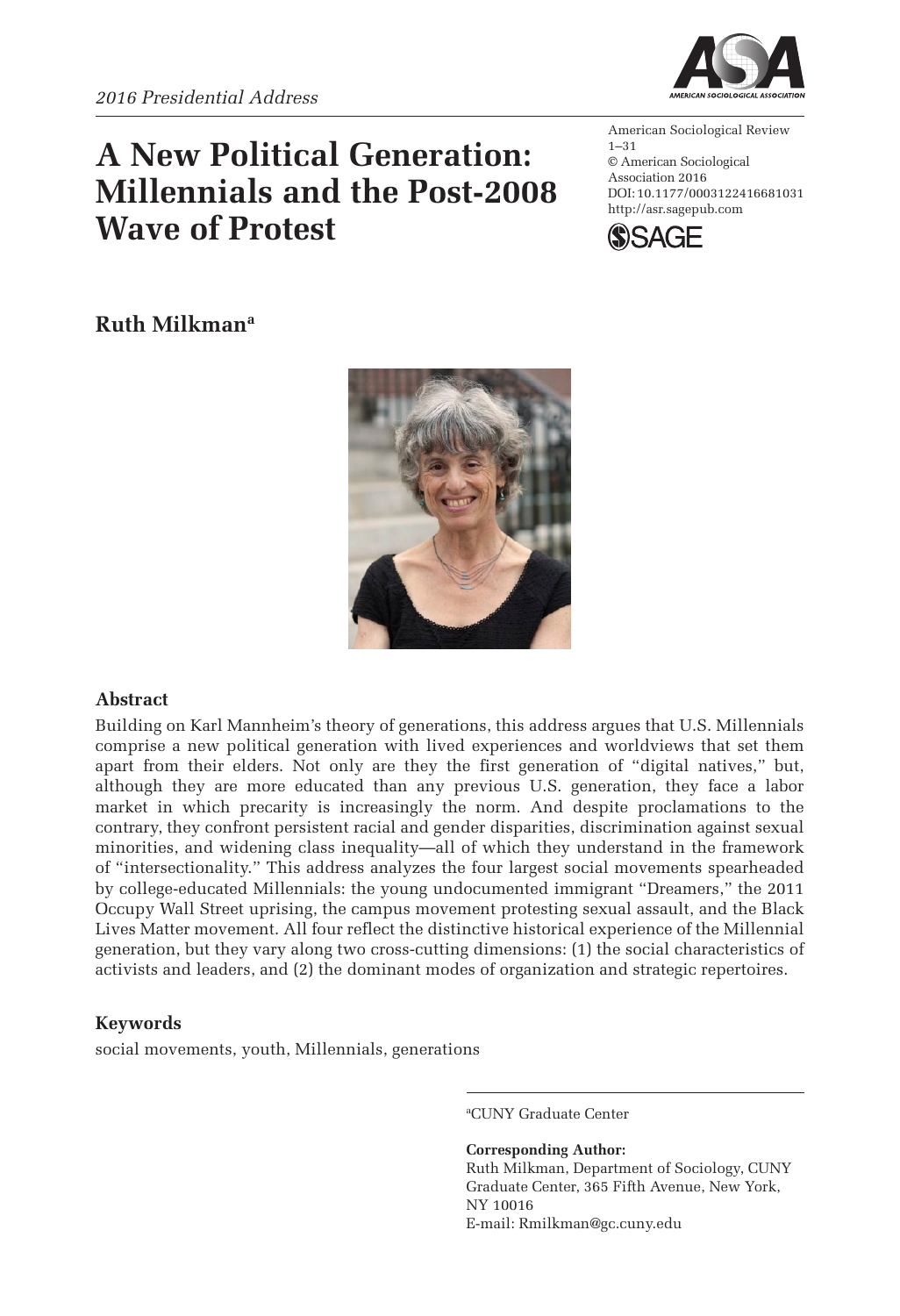It is a truth universally acknowledged that young adults are overrepresented among progressive political activists. As a result, their generationally specific experiences and worldviews have disproportionately influenced social movement agendas. Although this generational aspect of social movements has received limited scholarly attention in recent years, it is a striking feature of the wave of protest that has emerged in the twenty-first-century United States. With few exceptions, college-educated "Millennials"1 usually defined as those born after 1980 comprise the key demographic group driving the left-wing movements in that wave.

Defying the popular stereotypes of their generation as selfish, narcissistic, and politically disengaged, Millennials have more progressive attitudes and beliefs than do older generations on a wide range of issues, from the rights of sexual minorities to capitalism itself. Moreover, many of them have acted on those beliefs through engagement in social movements. In what follows, I analyze the four largest Millennial-driven movements: the young undocumented immigrant "Dreamers," the 2011 Occupy Wall Street (OWS) uprising, the campus movement protesting sexual assault, and Black Lives Matter  $(BLM).<sup>2</sup>$ 

Building on Karl Mannheim's classic 1927 essay, "The Problem of Generations," I argue that U.S. Millennials constitute a new *political generation*, whose lived experiences and worldviews sharply distinguish them from previous generations of youthful activists.<sup>3</sup> First, as "digital natives," profoundly shaped by the Internet and other new technologies from the start of their lives, Millennials' use of networkbased communication (i.e., social media) is unprecedented in scale and effectiveness. Second, although they are more educated than any previous generation, Millennials' aspirations have been frustrated by the growth of precarious employment and by an increasingly polarized labor market (Kalleberg 2011). Although these trends have affected all generations, they have influenced the worldviews of youthful labor market entrants most profoundly. The emergence of precarious and polarized

employment preceded the Great Recession but was exacerbated by it, and this helped galvanize Millennial activism, especially among the college-educated.

U.S. Millennials are more racially and ethnically diverse than any previous generation, and they came of age in a supposedly postracial society—yet they confront persistent racism. Similarly, despite claims that gender inequality has been largely eliminated, this generation routinely encounters disparities in the treatment of women and men, as well as systematic discrimination against sexual minorities. Millennials are also affected by the soaring level of class inequality, and the vast political influence of corporations and wealthy individuals. Viewing race, gender, sexuality, and class as inextricably intertwined, Millennial activists have adopted the term "intersectionality" (which originated in the academy; see Crenshaw 1991) to highlight their interconnections.

Although they share these common features—unprecedented use of social media, the combined effects of extensive postsecondary education and employment precarity, and the discourse of intersectionality—in other respects the Millennial-led social movements I examine here are far from homogeneous. They vary along two cross-cutting dimensions: (1) the social characteristics of their activists and leaders, and (2) their dominant modes of organization and strategic repertoires.

First, although all four movements are led by college-educated Millennials, the Dreamers and BLM activists are social *outsiders*: they are overwhelmingly people of color, and women and sexual minorities are highly overrepresented in their ranks. By contrast, activists in OWS and in the anti-sexual assault movement are social *insiders*: they are typically white and from economically privileged families, and in the case of OWS they are also disproportionately heterosexual and male. These movements also vary along a second dimension: the Dreamers and the anti-sexual assault movement rely on conventional organizational forms and primarily seek to win legislation and other reforms "inside the system."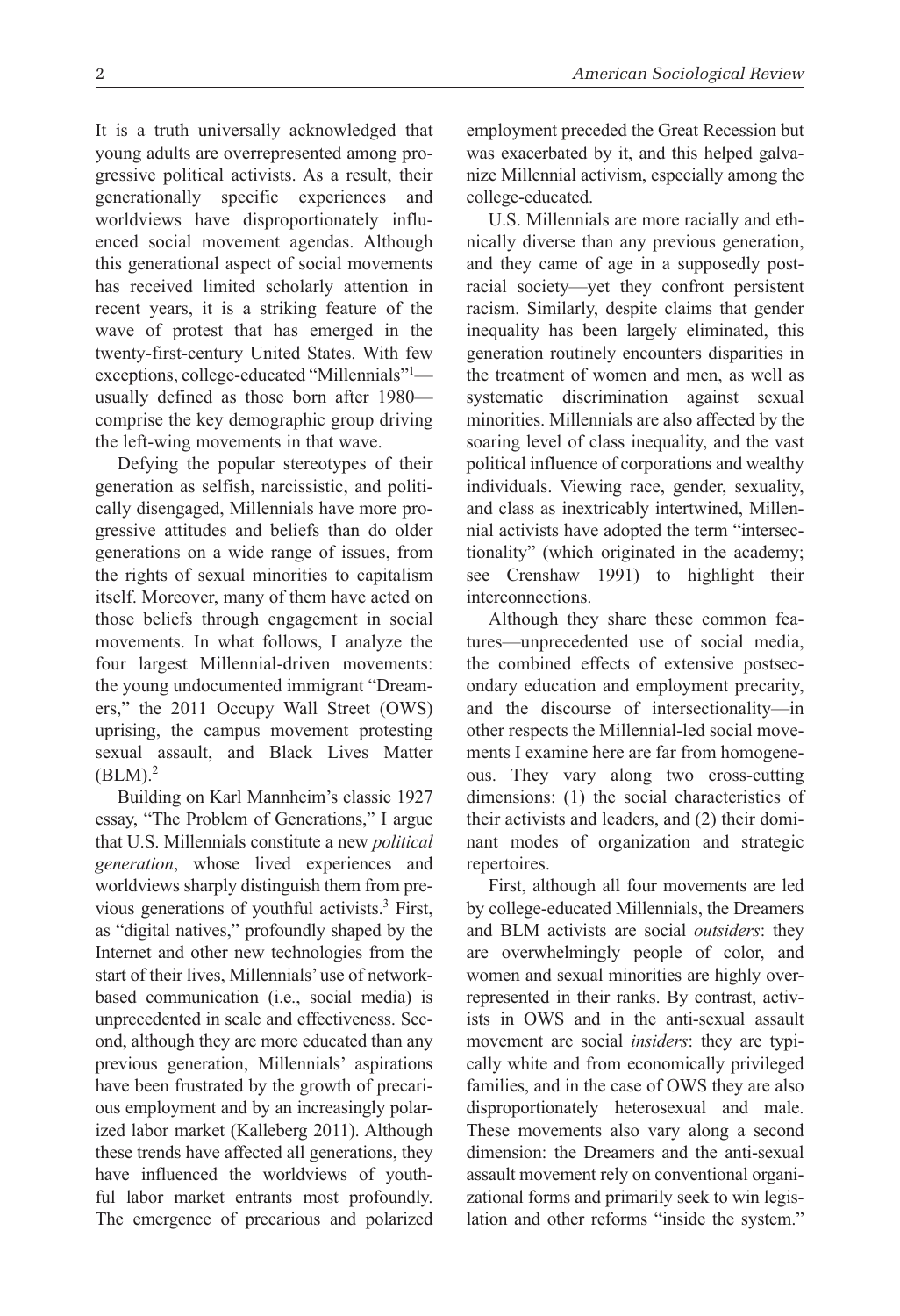In contrast, OWS and BLM are disdainful of conventional forms of political organization and decision-making, rejecting hierarchy in favor of "horizontalism" and "leaderful," participatory organizational structures. In addition, both emphasize direct action and disruptive strategies designed to challenge basic social structures, rather than efforts to win legislation or other short-term reforms.

Before analyzing these four cases and the variations among them in more detail, I discuss selected concepts from the social movements literature, and then go on to suggest the ways in which Mannheim's theory of generations illuminates the distinctive historical forces shaping Millennials' experiences.

### **Biographical Availability, Waves of Protest, and Political Generations**

In his study of the 1960s Freedom Summer campaign, McAdam (1986) highlighted the "biographical availability" of its affluent youthful participants, most of whom were unencumbered by family obligations or demanding occupations. These "Baby Boomers" were more "available" than earlier generations had been, largely because their transition from childhood to adulthood had been prolonged by the expansion of higher education in the 1950s and 1960s (Flacks 1971:10; Klatch 1999:4). As I will discuss, that life-cycle transition has been lengthened further in the twenty-first century, rendering Millennials even more biographically available than boomers were.

The concept of biographical availability helps explain why students and other young people are more easily recruited into social movements than are their elders, all else being equal. Yet, although youth of every generation are potentially available in this sense, they become politically engaged in large numbers only under certain conditions. In most historical periods, no large-scale social movements have emerged among the young (or among older people, for that matter). Although some level of contentious politics has become a constant feature of the United States and other advanced democracies, major upsurges of protest like that of the 1960s are historically rare.

Many commentators have observed that when large-scale social movements do develop, they often cluster in time and space, forming "waves" of protest. Within such clusters, movements learn from and emulate one another (Della Porta 2015; Tarrow 1998; Traugott 1995), a process variously understood as social movement "spillover" (Meyer and Whittier 1994), "diffusion" (McAdam and Rucht 1993; Wood 2012), or in some contexts "mimetic isomorphism" (DiMaggio and Powell 1983). The movements I analyze here are part of such a wave of protest, or at least the embryo of one, and have reciprocally influenced one another in just the ways the literature suggests.

But this begs the critical question: under what conditions do such waves of protest emerge? As Walder (2009) points out, recent sociological literature on social movements has largely abandoned that line of inquiry, concentrating instead on *processes* of mobilization, especially the cultural and emotional aspects of movement participation, and the dynamics of framing. Walder (2009:398) also criticizes the recent literature for failing "to explain the political orientation of mobilized groups and the aims and content of movements."

The issues whose recent neglect Walder laments are central to the "political process" model that dominated social movements research in the late twentieth century. A key axiom in that approach was that a necessary condition for movement emergence is the presence of "political opportunities" (McAdam 1982; Tilly 1978) or "political opportunity structures" (McAdam, Tarrow, and Tilly 2001). But as many critics have noted (e.g., Goodwin and Jasper 1999; Meyer 2004), in practice such opportunities tend to be identified retrospectively, so this component of the political process model often seems tautological rather than predictive.4 These critics also reject the model's structural determinism, arguing for a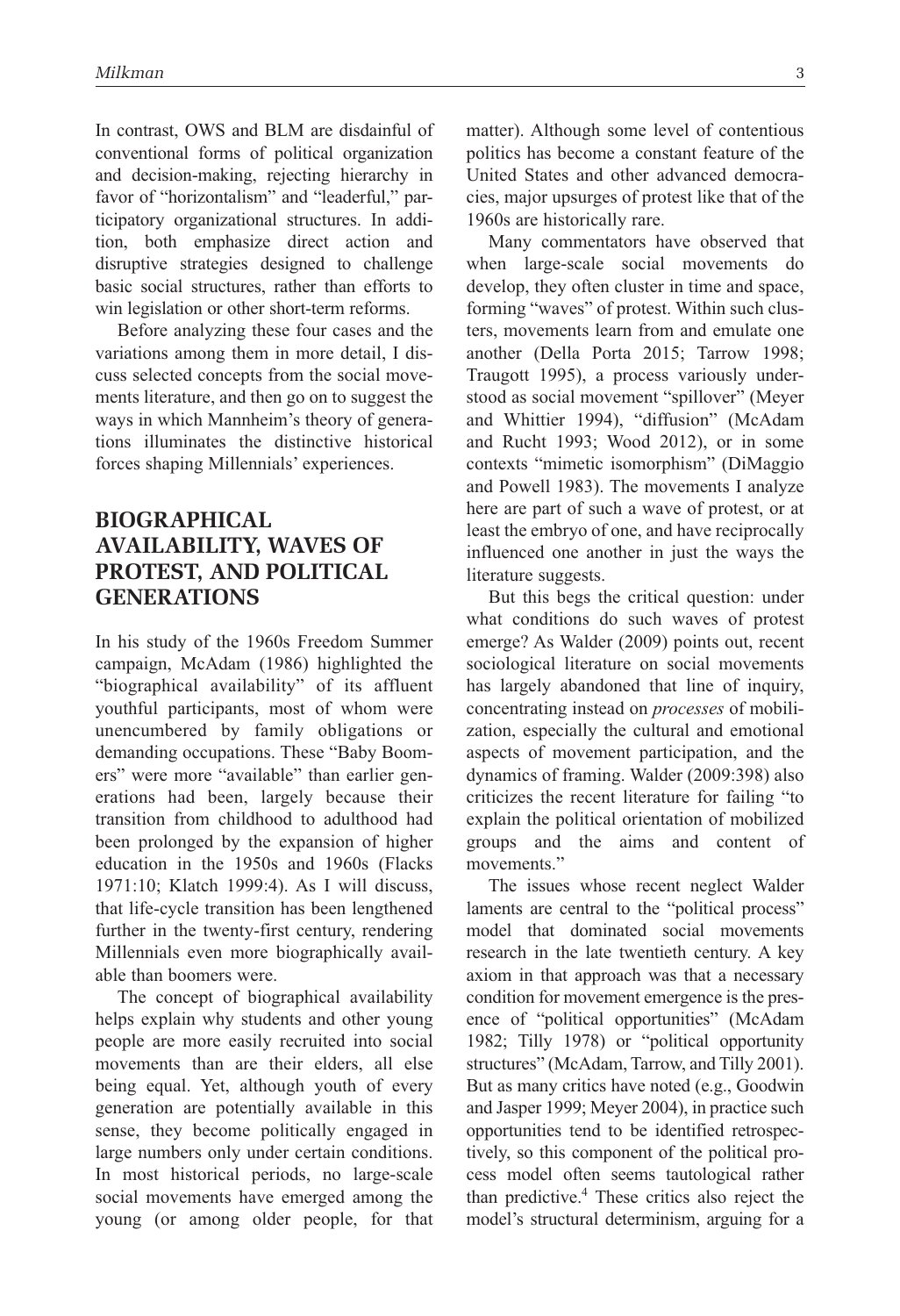more agency-centered, contingent approach. Although this line of critique and the microsociological perspective to which it led have been increasingly influential, the pendulum may be swinging back once again. Walder's (2009:407) complaint about the "lack of curiosity about the social structural roots of protest" was followed by a mini-revival of Marxist-inspired approaches to social movement research (Barker et al. 2013; Cox and Nilsen 2014), just as a new wave of protest began to emerge around the globe.

### **Bringing Mannheim Back In**

Mannheim's (1927, 1944) theory of generations usefully bridges the micro-sociological and cultural focus of *fin-de-siècle* social movements literature and the structural questions to which Walder and others have given renewed attention. Deeply influenced by Simmel and Weber, and by the early work of his compatriot Georg Lukács, Mannheim was equally concerned with culture and social structure (Kettler and Meja 1995). To be sure, Mannheim seldom mentioned social movements per se in his writings on generations, nor did he tackle the formidable problem of specifying the conditions under which major waves of protest emerge. His focus was on generational worldviews and "generational style." Yet, he took pains to emphasize the impact of social transformations and historical forces on the distinctive outlook of particular generations:

Not every generation . . . creates new collective impulses and formative principles original to itself and adequate to its particular situation . . . the frequency of such realization is closely connected with the tempo of social change. When as a result of an acceleration in the tempo of social and cultural transformation basic attitudes must change so quickly . . . then the various new phases of experience are consolidated somewhere. . . .

We speak in such cases of the formation of a new generation style, or of a new *generation entelechy.*<sup>5</sup> (Mannheim 1927:309)

Mannheim (1927:310–11) argued that generations are formed not by biological but by historical and sociological processes:

Whether a new *generation style* emerges every year, every thirty, every hundred years, or whether it emerges rhythmically at all, depends entirely on the trigger action of the social and cultural process. . . . The biological fact of the existence of generations merely provided the *possibility* that generation entelechies may emerge.

Mannheim pointed out that in every era, young people are especially susceptible to the influence of such triggers, because (unlike their less impressionable elders) their worldviews are still in the process of formation. "Early impressions tend to coalesce into a *natural view* of the world. All later experiences then tend to receive their meaning from this original set," he argued (Mannheim 1927:298). "The 'up-to-dateness' of youth consists in their being closer to the 'present' problems . . . and in the fact that they are dramatically aware of a process of de-stabilization and take sides in it. All this while, the older generation cling to the re-orientation that had been the drama of *their* youth" (Mannheim 1927:300–301; see also Jaeger 1985). This has specific implications for social movements:

Youth [are] especially apt to sympathize with dynamic social movements . . . which are dissatisfied with the existing state of affairs. Youth has no vested interests yet, either in an economic sense or in terms of habits and valuations, whereas most of the settled adults have. This is the explanation of the peculiar fact that in their adolescence and prolonged adolescence so many people are ardent revolutionaries or reformers. (Mannheim 1944:40)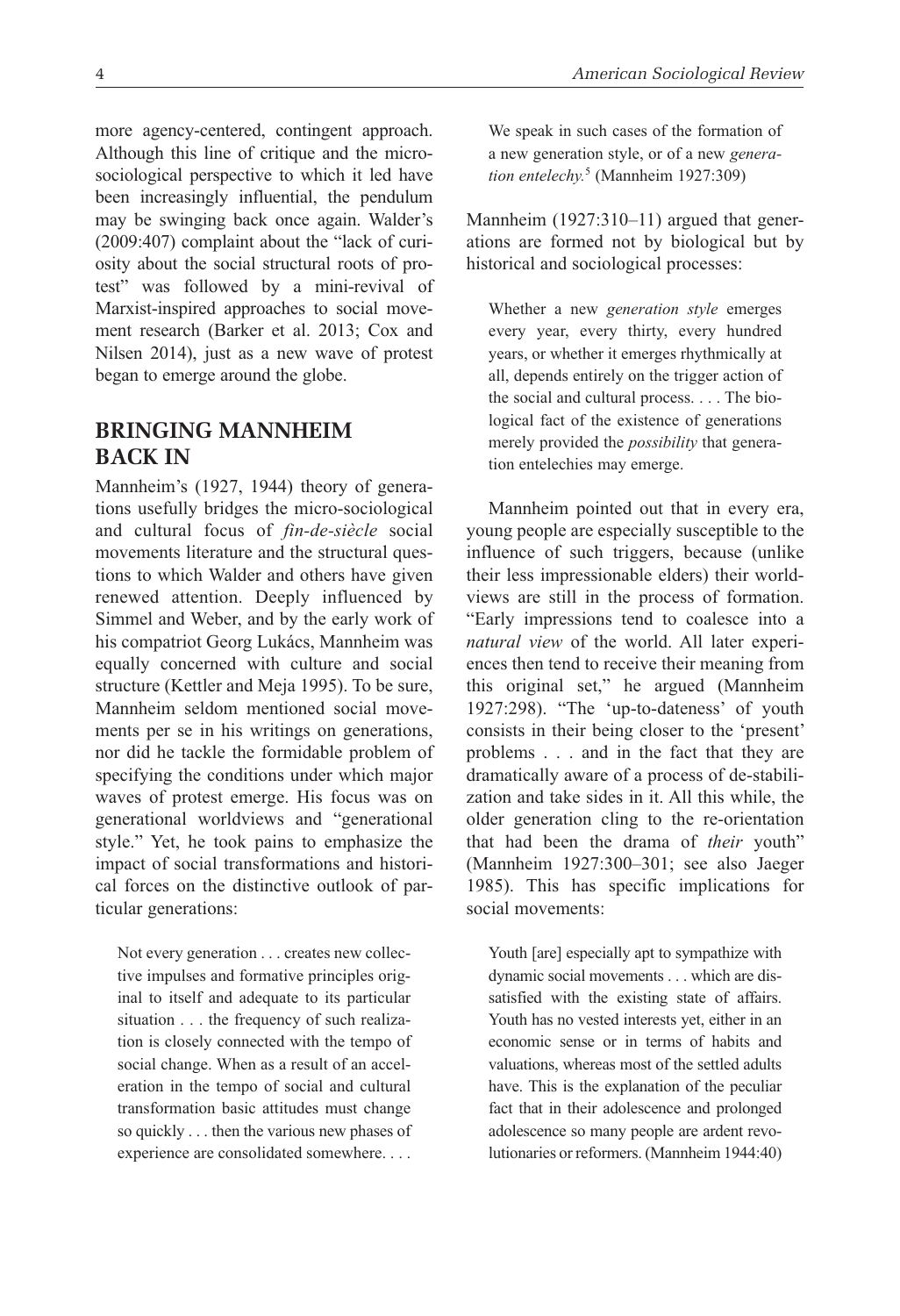For Mannheim, however, sociological generations are not necessarily politically engaged. He took pains to distance himself from the conventional wisdom that young people are always to the left of their elders. "Nothing is more false than the usual assumption," he declared, "that the younger generation is 'progressive' and the older generation *eo ipso* conservative" (Mannheim 1927:297). This perspective is resolutely anti-determinist, yet at the same time it retains a structural dimension, emphasizing the ways in which "the tempo of social change" shapes each generation's "style" and worldview.

With few exceptions (but see Hart-Brinson 2014; Henry 2004; Klatch 1999; Whittier 1995), recent literature on social movements makes only passing reference to Mannheim's work. It was a more common reference point in the 1960s and 1970s (e.g., Flacks 1971; Inglehart 1977), although even then his influence was limited. Feuer's (1969:25) famous study of student movements, for example, does not explicitly acknowledge Mannheim, although it echoes his thesis: "A generation in the sociological sense consists of persons in a common age group who in their formative years have known the same historical experiences. . . . Often a generation's consciousness is shaped by the experience of what we might call the 'generational event.'"6

Mannheim's perspective offers a fundamental insight into the ways in which critical historical events can precipitate new waves of protest, galvanizing newly formed generations into social movement activity, which in turn is shaped by their historically specific worldviews. Here I aim to demonstrate the usefulness of this framework by applying it to the case of U.S. Millennials and the social movements they have launched since 2008. The "acceleration in the tempo of social and cultural transformation" Mannheim posits affected Millennials in two respects that I have already mentioned: the rapid diffusion of digital communication technologies, and the growth of precarious and polarized employment. Both these developments deeply affected Millennials and helped shape their

"new collective impulses" and "new generational style." The Internet revolution and the Great Recession were what Mannheim called "the trigger action of the social and cultural process"—just as the Great Depression was for the Old Left in the 1930s, and the civil rights revolution and the Vietnam War were for the New Left in the 1960s. That trigger action propelled a key group of Millennials those with extensive postsecondary education—into social movement activism.

Mannheim's observation about the plasticity of youth is distinct from McAdam's concept of biographical availability, but these two ideas complement one another, and both contribute to an understanding of Millennial social movements. As the first generation of digital natives, their unparalleled expertise in deploying social media reflects Millennials' youthful plasticity; similarly, the intensification of employment polarization and precarity during and after the Great Recession have disproportionately shaped their worldviews. The notion of biographical availability sheds light on the reasons why the "trigger action" of the 2008 financial crisis was so salient for *college-educated* Millennials. Mason (2013) notes the unprecedented level of education among the young protagonists of twenty-firstcentury social movements around the world, from the Arab Spring to Occupy Wall Street, arguing that such movements were led by "the graduate with no future."7

### **Millennials: A New Political Generation**

The protest movements that sprang up after the 2008 financial crisis are not limited to youth movements. But while older people have been disproportionately drawn to rightwing populist movements like the U.S. Tea Party and Donald Trump's presidential campaign, Millennials comprise the bulk of those involved in the new movements that emerged on the Left in this period.8 As a first step toward explaining this development, which took many observers by surprise, I will review the available data on U.S. Millennials'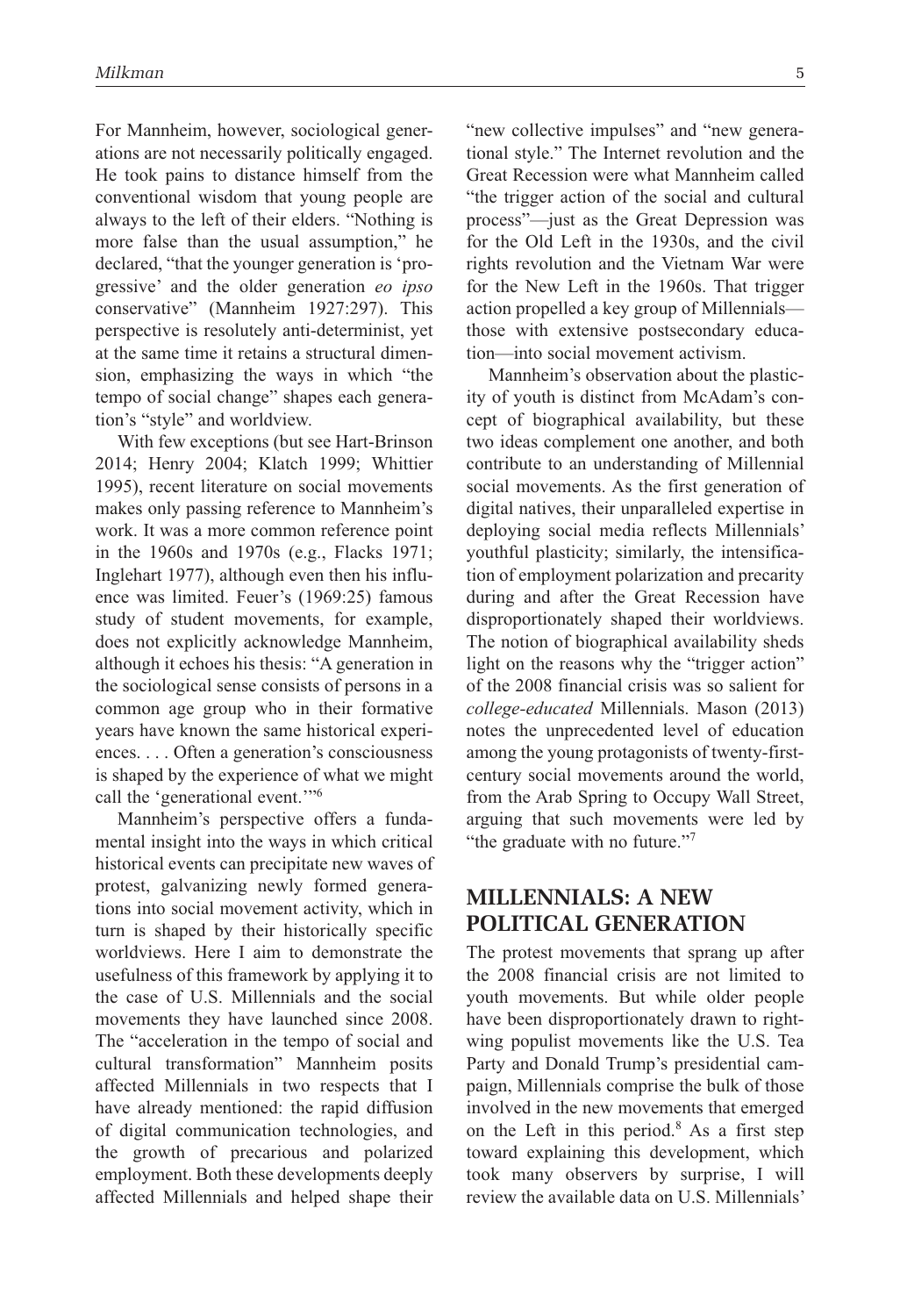attitudes and worldviews, which crystallized into what Mannheim called a new "generational style" and helped constitute them as a new political generation.

In the early twenty-first century, the dominant narrative defining the Millennial generation portrayed its young adult members as lazy, narcissistic, and with a sense of entitlement that greatly exceeded that of earlier generations. Until recently, such commentary also presumed that Millennials were politically disengaged. As late as 2013, a *Time* magazine cover story dubbed them the "Me Me Me Generation," asserting that "they have less civic engagement and lower political participation than any previous group" (Stein 2013). A 2014 Pew Research Center study similarly concluded that Millennials are "relatively unattached to organized politics" (Taylor et al 2014:4).

The 2008 presidential election was an early indication of the limited accuracy of such claims. Barack Obama captured the imagination of millions of Millennials: 66 percent of voters under age 30 cast their ballots for him that year, compared to 50 percent of those age 30 or over—a generational disparity larger than in any previous U.S. presidential election since exit polling began in 1972 (Pew Research Center 2010). Millennials not only voted for Obama in vast numbers, but many also actively campaigned for him. Some 2,000 full-time organizers participated in the 2008 "Camp Obama" trainings, "mostly in their twenties," along with over a million part-time volunteers (Ganz 2009). Not coincidentally, the Obama campaign made unprecedented use of social media (Talbot 2008).

Eight years later, these dynamics were recapitulated in Bernie Sanders' presidential campaign, which became legendary for the enormous support it attracted from Millennials. The generation gap was even wider than in 2008: an aggregation of exit polls found that 72 percent of voters under age 30 cast their ballots for Sanders in the 2016 Democratic primaries, whereas 71 percent of those 65 and over voted for Clinton (Ehrenfreund 2016; Norman 2016; Zitner, Chinni, and McGill 2016).

A wealth of survey data suggest that Millennials' attitudes are to the left of those of older generations.<sup>9</sup> Millennials are the only generation in which self-identified "liberals" outnumber "conservatives": in 2014, 31 percent of Millennials identified as liberal and 26 percent as conservative (the rest were "moderates"); the figures for Boomers (age 50 to 68 in 2014) were 21 and 41 percent, respectively. Only about half (49 percent) of Millennials described themselves as "patriotic," compared to 75 percent of Boomers, and Millennials also were less religious than older

generations.

Millennials' views about specific issues are disproportionately left-leaning as well. In 2014, just over half (51 percent) described themselves as "supporters of gay rights," and 68 percent supported same-sex marriage; the figures for Boomers are 33 and 48 percent, respectively. Over two-thirds (69 percent) of Millennials supported legalization of marijuana, compared to 52 percent of Boomers. A solid majority of Millennials (55 percent) said that "immigrants now living in the U.S. illegally should be allowed to stay and apply for citizenship," a view held by 53 percent of white and 58 percent of non-white Millennials; only 39 percent of Boomers (and 38 percent of white Boomers) shared this view. Millennials are also more supportive of interracial marriage, with 50 percent saying it is "a good thing for American society," compared to 19 percent of Boomers. And a 2016 survey found that 60 percent of white adults under age 30 supported the BLM movement, compared to 37 percent of those age 50 to 64 (Horowitz and Livingston 2016).

These attitudes are not limited to social issues or "identity politics." Although their unionization rates are far lower than those of older cohorts, Millennials have unusually pro-union attitudes, with 61 percent expressing a favorable opinion of organized labor in 2013, compared to 49 percent of Boomers (Dimock et al. 2013). Moreover, a 2011 Pew poll found that 49 percent of Millennials had a positive view of "socialism," nearly double the rate for Boomers (25 percent). The same poll found a substantial generation gap in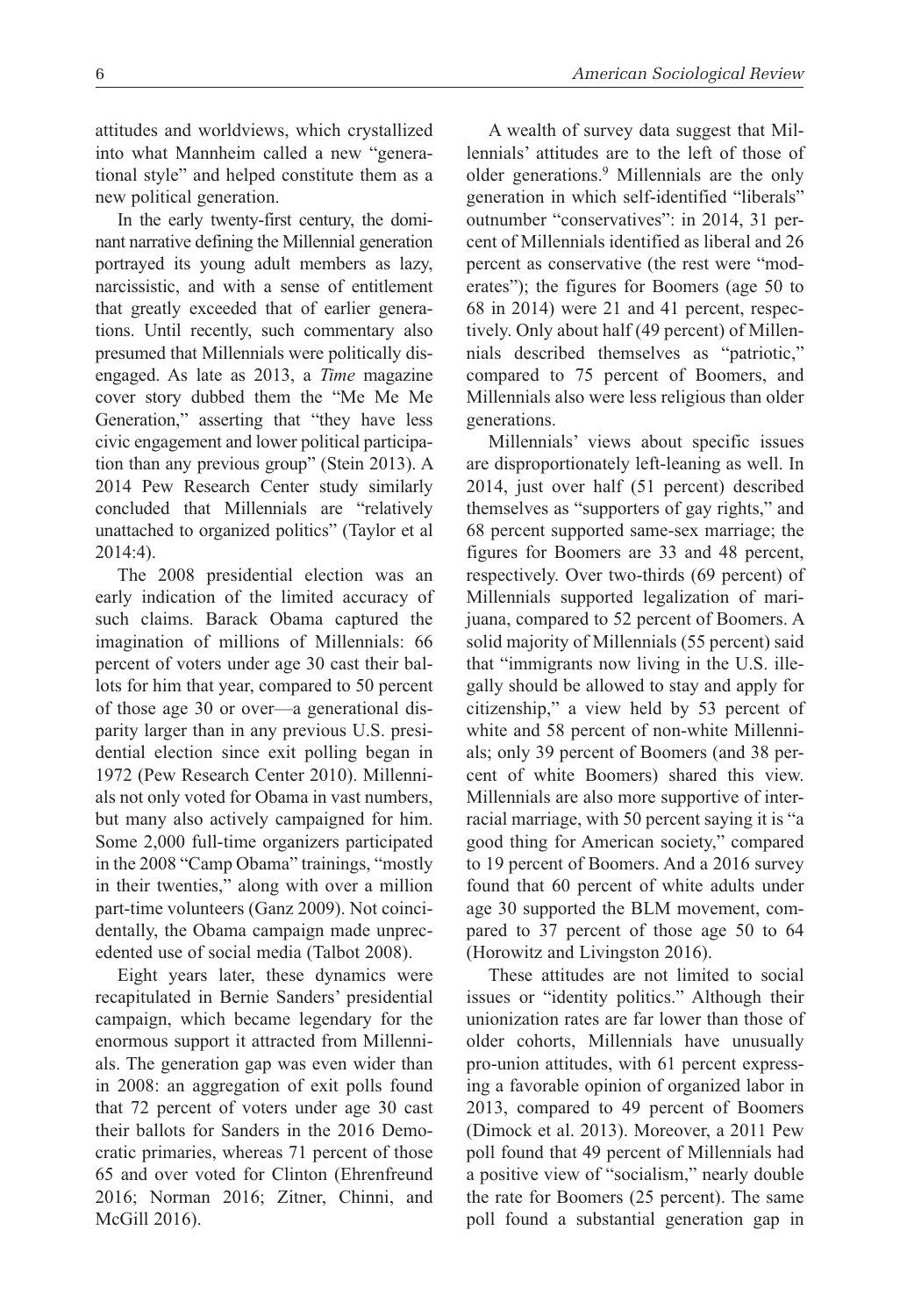attitudes about capitalism: 47 percent of Millennials expressed a negative view of capitalism, compared to 39 percent of Boomers.<sup>10</sup>

Millennials are also deeply skeptical about established political parties and institutions. In a 2007 survey, 56 percent endorsed the view that their generation was more likely than older ones to "join an emerging third political party"; only 18 percent said they were less likely to do so. In the same survey, 49 percent of Millennials said they were more likely than earlier generations to "join an independent or issue-based political movement"; 23 percent said they were less likely to do so (Greenberg and Weber 2008).

Few data exist on attitudinal differences *within* the Millennial generation, but those available suggest that progressive views are especially prevalent among individuals with extensive formal education as well as among non-whites. In Pew's 2014 survey of Millennials, 42 percent of college graduates, 38 percent of those with some college education, and 34 percent of those with a high school education or less described themselves as "liberal." Only 20 percent of college graduates and 21 percent of those with some college described themselves as "conservative," compared to 30 percent of those with a high school education or less. College-educated Millennials also were disproportionately likely to identify as Democrats and to support gay rights.11 Another 2014 survey found that African American and Latino Millennials were more likely than their white counterparts to support minimum wage increases, health care reform, and immigration reform (although not gay rights). They also were more likely than white Millennials to identify as Democrats (Rogowski and Cohen 2015). Similarly, support for Sanders in 2016, although strong among all Millennials relative to older generations, was greatest among highly educated and black Millennials (Norman 2016).

But are Millennials' left-leaning attitudes truly generational effects, or are they also characteristic of youth in other political generations? A full exploration of that question is beyond the scope of this study, but the General Social Survey (GSS) data shown in Table 1 suggest a mixture of generational effects and youth effects.12 Part A of the table compares Millennials and Boomers (as well as the rest of the population) on five issues, and confirms the Pew findings that Millennials were significantly to the left of Boomers in 2014 (on all five variables). However, as part B of Table 1 shows, in the 1970s, when Boomers were young, they were far more likely than the rest of the population to identify as liberal, to support marijuana legalization, and to be tolerant of homosexuality. In contrast, on race and income inequality, their attitudes were not significantly different from those of the rest of the population. Finally, part C of Table 1 shows the shifts in Boomers' attitudes as they aged, comparing their views during the 1970s and in 2014. Their attitudes toward homosexuality and marijuana legalization shifted leftward (like those of the larger population), but they moved rightward in regard to race and income inequality (although on the latter, the over-time difference is not statistically significant). They were also significantly less likely to identify as liberal in 2014 than in the 1970s.

### **Millennial Movements and Social Media**

As the first generation of digital natives, Millennials are famously adept in using the Internet and social media. The new communications technologies have diffused rapidly among all age groups, but Millennials have maintained their edge. In 2015, 90 percent of Millennials reported using social networking sites, compared to 51 percent of Boomers (Perrin 2015). And although all generations use social media to contact friends and family, young people are far more likely than their elders to exploit the Internet for other purposes. For example, a 2016 Gallup study reported that 71 percent of Millennials rely primarily on the Internet for "news or information about national and international issues," compared to 30 percent of Boomers, who rely mainly on television and other "old" media (Gallup 2016).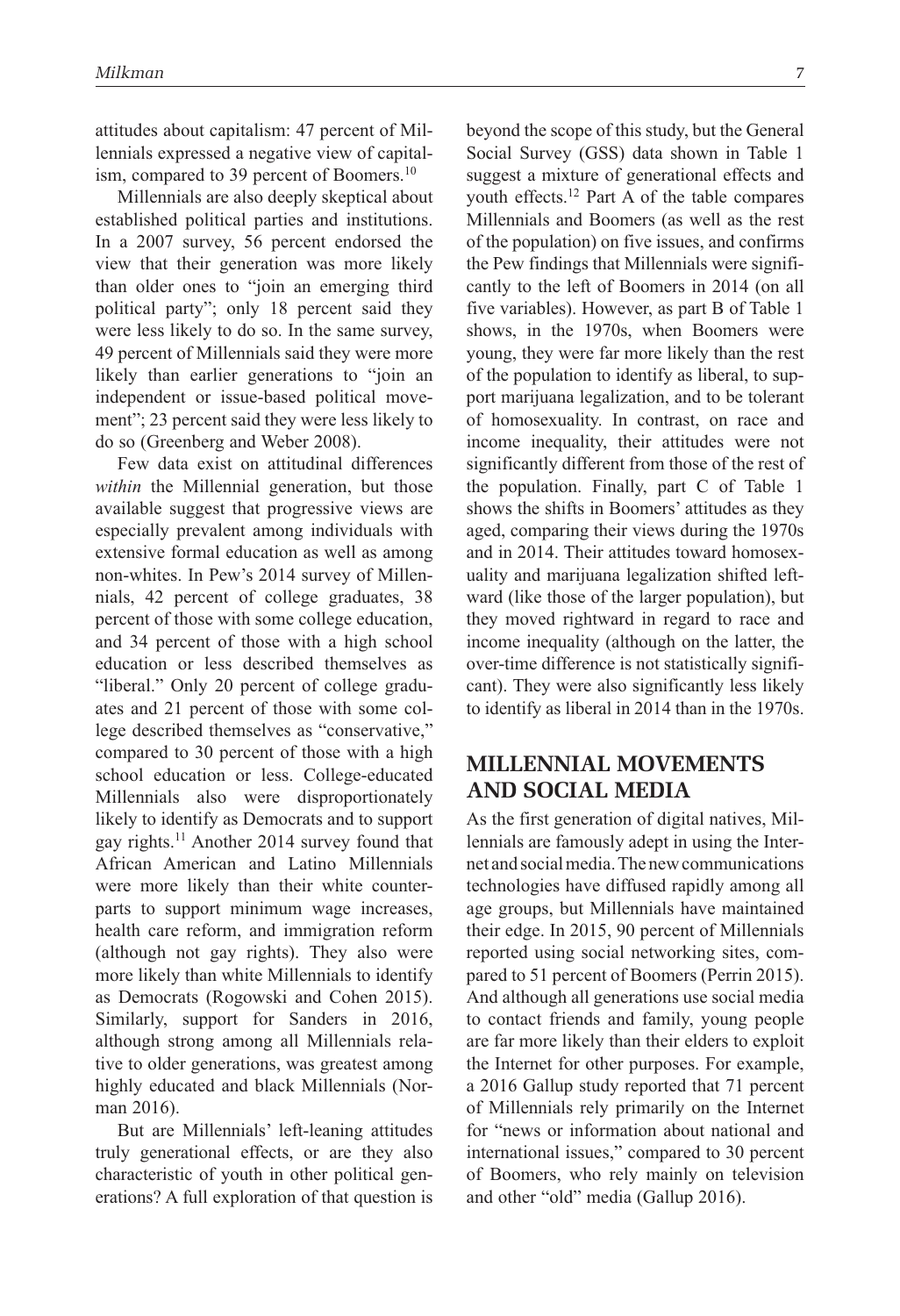| A. Comparing Boomers and Millennials, 2014              | <b>Boomers</b> | Millennials All Others |       |
|---------------------------------------------------------|----------------|------------------------|-------|
| Government should reduce income differences             | 42.6%          | $51.6\%$ *             | 45.3% |
| Homosexuality is "not at all wrong"                     | 45.4           | $63.8**$               | 42.8  |
| Marijuana should be legal                               | 57.4           | $65.6*$                | 47.8  |
| Government has special obligation to help blacks        | 13.6           | $20.1*$                | 17.3  |
| Liberal self-identification                             | 24.7           | $30.2*$                | 24.0  |
| B. Comparing Boomers in Their Youth to Boomers in       |                |                        |       |
| 2014                                                    | 1970s          | 2014                   |       |
| Government should reduce income differences (1978)      | 49.3%          | 42.6%                  |       |
| Homosexuality is "not at all wrong" (1973)              | 19.8           | $45.4***$              |       |
| Marijuana should be legal (1974)                        | 43.4           | $57.4***$              |       |
| Government has special obligation to help blacks (1975) | 27.6           | $13.6***$              |       |
| Liberal self-identification (1974)                      | 43.2           | $24.7***$              |       |
| C. Comparing Boomers in Their Youth to All Others in    |                |                        |       |
| the $1970s$                                             | <b>Boomers</b> | All Others             |       |
| Government should reduce income differences (1978)      | 49.3%          | $50.5\%$               |       |
| Homosexuality is "not at all wrong" (1973)              | 19.8           | $8.6***$               |       |
| Marijuana should be legal (1974)                        | 43.4           | $12.5***$              |       |
| Government has special obligation to help blacks (1975) | 27.6           | 24.5                   |       |
| Liberal self-identification (1974)                      | 43.2           | $25.8**$               |       |

**Table 1**. Comparing Generational Effects and Youth Effects on Political Attitudes

*Source:* General Social Survey.

*Note:* Boomers were born between 1946 and 1964, inclusive; Millennials were born between 1981 and 1996, inclusive. In Part A, "others" are listed for reference purposes only and significance tests compare Boomers and Millennials.

\**p* ≤ .05; \*\**p* ≤ .001 (chi-square tests).

By the late 1990s, the Internet had become an important tool for political activists, reducing the costs of organizing and mobilization and enabling new forms of social movement recruitment (Earl and Kimport 2011; Juris 2008). But Millennial social movements have deployed the new technologies to a qualitatively different degree. As Mason (2013:76– 77) observes, social media enabled this generation of protesters "to outwit the police, to beam their message into the newsrooms of global media, and above all to assert a cool, cutting-edge identity." Moreover, he adds, "a network can usually defeat a hierarchy." The police and other state agents have increasingly developed expertise in deploying social media and high-tech forms of surveillance, yet as digital natives Millennials retain a strong advantage.

For all four of the movements I analyze here, social media were critically important. Castells (2012:168) goes so far as to declare that Occupy Wall Street "was born on the Internet, diffused by the Internet" (see also Costanza-Chock 2012; Juris 2012). For the Dreamers, too, social media have been vital (Costanza-Chock 2011), especially because for many undocumented immigrants, physical mobility is limited by lack of access to drivers' licenses. Activists in the anti-sexual assault movement intensively exploited Facebook and other social media platforms, creating private online spaces where survivors and activists could share experiences, as well as using the new communication technologies in organizing and mobilization (Karasek and Dirks forthcoming). Black Lives Matter also has made extensive use of social media for internal communication, recruitment, and mobilization (Taylor 2016).

Social media and traditional media are often counterposed as alternatives, but they are not mutually exclusive; in practice, they often feed on and amplify one another.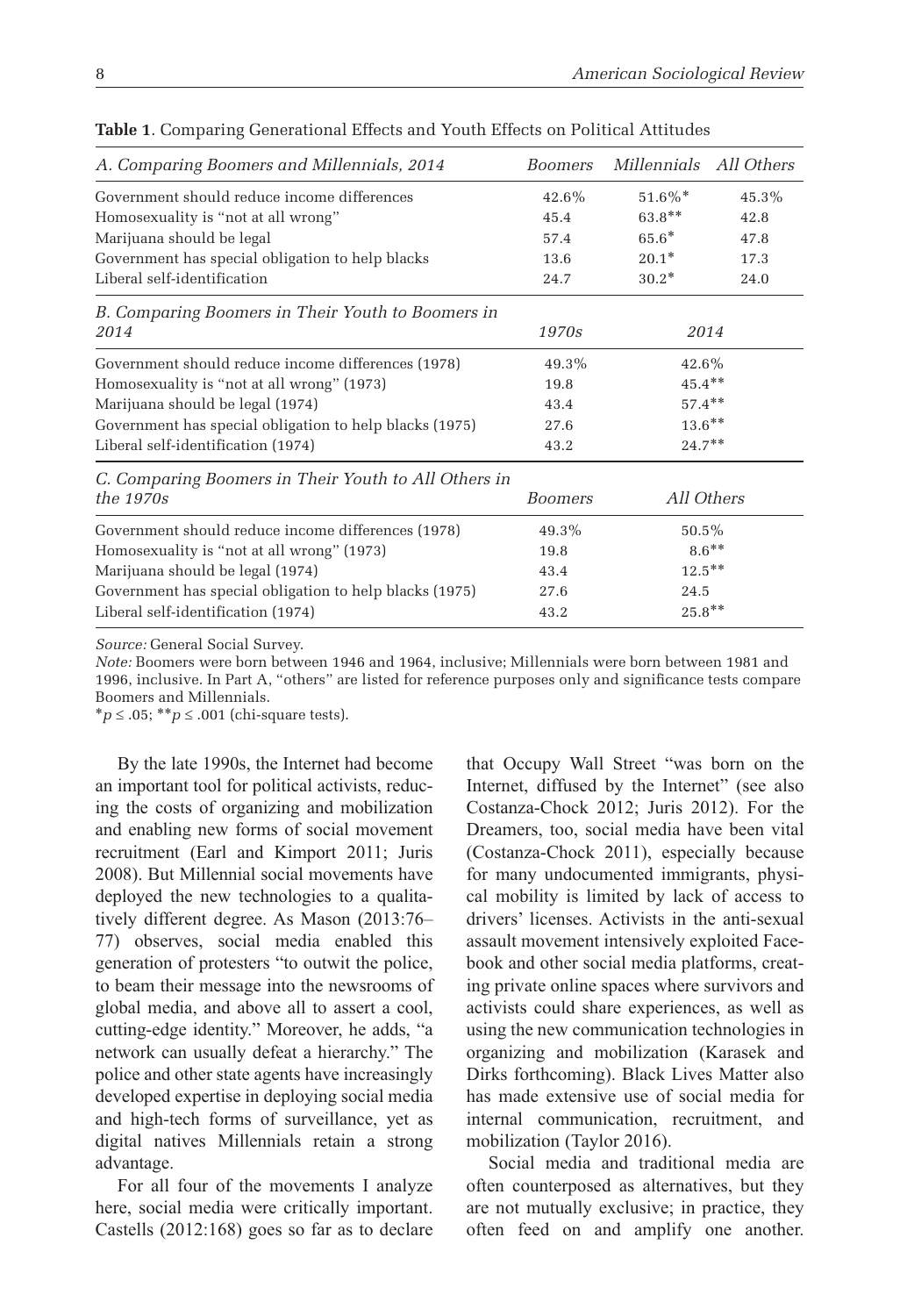Although Millennial social movement activists have made far greater use of the Internet and other new technologies than did their counterparts in earlier generations, "old media" remain critically important. Traditional news coverage has magnified the influence of all these movements and contributed to their recruitment and networking efforts. For example, a front-page *New York Times* story alerted many student activists campaigning against sexual assault to organizing efforts on other campuses around the country of which they previously were unaware (author's interviews).

Just as traditional media remain important for these movements along with social media, so too participants' physical, face-to-face interactions continue to be crucial complements to virtual network building. Many OWS activists commented on the importance of Zuccotti Park and the other occupied spaces for their movement; indeed, after the police evicted them from those spaces, OWS as a recognizable entity rapidly dissipated. And although the Dreamers, BLM, and the antisexual violence movement all relied heavily on virtual network building, in-person meetings and other direct interactions were essential for all of them as well. As one Dreamer activist put it, "Even if I post an image on Facebook, that's not enough. We still need to be in physical contact, we need to gather" (Seif 2014:307). In short, social media were vital for these movements, helping them scale up their organizing quickly and reducing the costs of recruitment, but this supplemented rather than replaced face-to-face interaction.

### **Precarious Employment and "Waithood"**

Millennials are the most highly educated generation in U.S. history. In 2015, 36 percent of the population age 25 to 29 had a four-year college degree or more, compared to 24 percent in 1976. Young women lead this trend, with even higher levels of educational attainment than their male counterparts (Ryan and Bauman 2016). More generally, the transition to adulthood has been prolonged for this generation to an unprecedented degree (Waters et al. 2011). This is not unique to the United States, but part of a global trend extending "youth" as a phase of the life cycle, especially among the affluent. In the twentyfirst century, young adults often shuttle back and forth between postsecondary education and precarious employment, a phenomenon that some commentators term "waithood." Aspirations rise with increased education, but they are often frustrated by chronic unemployment or underemployment (Sukarieh and Tannock 2015). This may be one reason why, as survey data suggest, Millennials are less likely than older generations to be "engaged" in the workplace and they change jobs more frequently (Gallup 2016), contributing to their biographical availability.

Unlike Boomers, who came of age in a period of relatively abundant career opportunities, Millennials face a stagnant labor market with far more limited options (Duke 2016). Those without college education fare worst, but college graduates also find it difficult to access the stable workplace-based jobs that were commonly available to degreeholders in the second half of the twentieth century; instead, many settle for marginal employment as interns, temporary workers, independent contractors, freelancers, and the like (Kalleberg 2011; Katz and Krueger 2016; Standing 2011).

Moreover, as college tuition rates have skyrocketed, Millennials have paid a much higher price for their education than did earlier generations. Two-thirds of U.S. students who earned a four-year college degree in 2011 borrowed money to help finance their educations; student loan debt in 2011 averaged \$26,600 (Project on Student Debt 2012), a far higher proportion and amount than among previous graduates. Along with debt and precarious employment, soaring housing costs have made it difficult for many Millennials to live independently. In 2014, 32.1 percent of adults age 18 to 34 were living in their parents' homes, a larger share than any time since the 1940s. Millennials also have lower marriage rates and marry later than did previous generations (Fry 2016).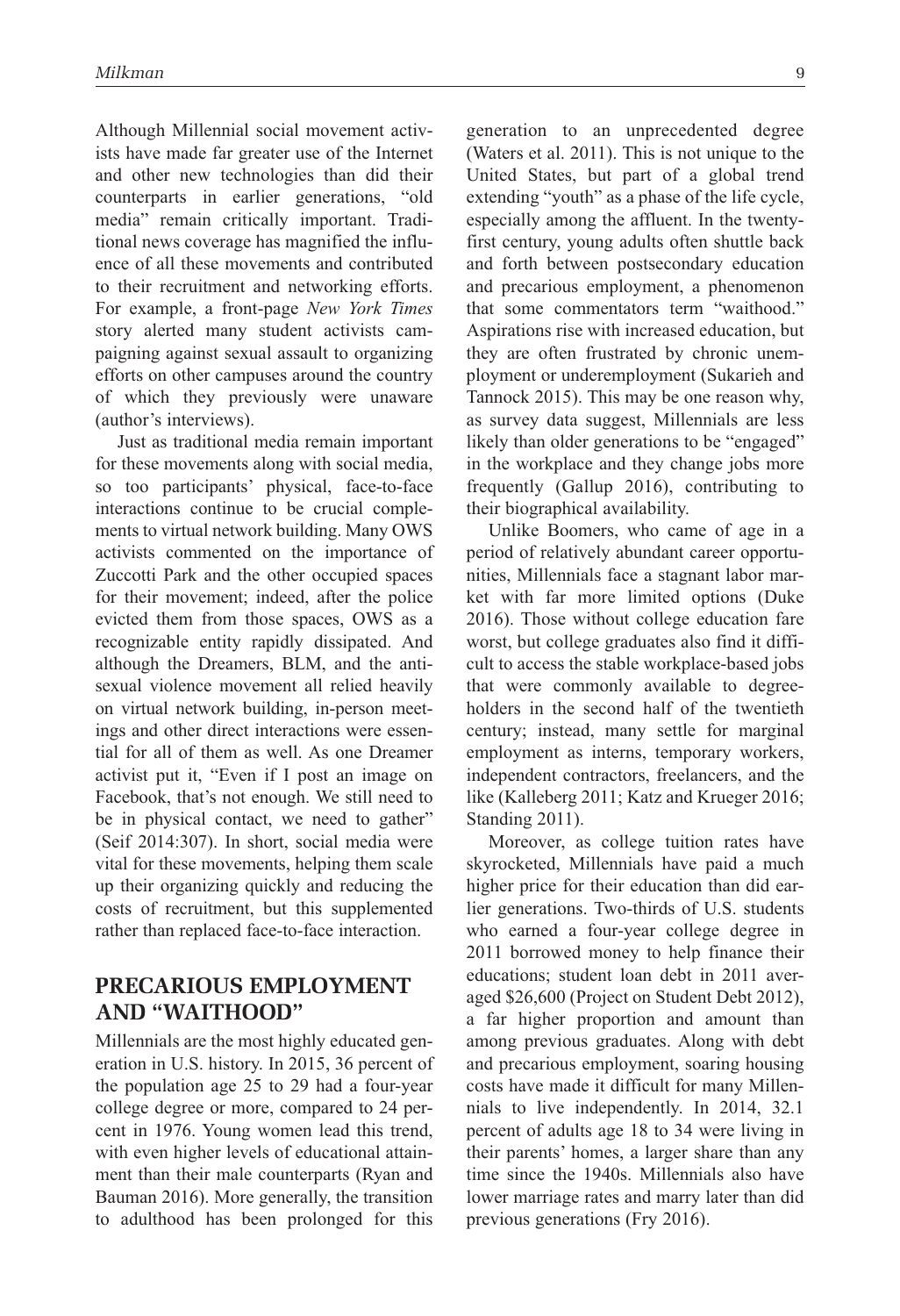The situation was especially bleak for Millennials who entered the labor market just after the 2008 crisis, and historical evidence suggests this will have enduring effects on their earnings and career trajectories (Kahn 2010). The impact on this generation's worldviews is also likely to be long-lasting. Older workers have been affected by the growth of employment precarity as much as their younger counterparts (Katz and Krueger 2016), but *pace* Mannheim, because that growth occurred during the period in which Millennials came of age, it has influenced their worldviews far more than those of older generations.

In September 2011, when OWS surfaced, the unemployment rate among 20- to 24-yearolds was 15 percent, although the collegeeducated youth who make up the bulk of Millennial social movement activists were more likely to be *under*- than *un*employed.<sup>13</sup> In late 2011, a Pew survey of 18- to 34-yearolds found that 49 percent had taken a job they did not want "to pay the bills," and only 30 percent considered their current job a "career" (Taylor et al. 2012). In another survey of 2006 to 2011 U.S. college graduates, 60 percent of employed respondents reported that their jobs did not require a four-year degree, 40 percent said their jobs were unrelated to their college major, and 24 percent were earning "a lot less" than they had expected (Stone, Van Horn, and Zukin 2012). In this light, it is not surprising that in the 2014 General Social Survey, only 35 percent of Millennials described themselves as "middle class," down from 46 percent among similar-age respondents as recently as 2002 (Malik, Barr, and Holpuch 2016).

In short, underemployment, precarious employment, and "waithood" were widespread among Millennials in the aftermath of the 2008 crisis. But "the economically inactive are not necessarily politically inactive," as one commentator noted. "They can form powerful constituencies that lobby for a reduction in inequality, or even a fundamental change in the system itself" (Economist Intelligence Unit 2014:11). This is precisely what occurred

among the Millennial political generation, led by underemployed college-educated young people. As anthropologist David Graeber (2011) observed in an early analysis of OWS, many participants were "forward looking people who have been stopped dead in their tracks . . . their one strongest common feature being a remarkably high level of education." Similarly, Mason (2013:63, 66, 67) notes that the "youthful, socially networked horizontalist movements" that have emerged across the globe since 2008, including the Arab Spring, the *indignados* in Southern Europe, and OWS, feature "a new sociological type: the graduate with no future." Mason added: "The financial crisis of 2008 created . . . a generation of twenty-somethings whose projected life-arc has switched, quite suddenly, from an upward curve to a downward one" (see also Della Porta 2015:51–52).

### **The Politics of Intersectionality**

The worldviews of progressive U.S. Millennial activists are strikingly different from those of earlier political generations. Activists in the Old Left of the 1930s had a worldview centered on labor and class politics, or what Fraser (1995) terms the politics of redistribution; the worldview of New Leftists in the 1960s and 1970s centered on identity politics and other "new social movement" issues (Melucci 1980), or what Fraser calls the politics of recognition. Simultaneously building on and differentiating themselves from these traditions, Millennials active in what one commentator calls the "New New Left" (Beinart 2013) have a worldview that combines struggles for redistribution *and* recognition. They express a broad critique of neoliberal capitalism, yet at the same time embrace the discourse of intersectionality.

As the post-2008 wave of protest developed, the movements comprising it interacted with and learned from one another, deepening their understanding of the interconnections among class, race, gender, sexuality, and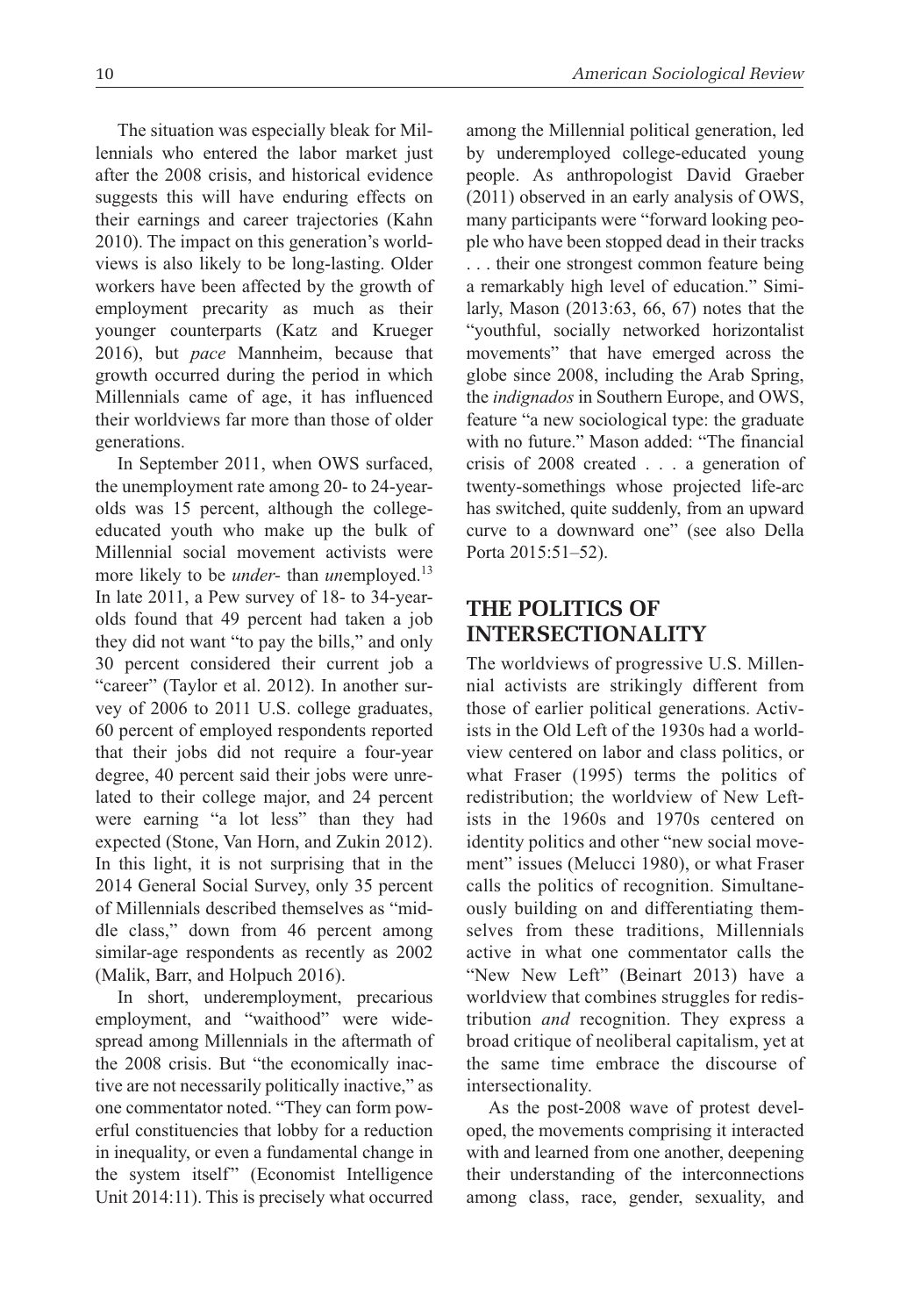other forms of oppression. Their commitment to the idea of intersectionality also reflects the historical context in which Millennials came of age. They are more racially and ethnically diverse than any previous generation: in 2014, 43 percent were non-white; Latinos are the largest and fastest-growing group. In addition, a higher proportion of Millennials identify as bisexual, gay, or transgender than do individuals in older generations.<sup>14</sup>

Millennials grew up in a "post-racial" society, and one in which gender inequality was supposed to have been largely eliminated, even as same-sex marriage and other rights for lesbian, gay, bisexual, transsexual, and queer (LGBTQ) people won new legitimacy. Yet Millennials' lived experience often contradicted such egalitarian claims. Even after the election of the first African American president, pervasive racism continued, manifested in ongoing police violence against African Americans, racial disparities in incarceration rates and in income and wealth, and racially based micro-aggressions. Despite frequent proclamations about equal rights and opportunities for women, and even after women overtook men in average educational attainment, sexual assault is still pervasive on college campuses and elsewhere, pay equity remains elusive, and other gender inequities persist. Similarly, notwithstanding their legal gains, LGBTQ individuals continue to be stigmatized and disproportionately victimized by sexual violence. Millennial activists often express a sense of betrayal in regard to these unmet promises; indeed, this is one key source of their radicalization.

Millennial social movement participants and leaders not only embrace the idea of intersectionality as an integral component of their political worldview, but their ranks include a disproportionate number of women and LGBTQ-identified individuals. This is an especially prominent feature of BLM and the Dreamers, as many observers have noted. LGBTQ women are also overrepresented among leaders of the campus-based anti-sexual assault movement, although in this case their identities are rarely visible to the public. Sexual minorities were less prominent in

OWS, yet there, too, diverse gender expressions were explicitly recognized. For example, OWS working group meetings routinely began with participants stating their names and the pronouns they preferred.

### **The Post-2008 Wave of PROTEST**

The twenty-first-century wave of protest only surfaced as a large-scale phenomenon after the 2008 financial crisis, but its foundation was laid in the late 1990s (Jaffe 2016). The roots of the Dreamers' movement and of OWS can be traced to that decade's immigrant rights and anti-globalization movements, respectively, although both were abruptly derailed by the events of September 11, 2001. Just before that date, the immigrant rights movement had begun to incubate the Dreamers' movement, an effort that would regain momentum in the early 2000s. The anti-globalization movement—best remembered for the 1999 "Battle of Seattle," when a broad coalition protested against the World Trade Organization—took longer to regroup. But in mid-2011, anti-globalization veterans (mostly older but also including some Millennials) were prominent among the planners of the Occupy protests that burst into public view that autumn, mentoring the Millennials who became OWS's dominant demographic.

The anti-sexual assault movement and BLM had more arms-length relationships to older activists. They eventually embraced elements of previous feminist and anti-racist movements, but initially they were critical of those movements and less welcoming of mentorship. Indeed, BLM activists explicitly rejected the civil rights movement's historical reliance on charismatic male leaders. For antisexual assault activists, the critique of earlier feminisms was more complex. Many did not initially see themselves as feminists at all, and for those who did, generational differences regarding forms of gender expression and sexuality were highly salient (Henry 2004).

I now turn to examine these four movements and the variations among them in more detail, focusing on the social characteristics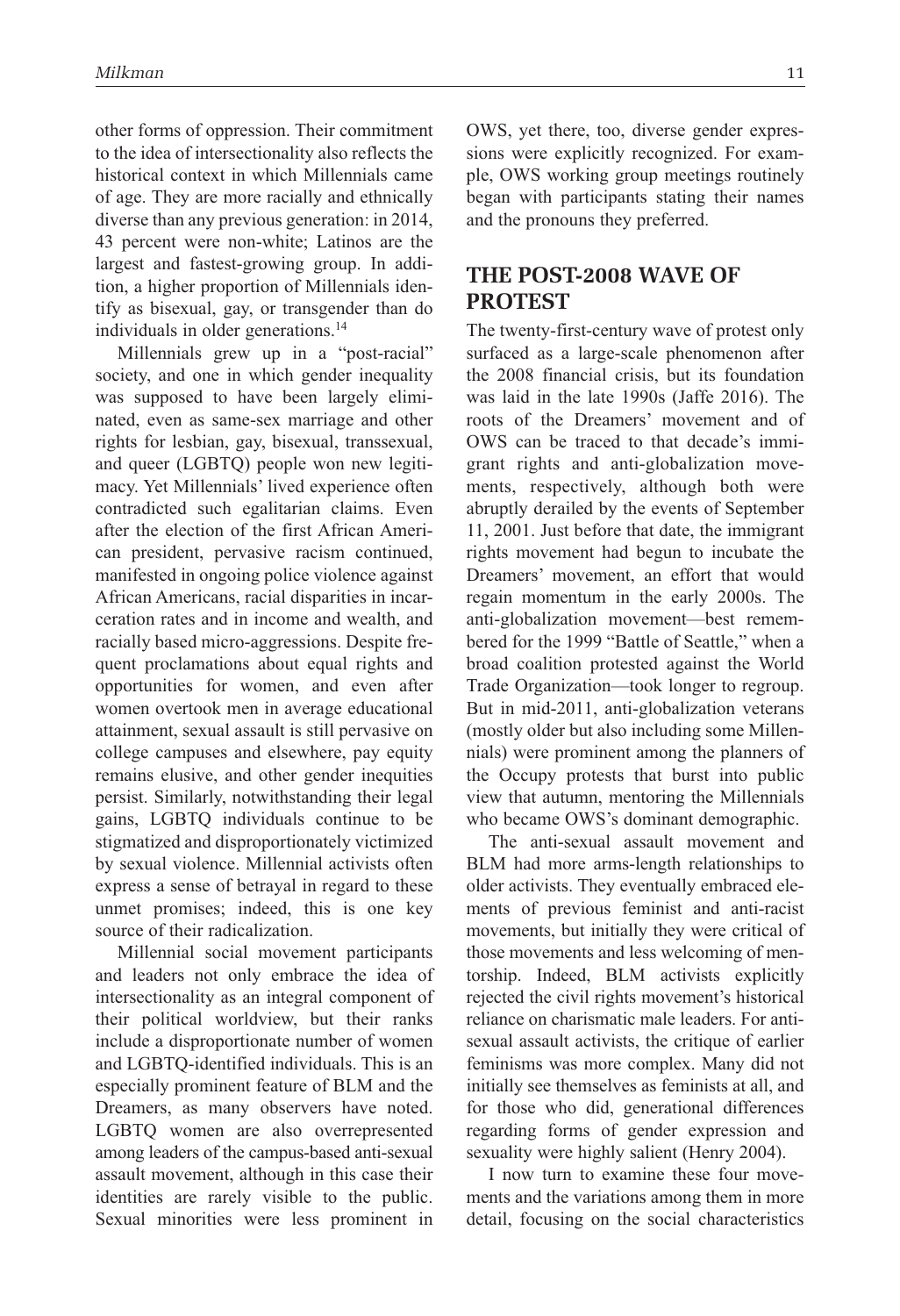|                                                        |                                                          | Modes of Organization and Strategic Repertoires                                                                                                                                        |                                                                                                                                                                  |
|--------------------------------------------------------|----------------------------------------------------------|----------------------------------------------------------------------------------------------------------------------------------------------------------------------------------------|------------------------------------------------------------------------------------------------------------------------------------------------------------------|
|                                                        |                                                          | Non-hierarchical, "leaderful"<br>organizations. Direct action<br>and disruptive strategies,<br>challenging basic social<br>structures and highly critical<br>of conventional politics. | Traditional organizational<br>forms. Story-telling as a<br>key strategy, also engage<br>in conventional politics,<br>working "inside the<br>system" for reforms. |
| and<br>naracteristics<br>Leaders<br>ctivists<br>Social | $Insiders$ — mostly<br>white, U.S.-born,<br>and affluent | <b>OCCUPY WALL STREET</b>                                                                                                                                                              | MOVEMENT AGAINST<br><b>SEXUAL ASSAULT</b>                                                                                                                        |
|                                                        | Outsiders $-$ of<br>color and often<br>LGBTO             | <b>BLACK LIVES MATTER</b>                                                                                                                                                              | "DREAMERS"                                                                                                                                                       |

**Figure 1.** Millennial Social Movements in the United States

of activists and leaders, on the one hand, and their dominant modes of organization and strategic repertoires, on the other. As the vertical axis of Figure 1 indicates, activists in both OWS and the anti-sexual assault movement had disproportionately privileged backgrounds: typically white and U.S.-born, with affluent parents and extensive postsecondary education. Unlike these social insiders, the Dreamers and BLM activists—although in most cases also highly educated—were social outsiders, marginalized by their race or ethnicity, and, in the Dreamers' case, their undocumented status. Reinforcing this outsider positioning, individuals with LGBTQ identities (most of them female) are overrepresented and highly visible among both Dreamers and BLM activists and leaders.<sup>15</sup>

Although all four movements rely heavily on social media and embrace an intersectionality-based critique of U.S. society, their dominant modes of organization and political strategies diverge sharply, as the horizontal axis of Figure 1 shows. For most OWS and BLM activists, conventional political demands and reforms are anathema; they aim instead to systematically challenge the basic structures of class and racial inequality, respectively. Both these movements rely primarily on direct action and other disruptive tactics and strategies, and they explicitly reject hierarchal organizational forms and traditional models of charismatic leadership, as well as the "non-profit industrial complex" (INCITE 2007). By contrast, the Dreamers and activists in the movement against sexual assault focus their energies on campaigns for new legislation and other short-term reforms, and to that end engage in lobbying and work "inside the system." Although they rely on conventional organizational and leadership approaches and traditional political strategies, both the Dreamers and the anti-sexual assault activists also make extensive use of "storytelling" as a political strategy, to a far greater extent than do OWS or BLM.

Internal divisions exist within all four movements, and their strategic and tactical repertoires have increasingly begun to converge. But these underlying differences in modes of organization and strategy remain salient, exposing important variations among Millennial social movements. I now turn to examine each of the four in more detail, proceeding in chronological order.

#### *The Dreamers*

The Dreamers' movement was the first of the four to take off. Its initial focus, and the origin of its name, was the proposed federal DREAM (Development, Relief and Education for Alien Minors) Act, first introduced in Congress in August 2001—just before the 9/11 attacks put immigration reform on hold. This proposed legislation was designed to offer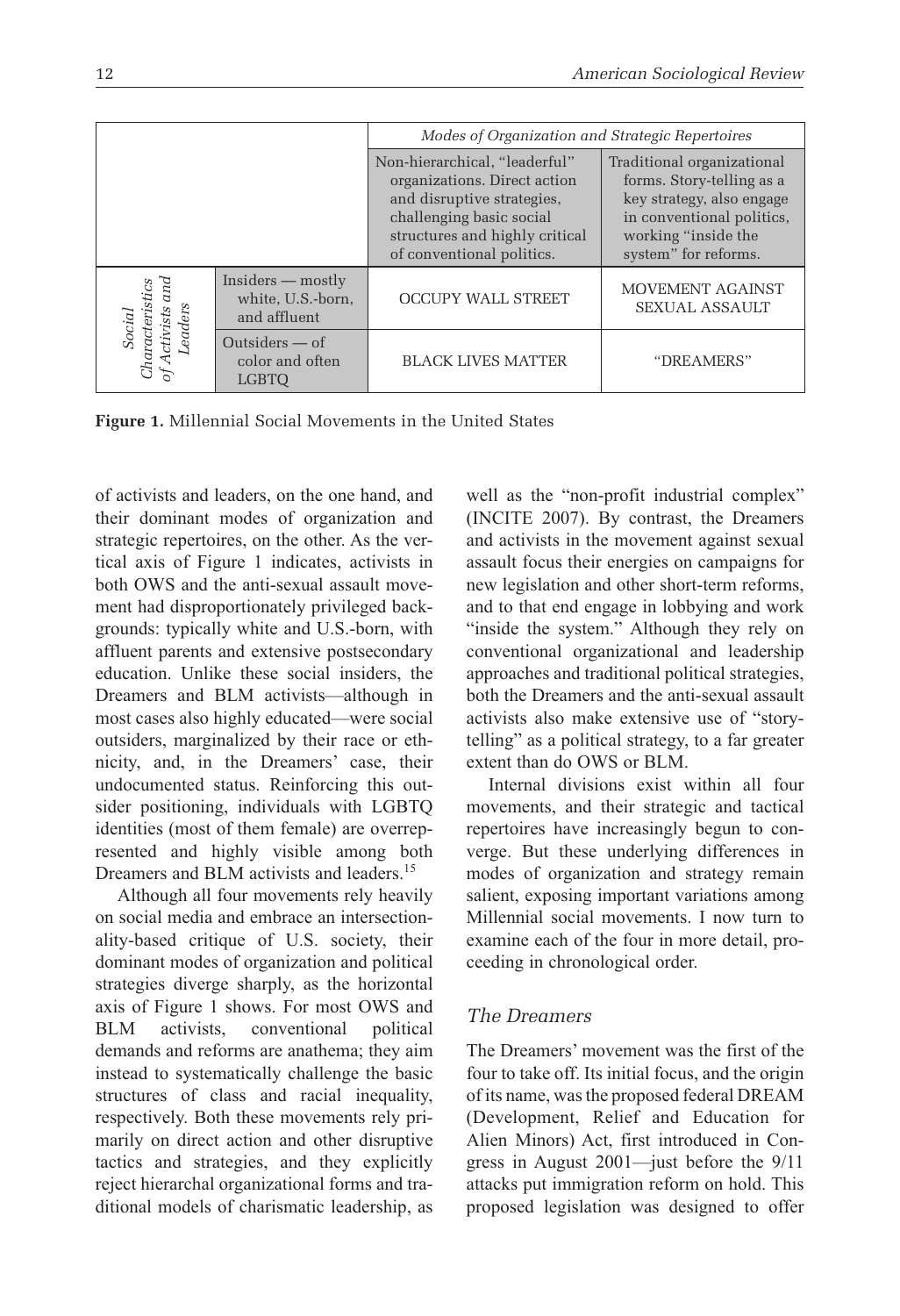legal residency and a path to U.S. citizenship to unauthorized immigrants who had arrived in the United States as children, provided they had completed two years of college or performed two years of military service (among other conditions).

The Dreamers not only came first chronologically, but it also has the most transparent genealogy of the four cases. It was conceived when the larger immigrant rights movement, which began in the early 1990s and was dominated by older activists, launched a campaign focused on undocumented immigrants who had been brought to the United States as children. The hope was that the plight of these young people would generate public sympathy and help win support for comprehensive immigration reform. The Dreamers would break away from the "parent" movement after 2008 and form their own autonomous organizations, but the effort began as a carefully cultivated offshoot of the established immigrant rights infrastructure of churches, community organizations, and other groups committed to that broader cause.

The Dreamers are by definition youthful, and most are highly educated. A survey of Dreamer activists conducted in 2011 and 2012 found that their average age was 21, and that 95 percent had attended a postsecondary educational institution (Terriquez 2015). Schools and colleges are relatively safe spaces for undocumented youth, but once they leave school and attempt to transition to adulthood, their lack of legal status becomes increasingly problematic (Gonzales 2011). As Abrego (2011) argues, this contradiction between the social inclusion undocumented youth experience during their student years and what they face as young adults has been a spur to activism. Their parents are more likely to remain "in the shadows," whereas undocumented youth often are emboldened to challenge the stigma associated with lack of legal status and to demand expanded citizenship rights.

Indeed, as the Dreamers graduated from college, they emerged as an early and especially poignant manifestation of "the graduate with no future." As undocumented immigrants they could legally attend school indefinitely, but until 2012 they were prohibited from working in the formal economy, either during or after completing their educations.<sup>16</sup> The Dreamers thus became an extreme example of both "waithood" and biographical availability. "Historically, youth organizing has been very episodic," DREAM Act coauthor Josh Bernstein stated in 2011 (quoted in Altshuler 2011). "The DREAM Act is different because the Dreamers are stuck. It's bad for them, but it's actually good for organizing." Similarly, Nicholls (2013:104) notes that "[b]locked upward mobility for undocumented graduates . . . provided the movement with a rich and deep reservoir of talented, mostly voluntary labor."

The Dreamers are also a textbook case of a movement that made extensive use of storytelling (Polletta 2006). From the outset, DREAM activists were trained by the parent immigrant rights movement in "messaging" and story-telling (Fernandes 2017; Nicholls 2013). The narrative they were taught to recount focused on how they had been brought to the United States by their parents as children, so they were not really "illegal"—after all, they did not choose to cross the border (or overstay a visa). Growing up in the United States from an early age, the narrative continued, they were fully assimilated into U.S. society and spoke perfect English. Only when they needed a social security number to apply to college or for a job did they even learn of their lack of legal status. One representative example of such a narrative appeared in a publication compiled by a Dreamers' organization at UCLA (Madera et al. 2008:42–43):

Growing up, I did not have any friends who were undocumented, and I was unaware of my immigration status until I was fifteen. When I was fifteen, I decided it was time to get a job because my parents did not have a lot of money, and I wanted to buy things for myself. It was at this time that my parents notified me that I could not get a job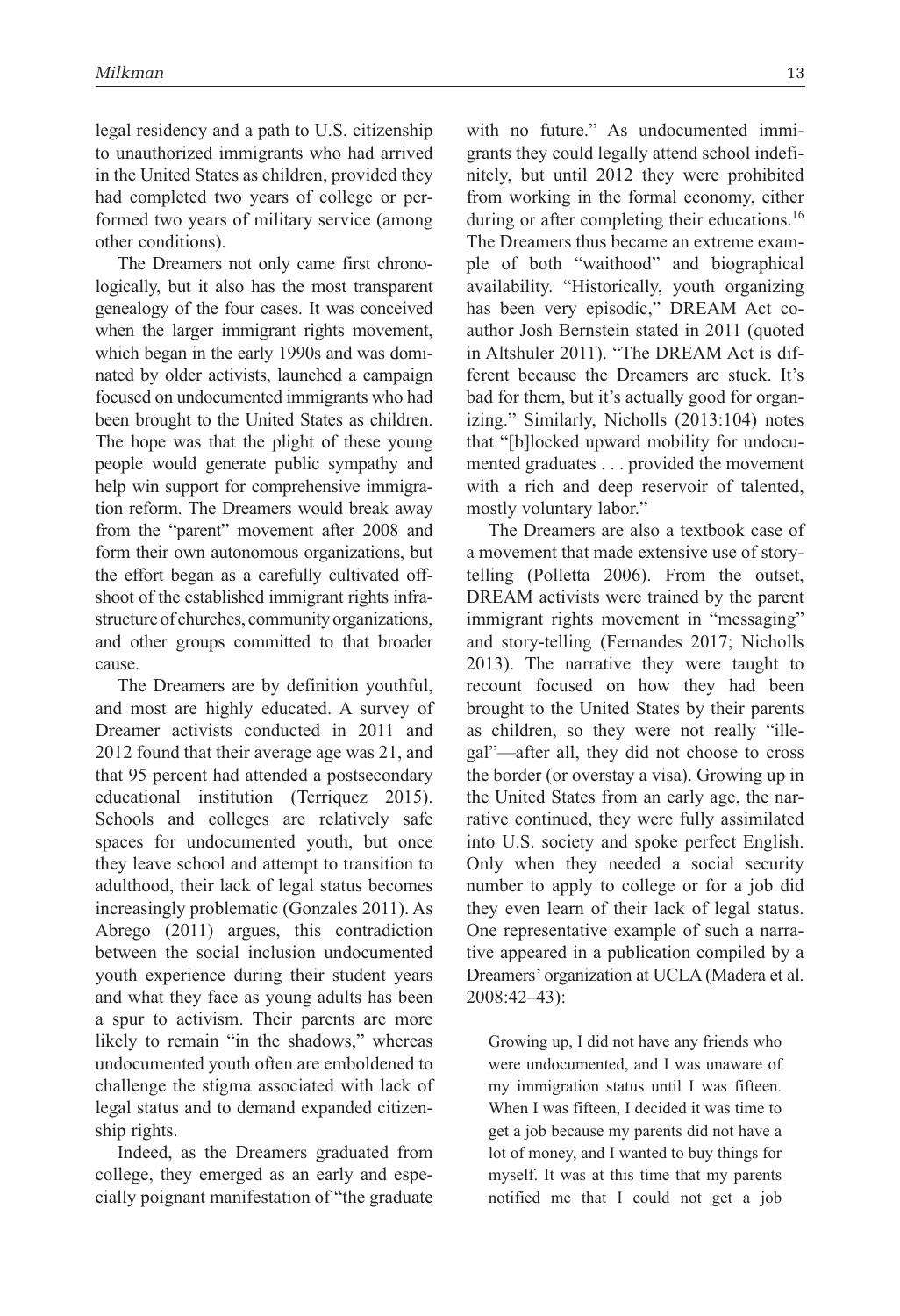because I had not been born in this country. From that point on, my view of what my life would be like completely changed. . . . My work experiences have varied, but most have been "under the table." . . . I had to wake up every morning before sunrise to work, and then I attended class late at night, only to come home to do class assignments. I worked very hard in school, and earned good grades, but I felt humiliated. . . . Even though I felt like a young American and had been educated entirely in this nation, my immigration status limited my options and ultimately how I could live my life.

The stories the Dreamers told at this stage, as Nicholls (2013:50–53) notes, embraced American national symbols: the flag, the Statue of Liberty, and values like "hard work" and "fairness." Moreover, the chosen story-tellers were the "best and the brightest"—valedictorians, straight-A students, and other youth who were well poised for upward mobility if only they could win legal status. Their narrative proved highly effective in winning attention from both ethnic and mainstream English-language media. Nevertheless, a series of attempts to pass the DREAM Act (often as part of broader immigration reform campaigns) repeatedly failed in Congress. And notwithstanding massive grassroots mobilizations like the marches for immigrant rights that exploded across the nation in the spring of 2006, in which vast numbers of undocumented youth participated, immigration reform remained elusive.

Although initially they accepted the mentorship of older immigrant rights activists, over time the Dreamers grew impatient with the seemingly interminable struggle for comprehensive immigration reform. As they grew older and graduated from college, their frustration grew, and they began to break away from the mainstream immigrant rights movement that had mentored them for nearly a decade. At this stage, some also rejected "the passivity of the nonprofit industrial complex" and turned to more militant tactics.

The Dreamers did not abandon storytelling in this phase of their movement's development, but their narrative became less instrumental and more complex. One theme was captured in the slogan, "Undocumented, Queer and Unafraid"—adopting the language of the LGBTQ movement. Now the Dreamers also acknowledged explicitly that not all undocumented youth were valedictorians and that some in fact had criminal records; they insisted that all were deserving of legal status nevertheless. At this stage, the movement also rejected any suggestion that they should apologize for their parents having crossed the border without authorization, as the earlier narrative had implied, pointing out that the goal had simply been a better life for their families. Many Dreamers identified as LGBTQ, and the movement now deliberately adopted the language of "coming out," in what Terriquez (2015) calls a "boomerang effect" and an aspect of the "intersectional mobilization of undocuqueers" (see also Chávez 2013).

The Dreamers are an early example of a Millennial movement that explicitly embraced the intersectionality of race, class, gender, and sexuality—a phenomenon that many leaders personified. Quintessential social outsiders, in addition to being undocumented, the leaders were almost entirely Latino/a, Black, and/or Asian, more often female than male, and disproportionately LGBTQ-identified (Terriquez 2015).

As they became increasingly independent of the mainstream immigrant rights movement, the Dreamers' rhetoric became more radical. A 2010 DREAM activists' manifesto (Zamorano et al. 2010), which begins with a quote from Martin Luther King's 1963 "Letter from the Birmingham Jail," explained:

Many of us have been organizing in other movements such as the anti-war, LGBTQ and labor movements. We have also studied and learned through experience and academics from past freedom movements. . . . We understand that we are working within an imperialist nation. There is a long history of Nativism in the United States and it continues to manifest itself with laws that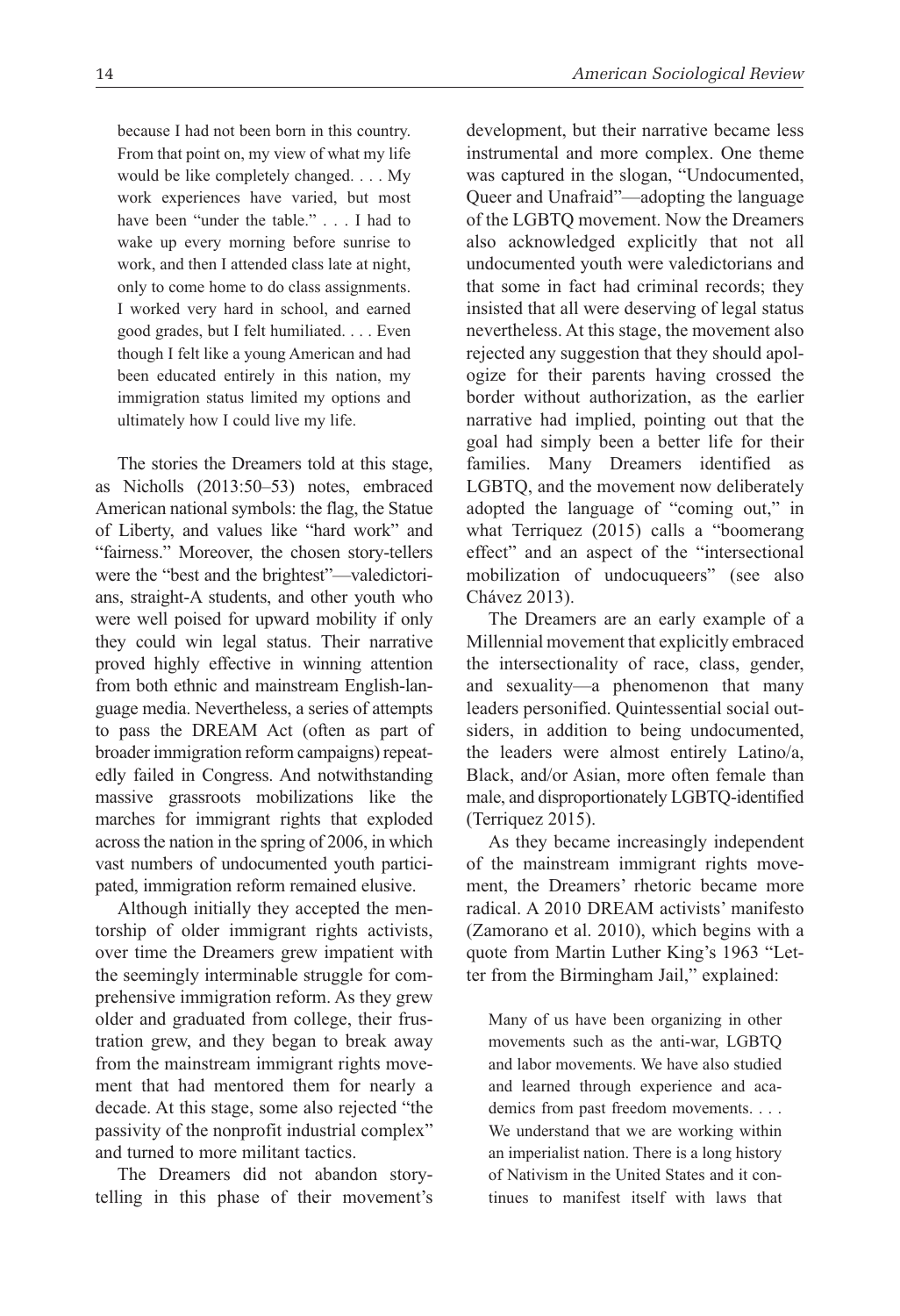criminalize immigrant communities and communities of color. We learned to see our struggle in a global perspective and historical context. . . . We face racist, sexist, homophobic attacks from the right.

Although many participants shared this leftwing worldview, Dreamers' organizations remained conventional in structure, using traditional forms of decision-making, and their political focus was on specific legislative goals. Their primary aim was winning federal immigration legislation to create a path to legal status for undocumented youth, and ultimately for their parents and the larger population of undocumented immigrants. In the meantime, the Dreamers campaigned—with considerable success—for in-state tuition and access to financial aid for undocumented college students, for access to drivers' licenses, and against deportations. These efforts relied on lobbying and pressuring elected officials, although after 2010 such traditional tactics often were supplemented by direct action and political disruption (Preston 2014).

A key turning point came halfway through the first term of the Obama administration, as it became apparent that no immigration legislation was going to pass in the U.S. Congress. Several Dreamer groups turned to direct action starting in 2010, occupying the Arizona office of Senator John McCain and launching a hunger strike in front of California Senator Diane Feinstein's office (Zamorano et al. 2010). They also engaged in civil disobedience, deliberately courting arrest and deportation at immigrant detention centers along the border. In 2012, a group of Dreamers staged a sit-in at Obama's campaign headquarters, urging him to use his executive power on their behalf. Other Dreamers' organizations continued to engage in lobbying and traditional political tactics, however, turning their energies to state-level legislation in the face of continuing congressional gridlock blocking progress at the federal level.

The Dreamers have won significant political concessions—most importantly the 2012 Deferred Action for Childhood Arrivals (DACA) program, created by an Executive Order issued by then-President Obama. DACA allows young undocumented immigrants to obtain work permits and temporarily protects them against deportation (although it does not provide a path to legal status or citizenship). By mid-2015, the Dreamers had also won in-state tuition laws in 20 states, as well as access to financial aid for undocumented students in five states (National Conference of State Legislators 2015).

After winning temporary legal status through DACA, some Dreamers retreated from political activism, in part because they were able to work legally for the first time (and thus were less biographically available). But many others remained engaged in the movement, now increasingly divided between those who continue to work "inside the system" and those who believe more militant and disruptive tactics are essential. Given the continuing congressional deadlock over comprehensive immigration reform, both factions have refocused their efforts on campaigns against immigrant detention and deportation (Hing 2016). In addition, as they witnessed the police violence and racism that galvanized BLM, some Dreamer groups have begun to build alliances with that movement. Just as they had recognized earlier that, as immigrants and LGBTQ people alike, they were outsiders with a shared experience of stigma and exclusion from full membership in U.S. society, the BLM movement now highlighted the reality that even if all undocumented immigrants could gain citizenship rights, as people of color most would still face racial oppression and exclusion (Schwiertz 2016).

#### *Occupy Wall Street*

Not long after the Dreamers began to establish greater autonomy from the larger immigrant rights movement, OWS exploded onto the world stage. To many outside observers, the gathering of 2,000 protesters in downtown Manhattan on September 17, 2011 appeared spontaneous, but in fact it was carefully planned. OWS was inspired by a series of events around the globe earlier the same year,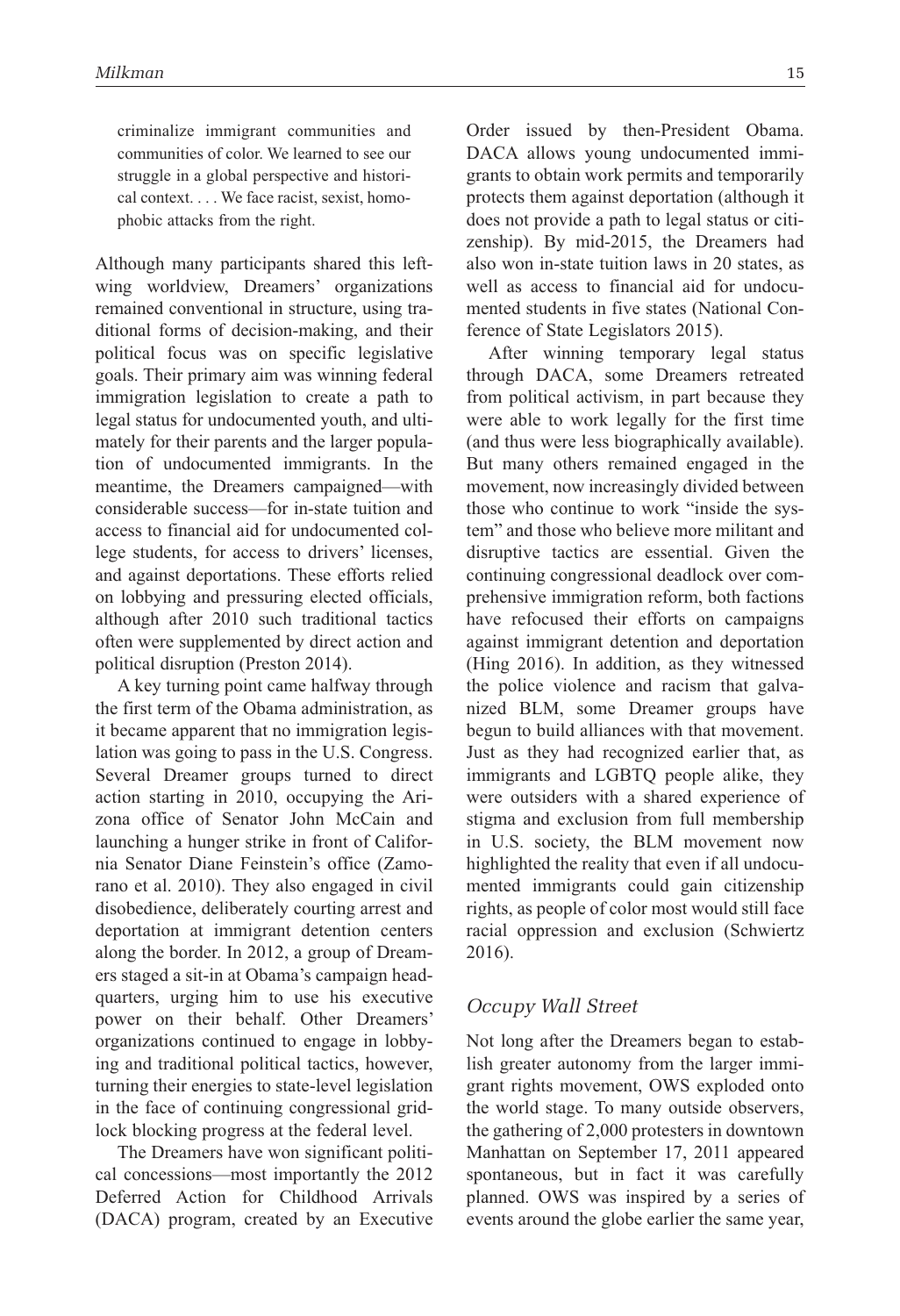from the Arab Spring to the protests of the *indignados* in Southern Europe, to the occupation of the capitol building in Madison, Wisconsin. In July 2011, *Adbusters* issued an online call for a "Tahrir moment" of direct action on Wall Street on September 17, the anniversary of the signing of the U.S. Constitution. That call resonated for a variety of progressive activists, who spent the rest of the summer planning the launch of what would become OWS.

Soon after it surfaced, Occupy captured the imagination of the public in the United States and worldwide, especially for the two months when protesters remained in Zuccotti Park, the previously obscure space near Wall Street that was the site of the initial occupation. Yet their success came as a surprise to many of the Occupiers themselves, who had expected to be evicted by the New York Police Department after a night or two. None of them imagined that the uprising they had launched would win such broad support, or that it would spread to hundreds of other cities in the United States and around the world.

Like the Dreamers, the Occupiers (especially at first) were mostly young people but had older mentors: veterans of the antiglobalization protests a decade earlier and other seasoned activists, including some influenced by anarchism and autonomism. This was a less formal mentorship than the one that had incubated the Dreamers' movement, but its impact was considerable. Older activists conducted trainings in direct action tactics and nonviolent civil disobedience during the summer of 2011, when the occupation was being planned. At that stage, as one of the OWS activists my colleagues and I interviewed recalled, "there were a few older people, and though there weren't very many of them, they were listened to, welcomed and respected" (Milkman, Luce, and Lewis 2013).<sup>17</sup>

Like the Dreamers, most Occupiers were college-educated Millennials. Our survey of New York City OWS found a sharp age gradient, with those under age 30 overrepresented (relative to the city's population), especially among the most active movement participants. Millennials were more likely than older respondents to have lived in an Occupy encampment, to have posted about Occupy on social media, and to have been arrested for Occupy-related activities.18 Respondents of all ages were highly educated: 76 percent, and 80 percent of those most actively involved, had at least four years of postsecondary education, more than double the rate (34 percent) among New York City residents.

Occupiers were biographically available for a variety of reasons. About 10 percent of our respondents were unemployed, a rate comparable to that for New York City residents at the time. Another 6 percent were retired, and 4 percent were full-time students. The other 80 percent were employed, and within this group three-fourths worked in professional or managerial occupations. But nearly a quarter (24 percent) of employed respondents, and 33 percent of those most active in OWS, were working less than 35 hours a week. Like the Dreamers, OWS activists faced the predicament of the highly educated "graduate with no future." As one interviewee explained, "It was the 26 to 29 or 30 crowd that was the strongest in terms of presence—people my age, who maybe had grad school or weren't finding jobs, and had just blazed through college and a Master's program, and then were, like, 'What the hell is this?'"

Unlike the Dreamers, OWS famously embraced "horizontalism" and direct action from the outset. Rejecting the vertical structures of mainstream political parties and traditional left-wing organizations, OWS adopted a decision-making process based on consensus and participatory democracy. This was central to the movement's organizational structure.

Whereas story-telling was a prominent expression of the Dreamers' movement, OWS activists made far more limited use of this tactic. Some did produce social media posts sharing their personal experiences of economic distress, which helped foster both individual commitment to the movement and a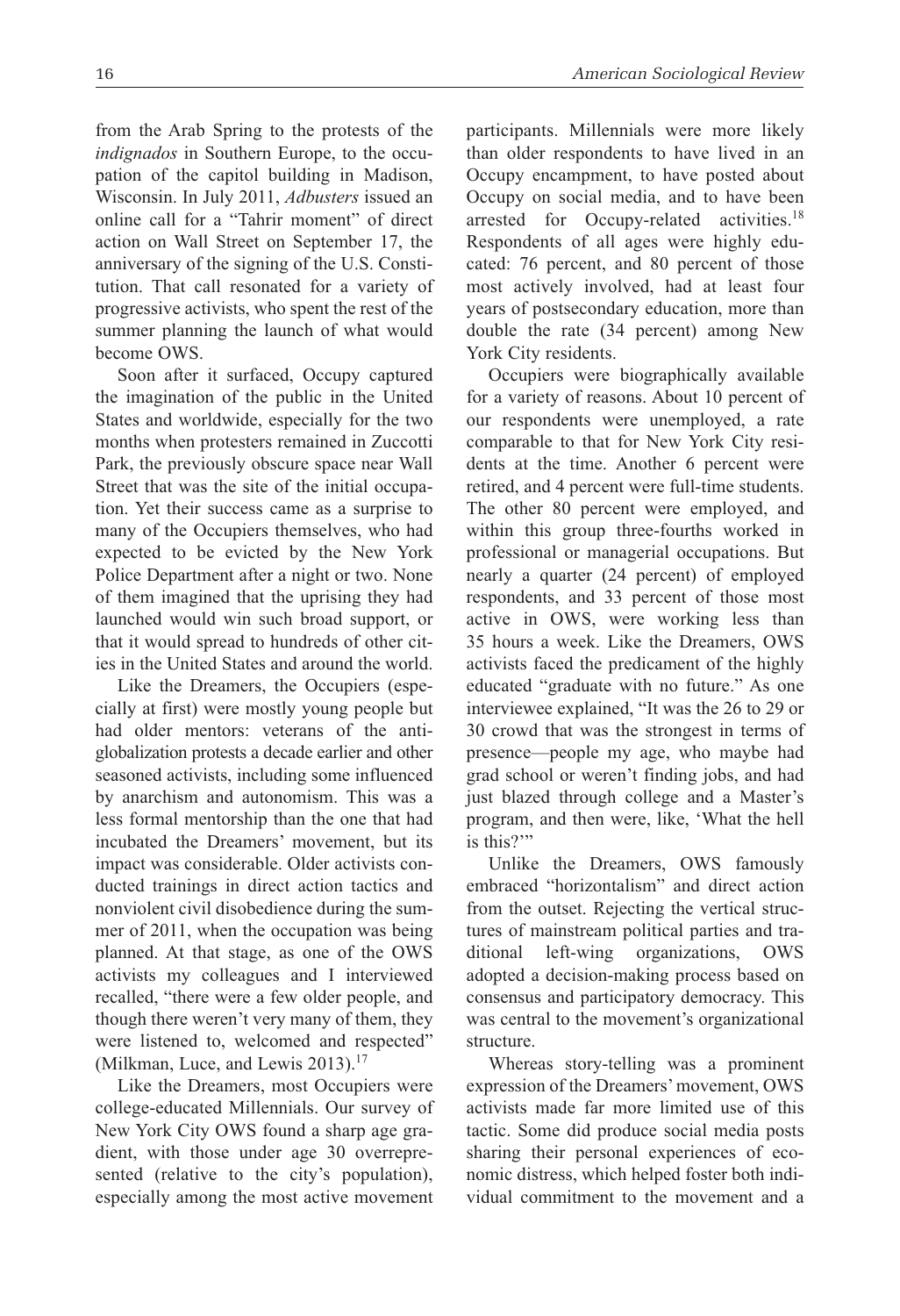sense of identity and solidarity (see Gould-Wartofsky 2015).<sup>19</sup> However, those stories attracted limited attention from the media or the public. The Occupy narrative that gained traction was the slogan, "We are the 99 percent!" Along with the focus on the power and privilege of the "one percent," this slogan thrust the issue of inequality into the center of the nation's political conversation, where it has remained ever since (Milkman, Luce, and Lewis 2014).

In contrast to the Dreamers, OWS famously refused to define its "demands," a stance for which it was often criticized but that participants defended as a key ingredient in the movement's appeal. As one interviewee suggested (alluding to Laclau and Mouffe 2001): "The chains of equivalence: Anyone could come into the movement and see their grievances as equivalent to everyone else's. If it's like, I don't have a job, I have student debt, I have huge medical bills, I'm thrown out of my house, the hydrofracking that's going on, the BP oil spill, it doesn't matter. Everyone felt, 'It's Wall Street, it's the one percent that's to blame. Because they have all the economic power, they have all the political power.'" Another interviewee agreed: "There were very smart, strategic reasons why there were no 'asks.' . . . It allowed there not to be one issue. As soon as there's one issue, then I alienate the two of you who don't have my issue. But with this hashtag, T-shirt, icon style of organizing, everyone showed up. And we could project onto Occupy whatever our issues were." OWS, then, had an antisystemic politics, not a reform agenda.

It also had a strong commitment to prefigurative politics, which directly shaped the organization of the physical space of Zuccotti Park (and occupied spaces elsewhere). The central principle was mutual aid: all participants were expected to support the daily life of the community. Basic needs like food, shelter, medical care, sanitation, and security were addressed, along with education and culture. Occupy had working groups to manage all these activities, emulating the Tahrir Square and *indignados* occupations.

For many OWS participants, prefigurative politics was both new and inspiring. As one recalled in an interview, "In the other organizing I had done, I hadn't seen people coming together to create some sort of mini-society that really reflected our values, rather than just showing up to the meeting or the demo and then going back home. That's what made me really excited." Another agreed: "Going to the park and seeing people who don't know each other sit next to each other, eat food together, free, get medical attention together, free, sleep next to each other. . . . A community was created, and it was just completely open."

In contrast to the Dreamers' explicitly intersectional perspective, within OWS issues of gender, race, and sexuality often were subordinated to class inequality. The original draft of the "Declaration of Principles of Occupy Wall Street," produced early in the Zuccotti Park occupation, included the line, "As one people, formerly divided by the color of our skin, gender, sexual orientation, religion." But this formulation was (successfully) challenged by a group that became the "People of Color Caucus." As a caucus founder recalled, "We offered a crash course on white privilege, structural racism, and oppression . . . talking with twenty people, mostly white men" (Maharawal 2012:175). Yet even after they managed to modify the Declaration, internal tensions over race continued. "Throughout the occupation," Gould-Wartofsky (2015:99) reports, "I often witnessed white speakers seize the People's Mic from people of color." Meanwhile in Los Angeles, Dreamers and other immigrant rights activists rejected the contention of local OWS activists that the police were part of "the 99 percent." For them, this exposed the gulf between the affluent white activists who dominated OWS and the realities that immigrants faced (Uitermark and Nicholls 2012).

OWS also faced internal dissent on issues of gender and sexuality. Some feminist Occupiers complained about the behavior of "Manarchists"; many felt marginalized by newly radicalized white men who assumed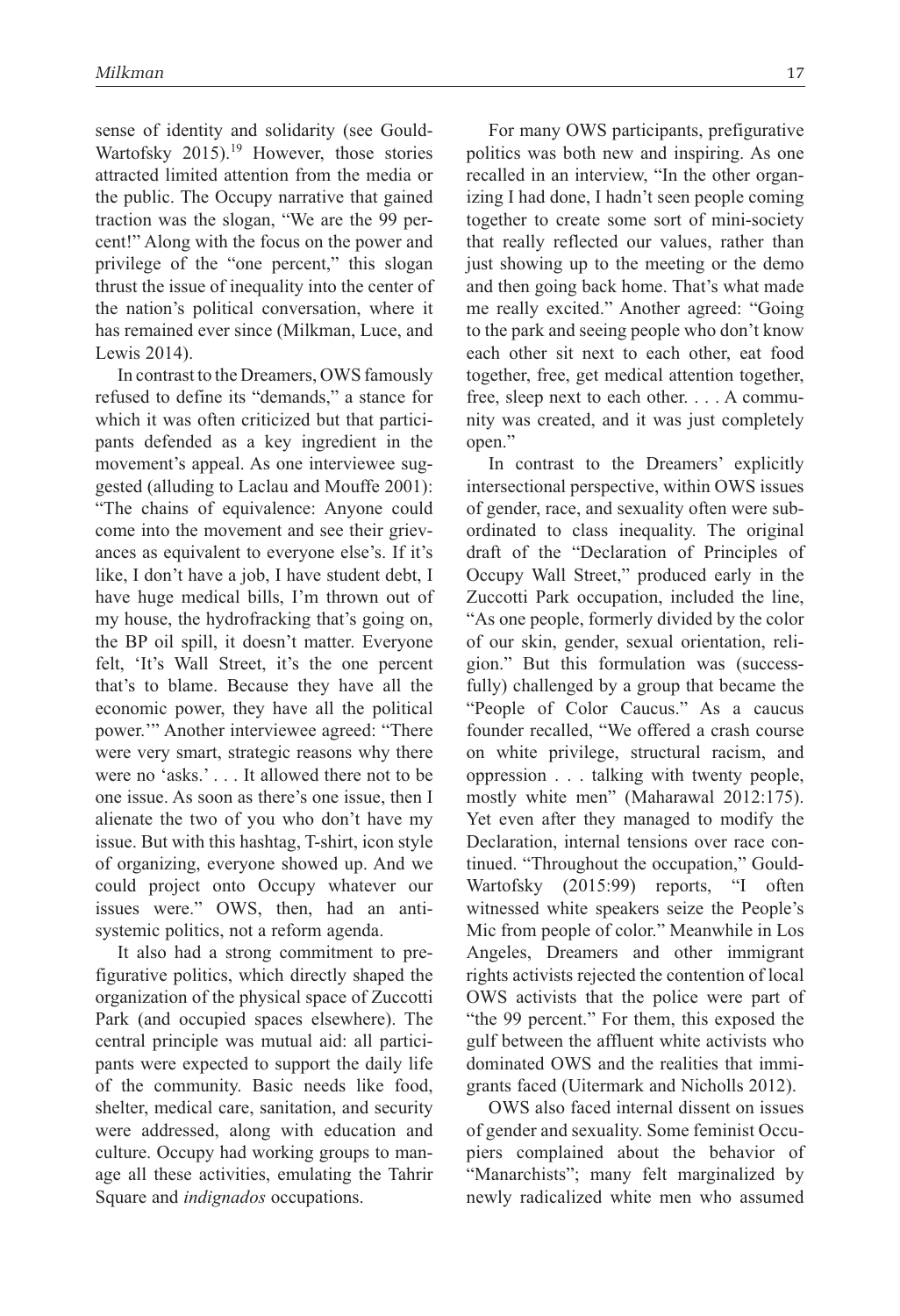disproportionate visibility and power in the movement. Sexual harassment and assault also became issues in the camps (Smaligo 2014). As one interviewee recalled, "There were a lot of racist things happening, classist things and sexist things happening, homophobic things, transphobic things." She and other participants believed the horizontalism that was an OWS hallmark actively contributed to the marginalization of people of color, women, and sexual minorities: "You still had leaders, and it was the same people who end up rising in the systems that we're trying to address. We ended up recreating a lot of racist, sexist, classist structures. The people who you would see on TV or as the quote-unquote leaders [of Occupy Wall Street] . . . were often white, male and highly educated." Freeman's (1972) classic essay "The Tyranny of Structurelessness" was popular among participants concerned with these matters.

Indeed, the composition of OWS did not reflect its nominally inclusive politics. As our survey found, and as other commentators have noted, most Occupiers were white and affluent, with somewhat greater numbers of men than women. Non-Hispanic whites made up 62 percent of our respondents, and 67 percent of those who were actively involved (compared to only 33 percent of city residents). "Whole swaths of Americans . . . were largely missing," Schneider (2013:38) notes, adding that the "overeducated young radical set was dominant."

Although most respondents were from affluent households, many did have substantial debt, had experienced job loss, or both. Among those under age 30, over half (54 percent) were carrying student loans of at least \$1,000, and 37 percent had been laid off or lost a job in the previous five years. Those experiences gave them a personal connection to the economic issues that OWS targeted, despite their privileged family backgrounds.

Yet the most prominent participants in OWS—which eschewed formal leadership roles but nonetheless by all accounts had *de facto* leaders—were white, heterosexual males from affluent families.<sup>20</sup> The core organizers, as one interviewee explained, were "more privileged and more collegeeducated, and sometimes beyond college educated." They were social insiders—in sharp contrast to the Dreamers, whose ethnicity, undocumented status, modest family backgrounds, and for many, queer identities unmistakably marked them as outsiders.

Their contrasting positions as social outsiders and insiders were reflected in the two movements' political agendas. The Dreamers were demanding access to the economic and social status that college-educated Americans were supposed to enjoy, but from which they were barred due to their undocumented status. As noted earlier, they relied primarily on conventional political tactics to advance their campaigns. By contrast, the social insiders who were predominant among OWS activists expressed disdain for the traditional political channels to which they had relatively easy access as affluent, largely white, educated citizens. They rejected mainstream politics as hopelessly corrupted by the influence of the "one percent" in favor of direct action and civil disobedience. Facing diminished economic prospects in the wake of the Great Recession, the Occupiers turned inward: their prefigurative politics sought to create an alternative social world in the occupied spaces—one they could directly control.

The Dreamers' outsider status may appear to explain their conventional political strategies and organizational forms, whereas these tactics may have been anathema for OWS activists precisely because of their privilege as social insiders. However, there are at least two reasons to reject that hypothesis. First, just as some Dreamers eventually turned to direct action and other disruptive tactics, so too many Occupiers became actively engaged in conventional politics after the uprising dispersed. About 27 percent of the OWS participants we surveyed in the spring of 2012 indicated that they planned to actively participate in electoral politics that year. And four years later, when Bernie Sanders launched his campaign for the Democratic nomination, an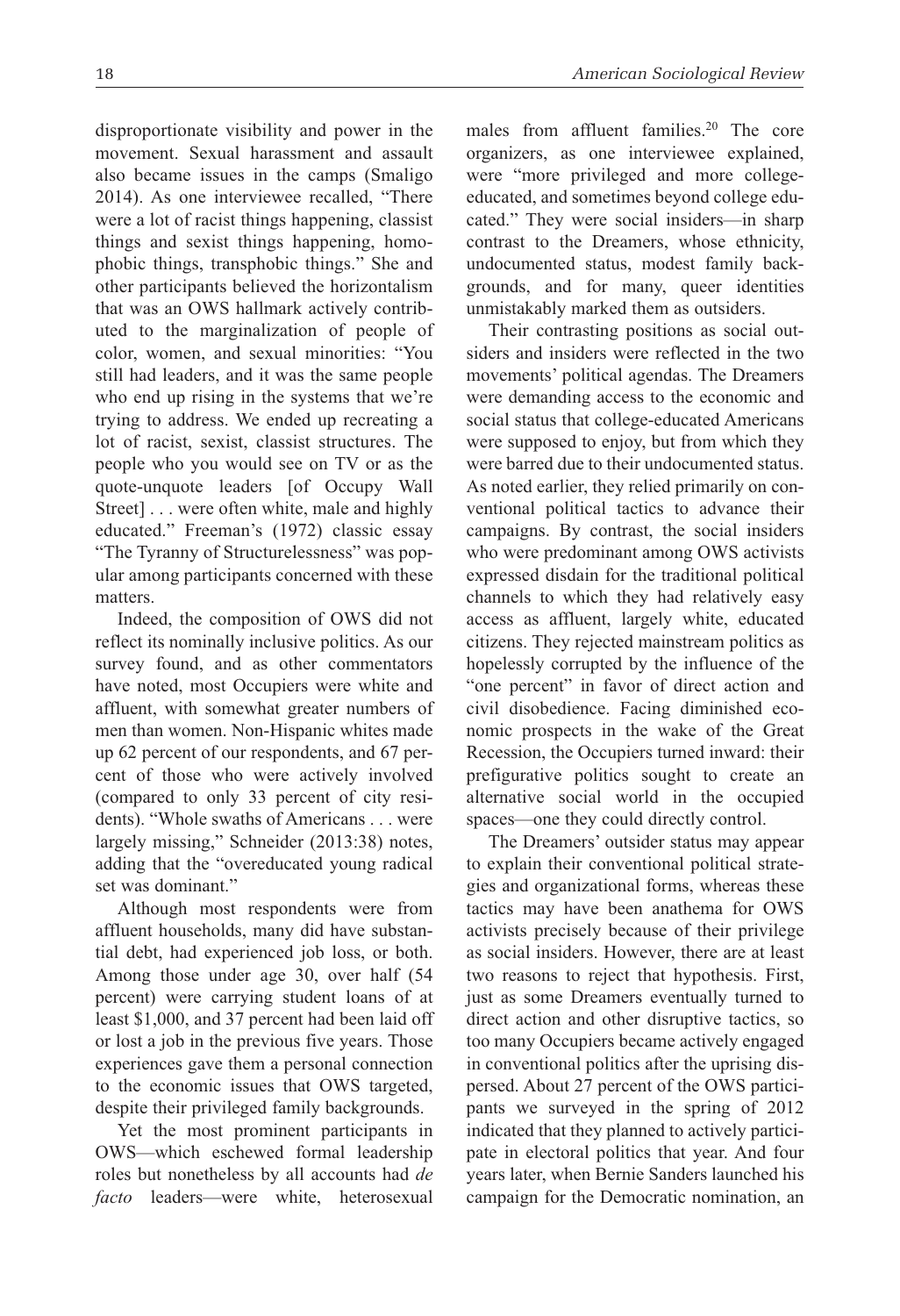"Occupiers for Bernie" group took shape.<sup>21</sup> Other former OWS activists have entered the labor movement and other mainstream political arenas as well (Hing 2016).

Second, the cases of the movement against sexual assault and BLM directly contradict any hypothesized relationship of insider/outsider status to strategic repertoires and organizational forms. The anti-sexual assault movement, like OWS, is made up largely of educated, white, affluent social insiders (although unlike the Occupiers they are overwhelmingly female and often LGBTQ-identified), yet it relies on mainstream political tactics. On the other hand, BLM activists and leaders, almost all of whom are people of color, and many of whom are LGBTQ women, are outsiders to nearly the same extent as the Dreamers. Yet like OWS, BLM relies on direct action and eschews traditional organizational forms. It is not the social characteristics of their activist cadre, but rather the antisystemic politics of BLM and OWS—challenging the policing infrastructure and class inequality, respectively—that limit their ability to work "within the system." In contrast, the movement against sexual assault, like the Dreamers, focuses on concrete reforms.

#### *The Movement against Campus Sexual Assault*

Sexual violence has long been a contentious subject in the United States. By the 1990s, after decades of work, second-wave feminists<sup>22</sup> had won a series of reforms reshaping the legal definition of rape and treatment of victims, and they had made progress in regard to other forms of sexual violence and harassment (Freedman 2013; Messner, Greenberg, and Peretz 2015). After a period of declining visibility in the early twenty-first century, these issues won renewed attention starting in 2009. That year, a large cluster of sexual assault complaints were filed under Title IX of the Equal Education Act, the federal law that bans sex discrimination in education, sparking an upsurge of campus activism protesting "rape culture" and spotlighting the

inadequacy of college and university procedures for handling sexual assault complaints (Reynolds 2016).

Highly educated Millennial-generation college students and recent graduates, virtually all of them female, and most of them at elite colleges and universities, were in the forefront of this new movement. Many were survivors of sexual assault themselves. Some had been politicized previously around other, unrelated issues, but almost none had any previous engagement with feminism, and many were skeptical about it at the outset. As one activist recalled, "My freshman year, there was an activities fair with a table for campus feminists, and I picked up their information just so that I could make fun of it. . . . I thought it was so stupid, because obviously women have equal rights." Another stated that she had considered feminism "antiquated" before she became involved in the movement against sexual assault.<sup>23</sup> Eventually, however, these young women did adopt feminist political identities.

Unlike the Dreamers and OWS, this movement was not mentored directly by older activists. It did attract support from some veteran feminists (including many of the lawyers who represented complainants) although others were explicitly critical (e.g., Kipnis 2015)—reflecting the long history of internal division among feminists over issues of sexuality. Some older feminists considered the young anti-sexual assault activists overly prudish; others were concerned about due process for those accused of sexual violence; still others questioned the movement's focus on campus administrative remedies and their relative neglect of the criminal justice system. But second-wave feminists ultimately had little influence on this new movement, which was led by Millennial women from the start.

Just as the "waves of protest" literature suggests, the anti-sexual assault movement both benefitted from and helped fuel other Millennial movements that emerged around the same time, especially among students. "There was an explosion on campuses in general," one activist recalled. "Right at the time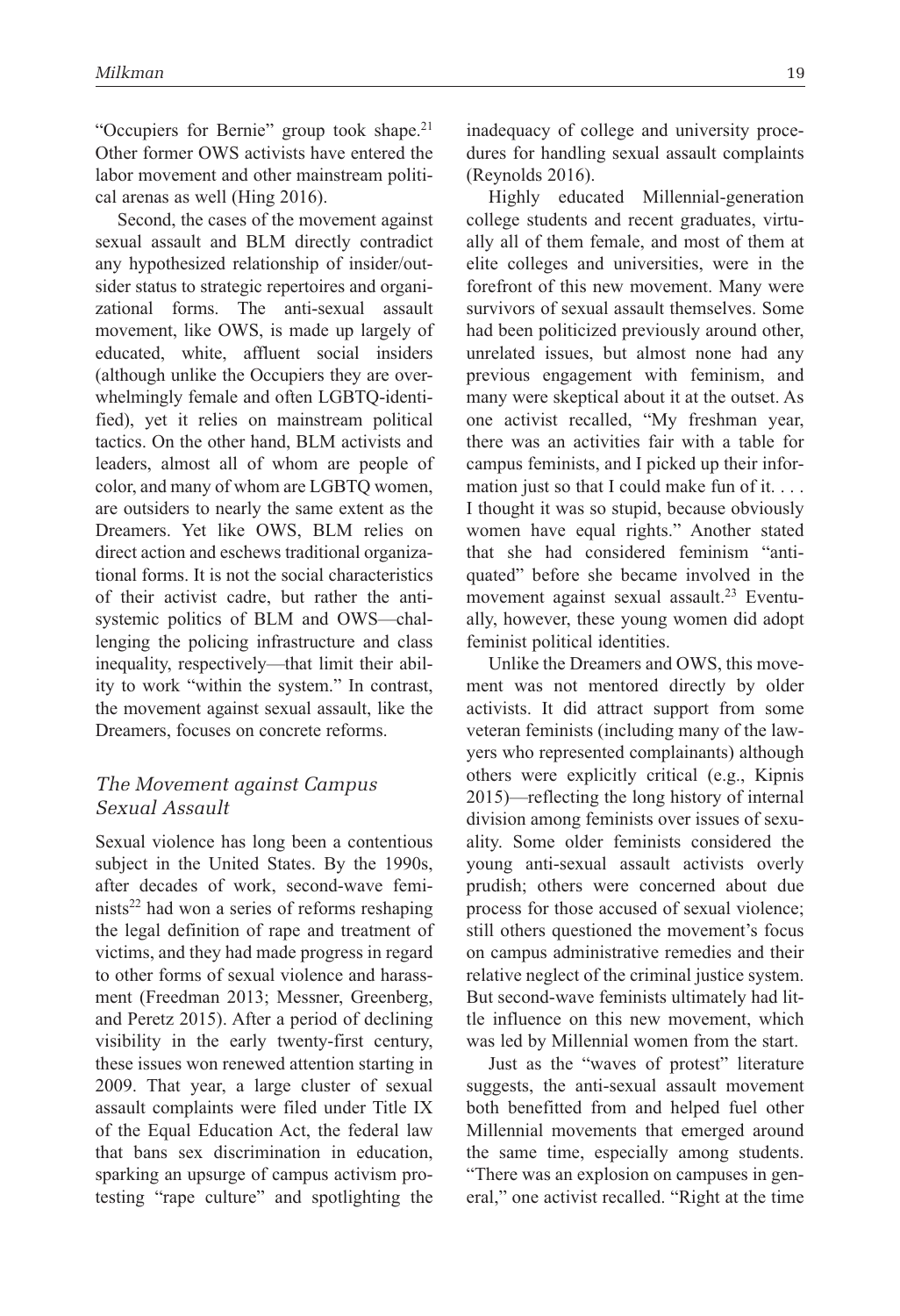when we filed our sexual assault complaint, lots of other activists started coming forward about other things." Some of the women who emerged as leaders of the fledgling anti-sexual assault movement had studied the history of previous social movements as part of an effort to develop effective framing strategies. They wanted to ensure that individual cases of campus rape would be seen not as examples of individual pathology, but as part of a larger, systemic phenomenon. As one activist put it, the challenge was, "How do we flip that frame to say, what happened at [campus X] is not the problem, it is a microcosm of the problem?" They reached out to activists in other movements for ideas. "We talked to a bunch of people in Occupy," one leader recalled. "What worked with Occupy that also worked here was social media, being able to connect to people that you never would have been able to connect to fifteen years ago. Talking on Facebook, talking on Twitter. That was part of the Occupy movement and our movement as well."

As individual sexual assault cases sprang up on various campuses, activists around the country interacted on social media, forming vibrant networks that soon coalesced into a national movement. They established a byinvitation-only Facebook forum for survivoractivists to share their experiences and offer mutual support, which attracted some 800 participants. But social media also had a downside: "I used social media a lot," one activist recalled. "That was positive in that a lot of people were seeing what I had to say. But it was also negative in that it definitely made me a target of a lot of harassment."

Like the Dreamers, the anti-sexual assault movement made extensive use of story-telling, but they simultaneously sought to link individual cases to a critique of the misogynist, pornography-saturated culture (see Armstrong and Hamilton 2013; Armstrong, Hamilton, and Sweeney 2006; Krakauer 2015). "We live in a rape culture where sexual assault and intimate partner violence is normalized through the jokes we make and the media that we consume," one activist explained. "Sexual assault is not something that has to happen, it's not something that is inherent to the human condition or even American society. If we have a deep commitment, we can seriously reduce the likelihood of it happening."

The movement devoted a great deal of energy to educating survivors about their legal rights under Title IX and other legislation, and on improving the available remedies for sexual assault victims. Activists lambasted the police and the criminal justice system, which often failed to prosecute sexual assault cases, especially if the victims were intoxicated (Krakauer 2015). Although the required standard of proof is less rigorous in campus disciplinary procedures than in criminal courts—one reason many students choose to pursue their sexual assault cases through the former route—many complainants were frustrated by systematic foot-dragging on the part of college administrators, who often seemed more concerned with protecting the public image of their institutions than with protecting students from sexual violence.

Administrators are often particularly reluctant to pursue sexual assault cases that take place off campus, especially at fraternity houses, where rapes and other assaults occur with predictable regularity. This not only reflects the "rape culture" that dissuades many students from reporting such incidents to authorities in the first place, or from corroborating accounts of those who do. In addition, colleges and universities are wary of jeopardizing the financial support they receive from fraternities, ranging from savings on student housing costs to alumni donations. Administrators also value the role fraternities play in attracting future students to their campuses (Flanagan 2014), and are reluctant to pursue sexual assault cases involving student athletes for fear of alienating alumni and other donors (Dick and Ziering 2016). Activists found that administrators tended to go into "damage control" mode when faced with complaints. And when students did succeed in pursuing sexual assault cases in campus disciplinary proceedings, the resulting penalties were often minimal.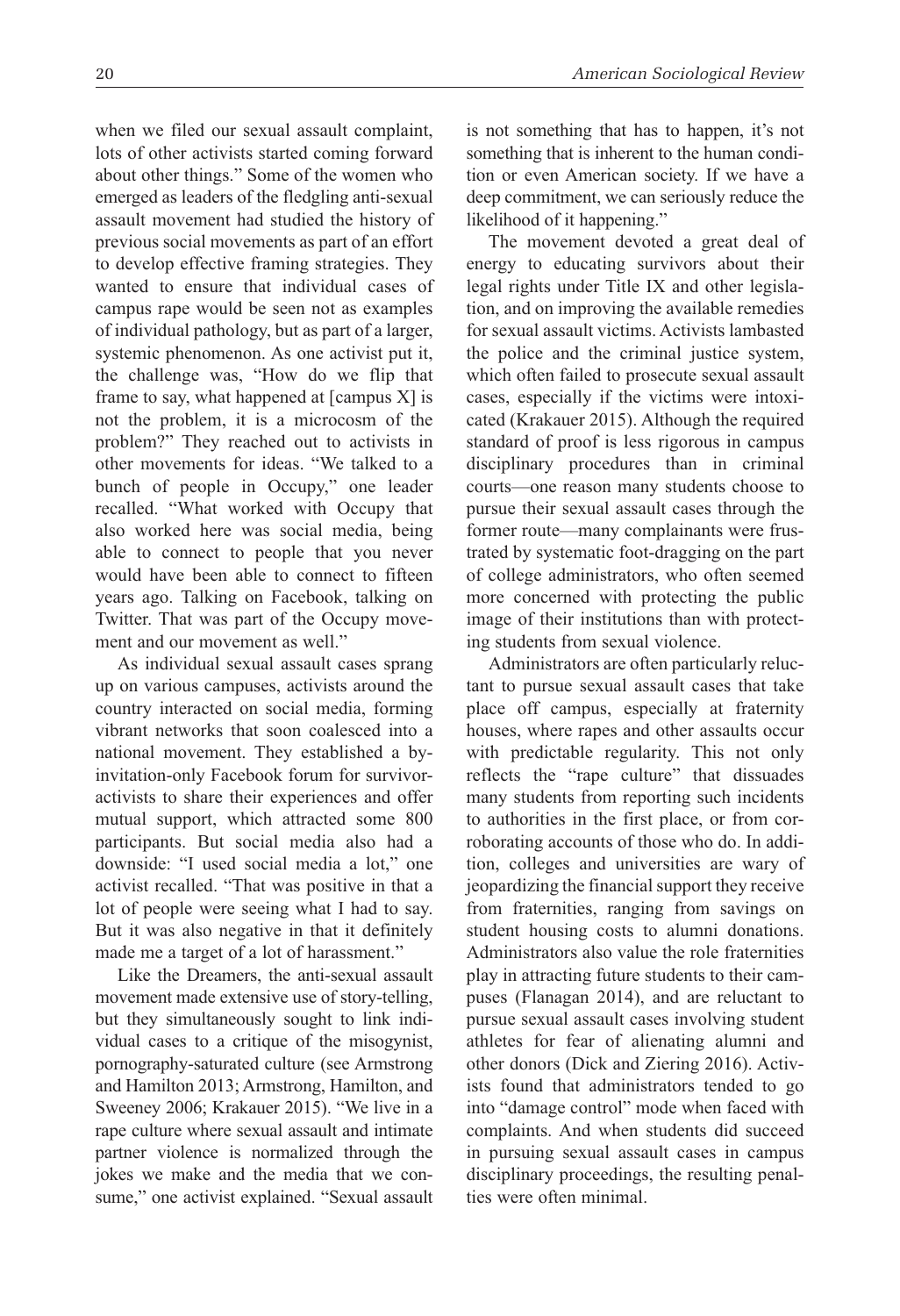Many of the young women who emerged as leaders of this movement were galvanized into activism by outrage about the inadequacy of existing remedies for sexual assault at colleges and universities, a problem they experienced firsthand in pursuing their own cases. For example, during her first year as an undergraduate at UC Berkeley in 2012, Sofie Karasek brought forward a complaint alleging that she had been sexually assaulted by another student. Faced with seemingly interminable delays and what she calls "deliberate indifference" from university administrators and government agencies alike, she began organizing other students and soon became a movement leader. After graduating she joined the staff of End Rape on Campus (EROC), an advocacy group led by other former campus activists (Karasek 2016).

Karasek and her sister activists came to understand that the underlying reason for administrators' poor responsiveness to complaints was the vulnerability of colleges and universities to negative publicity. But that very vulnerability afforded activists the opportunity to actively and strategically seek media coverage for their cases. It was obvious to all concerned that sexual assault incidents would readily attract extensive attention from print and broadcast media, especially at selective colleges and universities. Starting in 2012, sexual assault complaints at elite liberal arts colleges like Amherst and Swarthmore; Ivy League institutions like Yale, Columbia, and Harvard; and flagship public universities like the University of North Carolina-Chapel Hill and the University of California at Berkeley became front-page news (Perez-Pena 2012, 2013; Perez-Pena and Taylor 2014).

One case that attracted extensive media attention involved the "mattress girl," Columbia University undergraduate Emma Sulkowicz, who protested the way the university handled her sexual assault case by dragging a mattress behind her all over the campus (Grigoriadis 2014). The 2015 release of a documentary film, *The Hunting Ground*, brought further visibility to the movement. In 2016, Lady Gaga, who herself had been raped as a young woman, invited 50 survivor-activists to join her on the stage at the Oscars ceremony as she sang her hit song, "'Til It Happens to You."

Media publicity, in turn, propelled campus activists into highly visible roles as spokespeople for the larger movement. Many were students at elite institutions of higher education and had affluent family backgrounds; indeed, the class profile of the movement's leadership resembled that of OWS, although almost all of the anti-sexual assault activists were women. Like the Occupiers, however, they were quintessential social insiders. On the other hand, many anti-sexual assault activists, by some accounts a majority of them, were LGBTQidentified, although this aspect of the movement remained largely invisible. Even when its spokespeople mentioned their LGBTQ identities to journalists, that information typically went unreported. News stories preferred to focus on the "perfect victims"—affluent female students, typically white, conventionally attractive, and heterosexual—despite the fact that victim surveys and other evidence suggest that less affluent women, bisexuals, and other sexual minorities are more likely to be targets of sexual assault (Armstrong and Hamilton 2013; Cantor et al. 2015; Rennison 2014).24

In addition to pursuing social media and "old media" strategies, this movement's energies focused on providing legal advice and moral support to assault survivors, as well as on legislative campaigns and related efforts to improve the way complaints are handled in campus procedures, in Title IX proceedings, and in the courts. EROC assisted more than 700 survivors from April 2015 to April 2016 alone, and it helped craft proposed sexual assault laws in four states and at the federal level in that period. The movement has won significant legislative victories, most notably "affirmative consent" statutes: California's 2014 "Yes Means Yes" law and New York state's 2015 "Enough is Enough" law. They also focused on educating younger students about sexual consent at the high school level and even earlier (EROC 2016).

The movement has won support from high-profile elected officials, including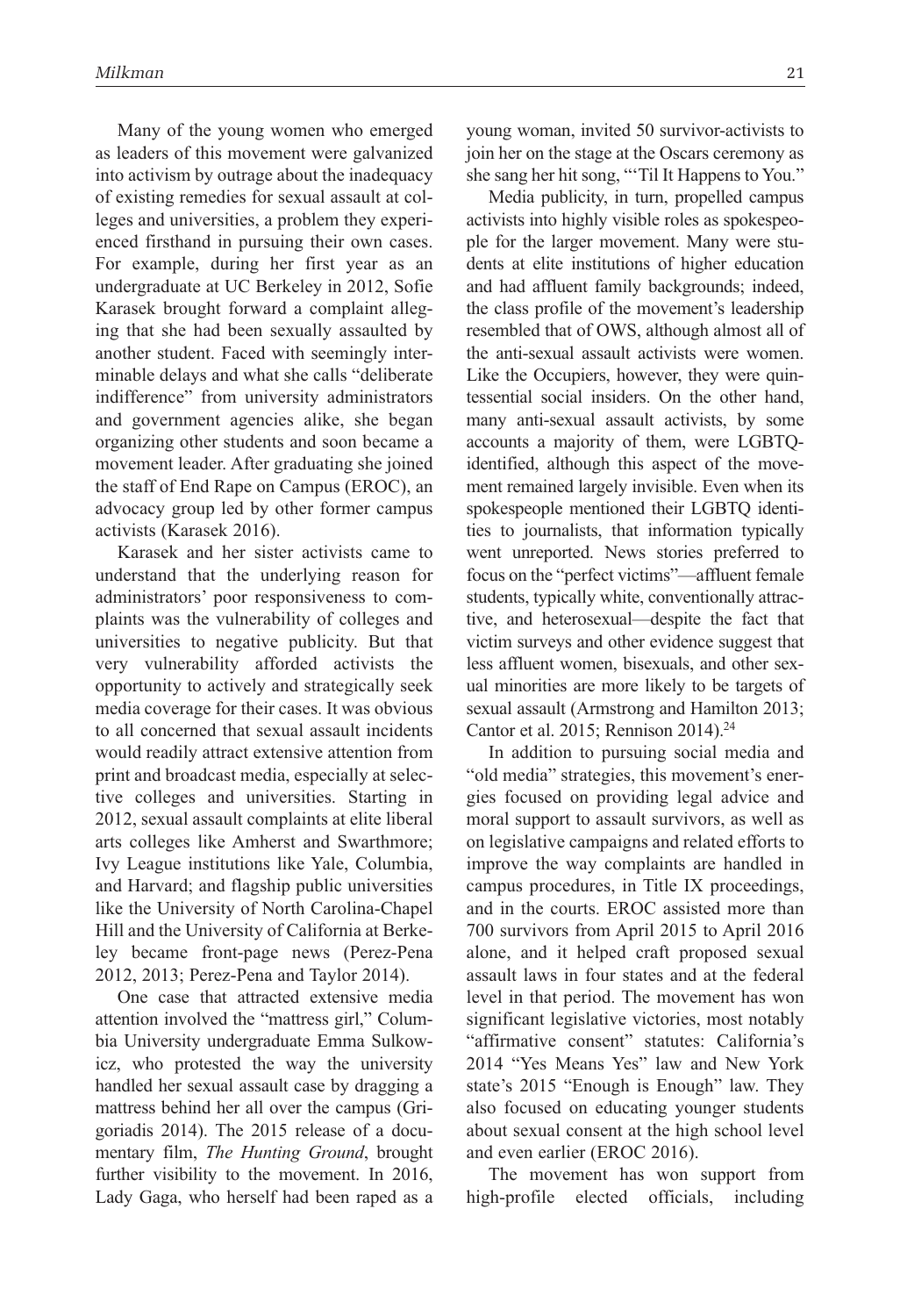*N*

| Age in $2016$    | 85% 35 years old or younger; average (mean) age 29       | 210 |
|------------------|----------------------------------------------------------|-----|
| Education        | 95% attended college or have college degrees (or beyond) | 217 |
| Gender           | 64% women, 32% men, 4% trans/gender non-conforming       | 278 |
| Sexuality        | 57% LGBTQ; 43% heterosexual                              | 150 |
| Sexuality: Women | 64% LGBTO; 36% heterosexual                              | 89  |
| Race             | 94% black (including African, Caribbean, and biracial)   | 278 |

**Table 2**. Selected Demographic Characteristics of High-Profile BLM Activists

*Source:* Database compiled for the author by Amelia Fortunato (see note 25).

President Obama, whose administration strengthened the remedies available under Title IX through the "Dear Colleague" letter that the Department of Education's Office of Civil Rights sent to all colleges and universities receiving federal funds in April 2011. That document provided detailed guidance on how to handle sexual assault complaints, and it mandated that campuses use the "preponderance of the evidence" standard of proof in disciplinary procedures (in contrast to the "beyond a reasonable doubt" standard used in criminal court). Subsequently, the Obama administration launched formal investigations of over 200 colleges' and universities' procedures for handling sexual assault cases (Steinhauer and Joachim 2014).

In its organizational forms and strategies, the anti-sexual assault movement resembles the Dreamers. Both movements make extensive use of story-telling, both lobby elected officials and deploy other traditional political tactics in campaigning for legislation, and both rely on conventional organizational forms and decision-making modes—in contrast to the "horizontalism" to which OWS was devoted. "We did not have any particular decision-making process," one anti-sexual assault activist recalled. "I and one other student were in charge, and people who wanted to participate could choose to participate, but it was basically us two running the show." This was typical of the movement as a whole. After they graduated, campus activists in the movement went on to establish formal nonprofit lobbying and advocacy groups like EROC and "Know Your IX," which were also conventional in structure.

Over time, anti-sexual assault activists who, like other Millennial social movement activists, use the discourse of intersectionality—sought to lift up the stories of women of color, men, and LGBTQ survivors (Clark and Pino 2016). They also began to actively support and ally themselves with other Millennial movements like BLM. But the focus of this movement continues to be winning reforms like affirmative consent legislation, supporting individual victims of sexual assault with legal advice, and launching educational efforts to challenge dominant cultural norms surrounding sexuality.

#### *Black Lives Matter*

BLM was the last of the four movements to emerge. Like the other three, all of which influenced some BLM activists, it used social media extensively from the outset. BLM also resembles the other three movements in the commitment of its leaders and activists to the politics of intersectionality. As Table 2 shows, once again Millennials were the dominant group: among high-profile BLM activists and leaders for whom age data are available, 85 percent were 35 years old or younger in 2016, and the average age was 29.25

Like the anti-sexual assault movement, but unlike the Dreamers and OWS, BLM was not incubated or mentored by older activists. Although veteran civil rights leaders did participate in protests BLM initiated, the younger activists explicitly rejected their elders' mentorship on numerous occasions; some asserted that BLM was "not your grandfather's civil rights movement" (Cobb 2016). As one commentator observed, BLM exposes "a serious generational rift. It is largely a bottom-up movement being led by young unknowns who have rejected, in some cases angrily, the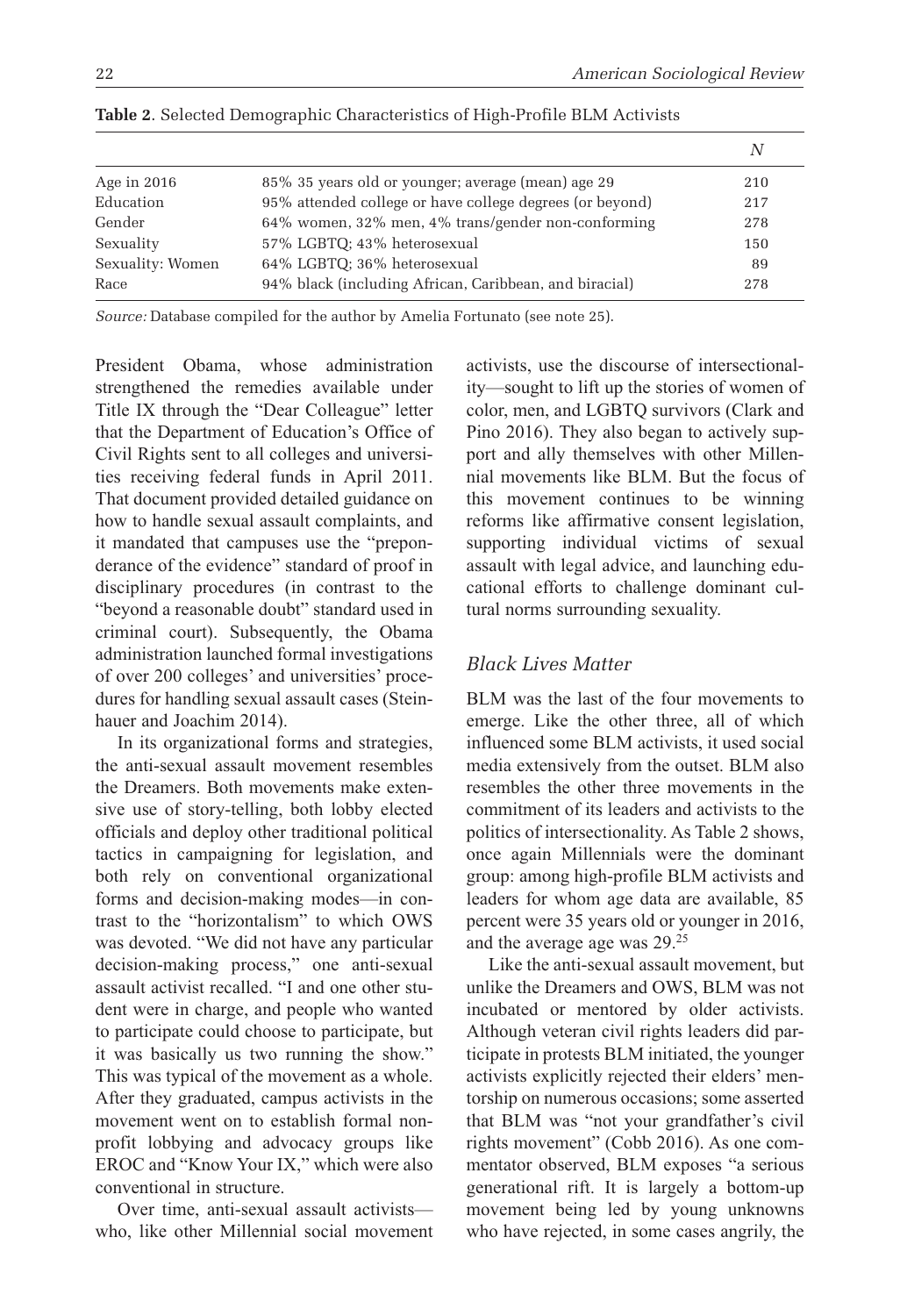presumption of leadership thrust on them by veteran celebrities" (Demby 2014). Indeed, as Keeanga-Yamahtta Taylor (2016:161) has pointed out, "the division between the 'old guard' and the 'new generation' grew deeper" as the movement continued to develop.

As Table 2 shows, nearly all (95 percent) high-profile BLM activists are collegeeducated; in that respect they are direct beneficiaries of the civil rights movement. Yet after the 2008 financial crisis, black college graduates were about twice as likely as their white counterparts to be unemployed (Taylor 2016:28), and many more were underemployed. Not only did this render them biographically available, but the contradiction between the proclamations of a "post-racial" society and the reality of ongoing racism rankled especially deeply for those who experienced the privileges associated with postsecondary education, with its promise of economic security and middle-class status. Rightly or wrongly, some blamed their elders for this situation. "I feel in my heart that they failed us," Dontey Carter, age 23, a BLM activist in Ferguson, Missouri, declared. "They're the reason things are like this now. That's why we're here for a new movement" (Anderson 2014).

BLM activists were also critical of the civil rights movement's reliance on hierarchical organizational forms and its centralized leadership. Like OWS, BLM instead strives for "leaderful," horizontal organizational structures (Cobb 2016; Taylor 2016), and it rejects outright the civil rights movement's historic reliance on charismatic leaders, the vast majority of whom were male (Smith 2014). Again like OWS, BLM relies primarily on direct action and disruptive tactics, and most of its activists disdain mainstream politics. Storytelling is not a significant part of the movement's strategic repertoire, another similarity to OWS—although arguably BLM has benefited from media renderings of stories about African American victims of police violence.

Unlike OWS, however, BLM is made up almost entirely of social outsiders. Not only are the vast majority (94 percent) of BLM activists black or biracial, but less predictably, the majority of its most visible activists and leaders are women (see Table 2). As Kendra Pierre-Louis (2015) notes, "a movement often described as 'leaderless,' and largely framed by the bodies of slain black men and boys, is being propelled by the efforts of women of color." Moreover, a majority of high-profile BLM activists for whom information is available (64 percent of women and 57 percent of all genders combined) identify as LGBTQ. Here BLM resembles the Dreamers.

Given the demographic makeup of its activist cadre, it is not surprising that BLM's rhetoric—again like that of the Dreamers—is permeated with the language of intersectionality, as exemplified by this excerpt from a 2014 statement by the umbrella group "Ferguson Action":

This is a movement of and for ALL Black lives—women, men, transgender and queer. We are made up of both youth AND elders aligned through the possibilities that new tactics and fresh strategies offer our movement. Some of us are new to this work, but many have been organizing for years. . . . We are connected online and in the streets. We are decentralized, but coordinated. Most importantly, we are organized. Yet we are likely not respectable negroes. We do not cast any one of ours to the side in order to gain proximity to perceived power. Because this is the only way we will win. (quoted in Taylor 2016:172–73)

BLM is best known for organizing protests of fatal police shootings of unarmed young African American men. The original spark that ignited the movement, however, was not a police shooting, but rather civilian George Zimmerman's murder of a 17-year-old African American, Trayvon Martin, in Sanford, Florida, on February 26, 2012. The local police initially chose not to arrest Zimmerman, on the basis that the shooting was legal under Florida's "stand your ground" law, which allows use of deadly force in selfdefense under some circumstances. The failure to arrest Zimmerman provoked a series of street protests by local high school and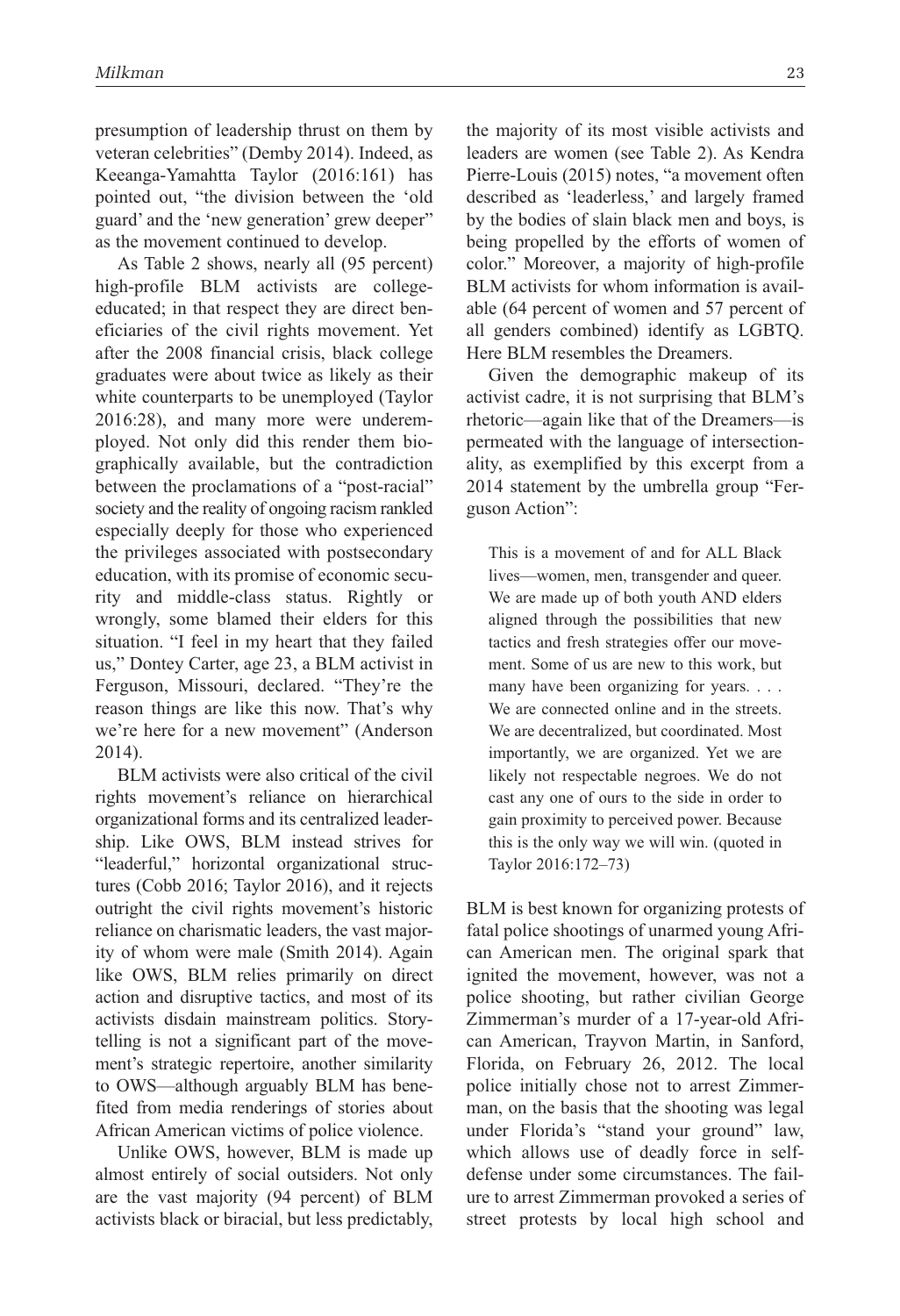college students; as a result of those protests and the publicity they generated, Zimmerman was finally arrested 45 days after the shooting and later put on trial. However, on July 1, 2013, a jury found him "not guilty." Outraged local activists immediately organized further protests, and then formed a new organization, the Dream Defenders, which launched a month-long occupation of the Florida statehouse seeking to change the "stand your

(McClain 2016). The Trayvon Martin case attracted attention not only in Florida but across the country. By coincidence, the same weekend the jury's verdict was announced, African American activists were meeting in Chicago under the auspices of the decade-old Black Youth Project 100 (BYP100). This group, which was already exploring building an African American youth movement, was galvanized into action by the Zimmerman verdict. BYP100 members immediately organized a rally in Chicago protesting the acquittal, and they released a statement on the case as an online video (Smith 2014).

ground" law and to win other reforms

Another influential response to Zimmerman's acquittal came from Alicia Garza, an experienced organizer in Oakland, California, who posted a "love letter to black people" on Facebook the day the jury's verdict was announced. Her post included the phrase "Black lives matter," and shortly afterward her colleague Patrisse Cullors (also located in Oakland) created the hashtag #BlackLives Matter, which soon went viral on Twitter and other social media (Cobb 2016). Garza, Cullors, and Brooklyn-based Opal Tometi then developed plans for "moving the hashtag from social media to the streets," as Garza (2014) later recounted.

The protests against Zimmerman's acquittal attracted broad public attention, building on earlier efforts, like Michelle Alexander's 2010 book *The New Jim Crow,* to spotlight the racial bias embedded in the criminal justice system. But BLM did not crystallize into a large-scale national movement until the following year, after two other African American men died at the hands of police in quick succession. On July 17, 2014, Eric Garner, age 43, was choked to death by a New York City police officer, an event that was video-recorded on a cellphone. A few weeks later, on August 9, a Ferguson, Missouri, police officer shot and killed 18-year-old Michael Brown, sparking massive street protests that were met with a widely criticized military-like police response. By that point, the combined impact of social media outreach and extensive coverage by traditional media had catapulted BLM to the center of the national political conversation, where it has remained ever since.

When grand juries failed to indict the police officers involved in the Garner and Brown deaths, a new wave of protests erupted across the nation. Twitter users active in BLM sent 2.4 million tweets the day it was announced that Brown's killer would not be indicted; weeks later, when a similar announcement was issued about Garner's killer, 4.4 million tweets were sent over a seven-day period (McClain 2016). Adding further fuel to the protests, on November 22, 2014, two days before the Ferguson nonindictment announcement, police in Cleveland, Ohio, shot and killed Tamir Rice, a 12-year-old African American boy who was holding a toy gun. The following months brought more such incidents, notably Freddie Gray's death in police custody in Baltimore on April 12, 2015, and Sandra Bland's death in a Texas jail cell on July 13, 2015, after her arrest during a traffic stop.

Police brutality toward African Americans is hardly new; it has long been a focus of anti-racist protests. But in the twenty-first century, the ability to document and disseminate information about incidents of police violence has increased exponentially, thanks to the ubiquity of cellphones and other digital technologies. The persistence of these incidents, along with the militarization of police forces around the country, in what is regularly proclaimed to be a postracial society, has proven newly explosive.

BLM's main thrust is to expose and challenge the legitimacy of racialized police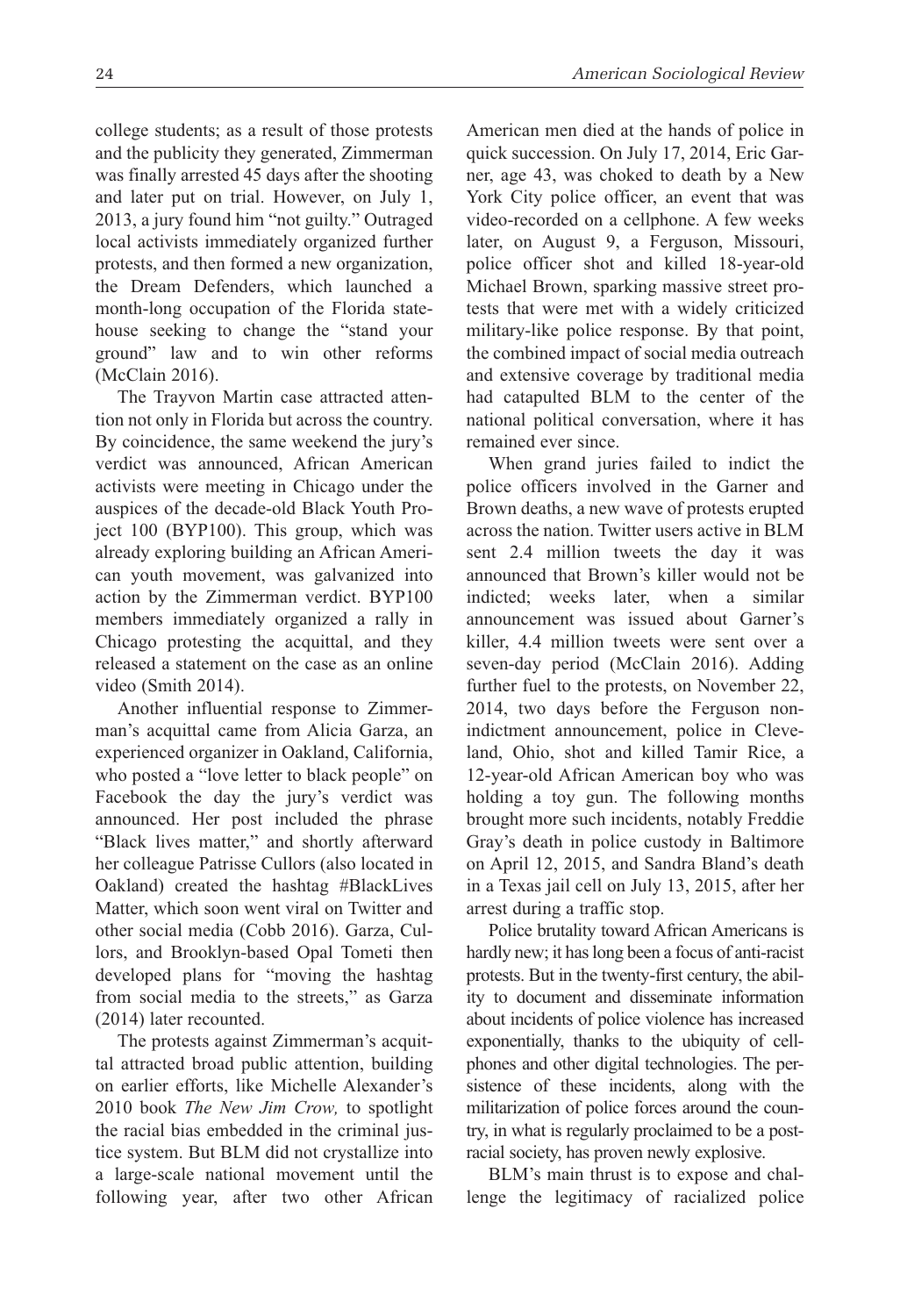violence and mass incarceration. Like OWS, it has an anti-systemic character and agenda. Both movements' main success has been to transform the national conversation. Income and wealth inequality have continued to grow since 2011, when OWS appeared, but media attention to and public awareness of inequality have risen dramatically, and its legitimacy is regularly questioned. Similarly, police shootings have continued since the emergence of BLM, and almost none of those responsible have been punished, yet public awareness of the racial dynamics of policing, and racial injustice more broadly, has expanded enormously. A 2016 Pew survey found that the vast majority of blacks, as well as 40 percent of white adults, support BLM (28 percent of whites oppose it; the rest have no opinion); among white adults under age 30, 60 percent support the movement (Horowitz and Livingston 2016).

BLM already has endured for a much longer period than the short-lived Occupy movement, although not without setbacks. In the summer of 2016, two separate incidents of individuals shooting white police officers, although roundly denounced by BLM activists, tarnished the movement's legitimacy in the public eye. Meanwhile, as shootings by police continue unabated, some of the groups within BLM's decentralized network have begun to explore reform-oriented efforts and even to enter the arena of electoral politics. One prominent BLM activist, DeRay McKesson, ran (unsuccessfully) for mayor of Baltimore in the spring of 2016 (Eligon 2016). BYP100 released an "Agenda to Build Black Futures" in early 2016 laying out concrete reform proposals (Smith 2016). Later that year, a group of 50 BLM organizations issued a statement titled "A Vision for Black Lives," rearticulating the movement's anti-systemic (and intersectional) critique but also including concrete demands for "policies that address the immediate suffering of Black people," like jobs programs, demilitarized policing, and voting rights (Movement for Black Lives 2016). The movement's vision, however, continues to center on major, systemic change.

#### **Conclusion**

These four movements embody the aspirations of a new political generation of collegeeducated Millennials. That generation has been profoundly shaped by the fact that its members are "digital natives," with unprecedented ability to deploy social media, by a labor market in which precarity is increasing, and by the prolongation of the transition to adulthood. Although these trends have affected the larger society, their influence has been particularly consequential for young people, whose worldviews were still in the process of formation as these transformations unfolded. As Mannheim argued nearly a century ago, this dynamic has led Millennials to develop a generationally specific worldview that is far more left-leaning than that of their Boomer parents today, and in many respects to the left of the views Boomers held during their own youth.

This Millennial worldview synthesizes the identity politics associated with the New Left of the 1960s and the traditional critiques of class inequality and capitalism associated with the Old Left of the 1930s. Millennials by the thousands have become politically engaged, participating in social movements like the four sketched here, especially since the 2008 financial crisis.

These movements are far from homogeneous, however. Some are led by privileged, young social insiders; others by quintessential social outsiders. Some focus on legislation and other short-term reforms; others reject conventional politics entirely and seek more radical, systemic change. Yet these variations—which I have argued are independent of one another—should not obscure the shared features of Millennial social movements: a highly educated, biographically available cadre of young leaders and activists, many of them LGBTQ-identified; heavy reliance on social media for organizing and outreach; and a politics that highlights the intersectionality of class, race, gender, and sexuality. Moreover, the strategic repertoires of these movements have begun to converge,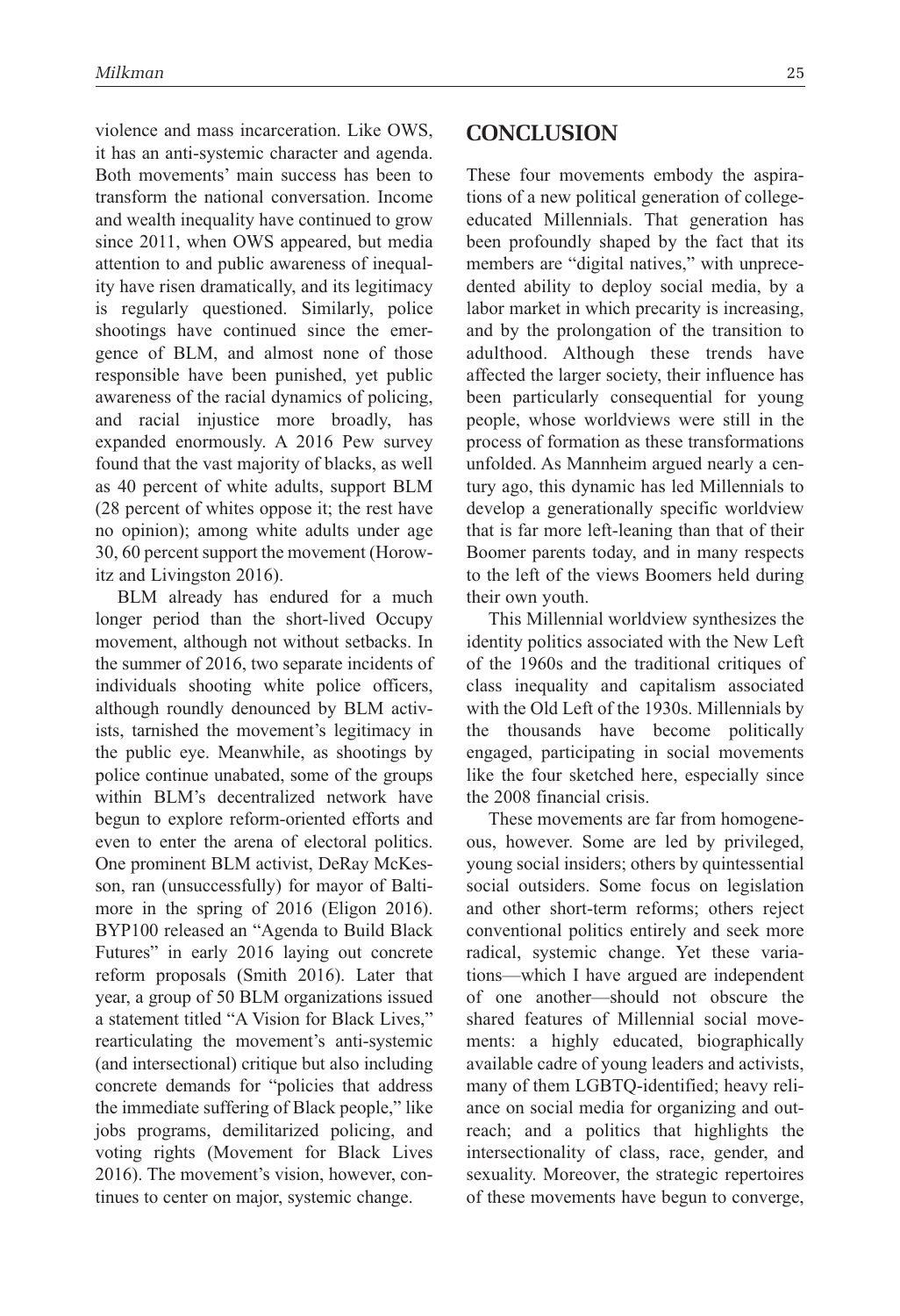and some activists have been active in more than one of them.

Taken together, these post-2008 social movements suggest the spectre of a new wave of left-wing protest. They already have had an impact on U.S. political culture, and their further growth could contribute to a more enduring social transformation. To be sure, these movements have emerged in a highly polarized political context, and their counterpoint is a variety of right-wing populist movements supported by discontented older whites. The outcome of the contest between these two sharply opposed alternatives is far from certain, but time may be on the side of the younger generation.

#### **Acknowledgments**

I am grateful to Luke Elliott-Negri, Amelia Fortunato, and Wilson Sherwin for research assistance, to Sin Yi Cheung for advice on Table 1, and to Luke Elliott-Negri, Sujatha Fernandes, Courtney Frantz, Linda Gordon, James Jasper, Jonathan Laks, Penny Lewis, Stephanie Luce, Leslie McCall, Walter Nicholls, Frances Fox Piven, Nara Roberta Silva, E. Tammy Kim, and Veronica Terriquez for comments on earlier drafts. This project grew out of a study of Occupy Wall Street on which I collaborated with Stephanie Luce and Penny Lewis. I learned a great deal from them both and that too has deeply influenced my thinking.

#### **Notes**

- 1. Although some commentators use slightly different definitions, I have adopted that of the Pew Research Center, which has done extensive polling among Millennials and defines them as persons born "after 1980" in most of its publications (e.g., Pew Research Center 2010; Taylor et al. 2014; Taylor et al. 2012). I use the term "college-educated" to include individuals who have attended (but not completed) college as well as college graduates.
- 2. Also led by Millennials are smaller efforts like the movement against student debt, Students for Justice in Palestine, and the associated Boycott, Divest, Sanction movement.
- 3. Here I am indebted to Beinart (2013), who uses the term "political generation" in the context of a similar argument regarding Millennials, and who also invokes Mannheim.
- 4. Social movement actors themselves often confess to an inability to predict when their efforts will gain traction. For example, the OWS activists my collaborators and I interviewed were uniformly surprised when the police failed to evict them from New

York City's Zuccotti Park just after they occupied it in September 2011, and virtually none of them expected their efforts to spark a worldwide wave of protest (Milkman, Luce, and Lewis 2013).

- 5. Mannheim borrowed the term "entelechy" from art historian Wilhelm Pinder, for whom "the entelechy of a generation is the expression of the unity of its 'inner aim'—of its inborn way of experiencing life and the world," but he criticized Pinder for ignoring the social and historical factors shaping entelechies (see Mannheim 1927:283–86).
- 6. Unlike Mannheim, Feuer (1969:32) argues that a central element of youthful activism is a conscious or unconscious rebellion against earlier generations, so that movements become "the means by which the young discredit the old." Henry's (2004) account of "third-wave feminism" echoes this claim. See also Eisenstadt (2003), whose structuralfunctionalist theory of generations parallels Feuer's more empirical study in many respects.
- 7. The claim that highly educated middle-class youth were key to the movements that emerged in the wake of the 2008 financial crisis is contested by Sukarieh and Tannock (2015), who note that these movements had a more diverse age composition than Mason acknowledges. That is an important empirical point, but it obscures the impact of Millennials' specific experiences on the agendas of these movements. Sukarieh and Tannock (2015:119) themselves point out that in the twentyfirst century, "youth is experienced not just as an extended or protracted stage of life [relative to earlier historical periods] but also as being highly insecure, uncertain, and fraught with risk." Precisely those experiences of extended youth and precarity have infused Millennial worldviews.
- 8. Exceptions include the climate justice movement and the "Fight for 15." Both attract supporters of varied ages and are largely sponsored by longstanding social movement organizations—environmental groups and organized labor, respectively. By contrast, the four movements discussed here lack such sponsorship and are led by Millennials themselves. A partial exception, as discussed in the text, is the Dreamers, who were initially part of the established immigrant rights movement. The Dreamers broke away from the parent movement and formed their own autonomous organizations after 2008.
- 9. Unless otherwise noted, data in this section are from Taylor and colleagues (2014).
- 10. Although this poll was conducted just after the emergence of OWS, the results were little changed from a 2010 Pew poll (Kohut et al. 2011). Millennials grew up after the Cold War and thus had little exposure to socialism prior to 2008, when rightwing critics of Barack Obama frequently called him a "socialist." Many Millennials were infatuated with Obama at the time, which may help explain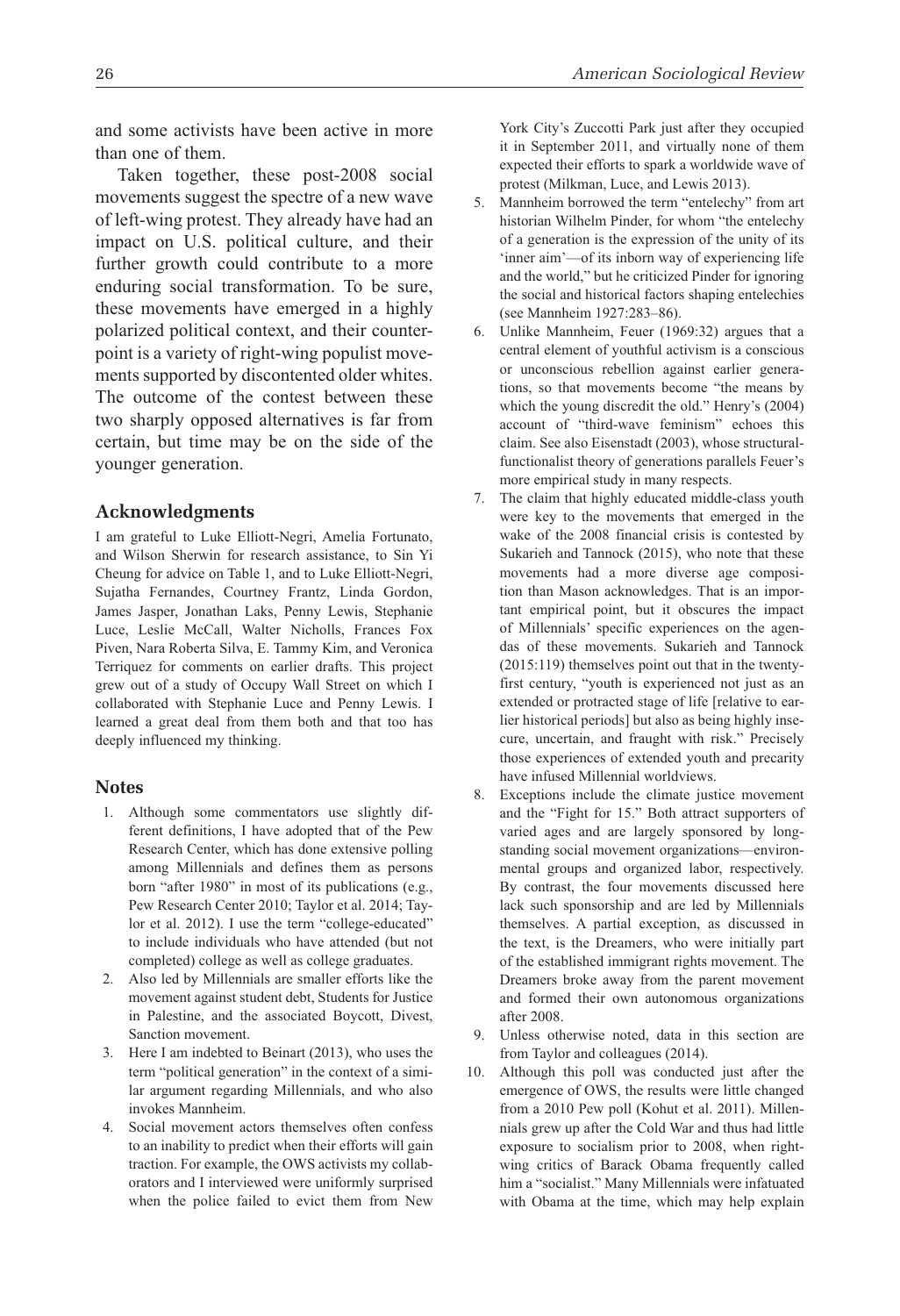their positive responses to the survey question regarding socialism.

- 11. Unpublished data from Taylor and colleagues (2014), supplied to the author by the Pew Research **Center**.
- 12. The GSS variables analyzed in Table 1 are EQWEALTH, POLVIEWS, GRASS, HOMO-SEX, and HELPBLK (for the question wording, see <http://sda.berkeley.edu/D3/GSS14/Doc/hcbk> .htm). The analysis used the probability weights specific to the GSS dataset for each year. "Don't know" responses and those categorized as "not applicable" or "no answer" were omitted. Four variables were recoded to create binary categories: "liberals" are those who identified as "extremely liberal," "liberal," or "slightly liberal"; respondents who considered homosexuality "not at all wrong" are compared to those who considered it "always wrong," "almost always wrong," or "sometimes wrong"; responses to the question about whether the government should reduce income differences (EQWEALTH) were recoded to collapse scores of 1–3 and 4–7; and responses to the question about whether the government has a special obligation to assist blacks (HELPBLK) were recoded to collapse scores of 1–2 and 3–5.
- 13. More generally, Millennial college graduates fared far better during and after the Great Recession than did those with less education (Pew Charitable Trusts 2013).
- 14. See the data on bisexual and gay identities in the National Surveys of Family Growth analyzed by England, Mishel, and Caudillo (2016). The predicted probability of identifying as bisexual or gay for women born between 1985 and 1995 is more than double that for women born between 1966 and 1974 (and nearly triple among Latinas); for men, however, the predicted probabilities are similar for these two cohorts. The most recent data on transgender populations also reveal an age gradient, with more younger than older respondents identifying as transgender (Flores et al. 2016).
- 15. As I will discuss, many activists in the anti-sexual assault movement also identify as LGBTQ, but in contrast to the Dreamers and BLM activists, that aspect of the movement is rarely visible to the public.
- 16. In mid-2012, the Obama administration issued an executive order creating a Deferred Action for Childhood Arrivals (DACA) program, which allowed eligible undocumented youth to obtain work permits and to legally remain in the country without risk of deportation. By March 2016, more than 800,000 of the estimated 2 million eligible youth had applied for DACA, and over 700,000 applications had been approved [\(https://www](https://www) .uscis.gov/sites/default/files/USCIS/Resources/ Reports%20and%20Studies/Immigration%20 Forms%20Data/All%20Form%20Types/DACA/ I821\_daca\_performancedata\_fy2015\_qtr4.pdf).
- 17. Unless otherwise indicated, this study is the source of the data and interview quotes in this section.
- 18. We defined "actively involved" as participating in at least six of the following: (a) visiting the New York Occupy camp in Zuccotti Park, (b) visiting another Occupy camp, (c) living in an Occupy camp, (d) attending a General Assembly meeting, (e) monitoring Occupy events or meetings online, (f) taking part in an Occupy working group, (g) marching in earlier Occupy protests, (h) participating in an Occupy direct action, (i) being arrested for Occupy-related activity, (j) posting about Occupy on social media, (k) donating food, money, or goods to a camp, or (l) another Occupy activity not listed.
- 19. See [http://wearethe99percent.tumblr.com.](http://wearethe99percent.tumblr.com) Later, Occupy Sandy launched Sandy Storyline, explicitly embracing story-telling as a strategy, see [http://](http://occupysandy.net/storyline/) [occupysandy.net/storyline/](http://occupysandy.net/storyline/).
- 20. Of the 25 New York leaders we interviewed, only one of the 15 for whom we have information on sexuality identified as "queer." This was a convenience sample, and we deliberately sought diversity, yet 15 of the 25 were male and only seven were people of color.
- 21. See [http://www.peopleforbernie.com/about.](http://www.peopleforbernie.com/about)
- 22. Second-wave feminists refers to feminists active in the 1960s and 1970s, as opposed to the first-wave feminists of the late nineteenth and early twentieth centuries.
- 23. Unless otherwise indicated, all quotes in this section attributed to anti-sexual assault activists are from interviews I conducted during the spring of 2016, with assistance from Wilson Sherwin.
- 24. These surveys are difficult to interpret, because heterosexual respondents may be less critical of the dominant "rape culture" or less likely to report incidents of sexual assaults.
- 25. The figures in Table 2 are drawn from a database compiled for me by Amelia Fortunato. They include activists and leaders who appeared at least five times in press coverage of BLM and/or on the websites of Black Lives Matter Network local chapters and other organizations. Demographic information was collected from those sources as well as from individual activists' postings on Facebook and LinkedIn. These data may be biased toward individuals who do not avoid media attention and who do not accept leadership roles in local organizations. For more details on the methodology, contact the author.

#### **References**

- Abrego, Leisy. 2011. "Legal Consciousness of Undocumented Latinos." *Law & Society Review* 45(2):337–70.
- Alexander, Michelle. *The New Jim Crow*. New York: The New Press.
- Anderson, Joel. 2014. "Ferguson's Angry Young Men." *Buzzfeed News,* Aug. 22 (<https://www.buzzfeed>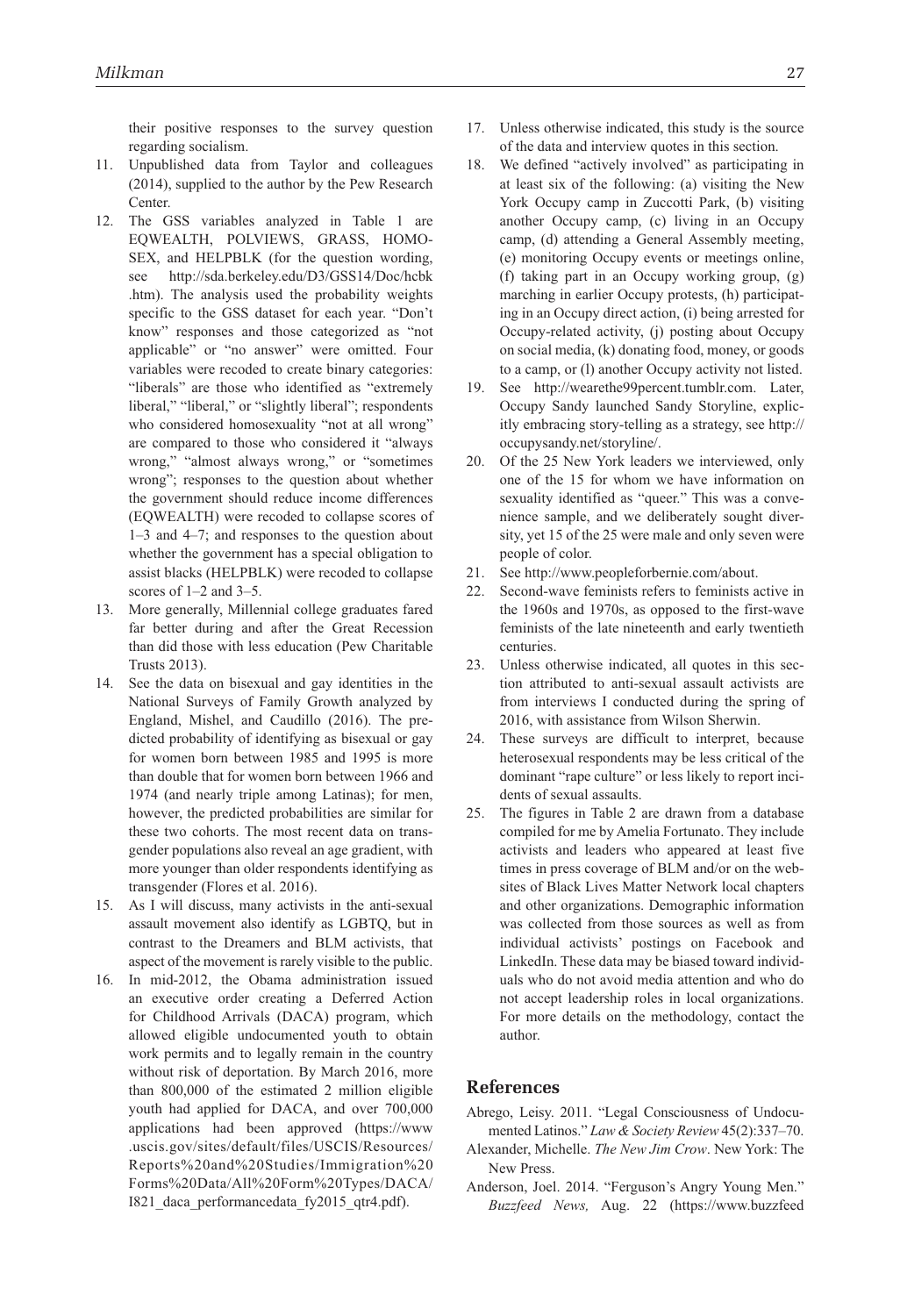.com/joelanderson/who-are-fergusons-youngprotesters?utm\_term=.mq8GGnyBr#.jal77XpRe).

- Altshuler, Daniel. 2011. "The Dreamers' Movement Comes of Age." *Dissent* (online article) (<http://www> .dissentmagazine.org/online\_articles/the-dreamersmovement-comes-of-age).
- Armstrong, Elizabeth A., and Laura T. Hamilton. 2013. *Paying for the Party*. Cambridge, MA: Harvard University Press.
- Armstrong, Elizabeth A., Laura T. Hamilton, and Brian Sweeney. 2006. "Sexual Assault on Campus: A Multilevel, Integrative Approach to Party Rape." *Social Problems* 53(4):483–99.
- Barker, Colin, Laurence Cox, John Krinsky, and Alf Gunvald Nillson, eds. 2013. *Marxism and Social Movements*. Boston: Brill.
- Beinart, Peter. 2013. "The Rise of the New New Left." *The Daily Beast,* September 12 [\(http://www.thedaily](http://www.thedaily beast.com/articles/2013/09/12/the-rise-of-the-new-new-left.html)  [beast.com/articles/2013/09/12/the-rise-of-the-new](http://www.thedaily beast.com/articles/2013/09/12/the-rise-of-the-new-new-left.html)[new-left.html\)](http://www.thedaily beast.com/articles/2013/09/12/the-rise-of-the-new-new-left.html).
- Cantor, David, Hyunshik Lee, Bonnie Fisher, Carol Bruce, Susan Chibnail, Gail Thomas, and Reanne Townsend. 2015. *Report on the AAU Campus Climate Survey on Sexual Assault and Sexual Misconduct*. Rockville, MD: Westat. September 21 ([https://](https://www.aau.edu/uploadedFiles/AAU_Publications/AAU_Reports/Sexual_Assault_Campus_Survey/Report%20on%20the%20AAU%20Campus%20Cli mate%20Survey%20on%20Sexual%20Assault%20and%20Sexual%20Misconduct.pdf) [www.aau.edu/uploadedFiles/AAU\\_Publications/](https://www.aau.edu/uploadedFiles/AAU_Publications/AAU_Reports/Sexual_Assault_Campus_Survey/Report%20on%20the%20AAU%20Campus%20Cli mate%20Survey%20on%20Sexual%20Assault%20and%20Sexual%20Misconduct.pdf) [AAU\\_Reports/Sexual\\_Assault\\_Campus\\_Survey/](https://www.aau.edu/uploadedFiles/AAU_Publications/AAU_Reports/Sexual_Assault_Campus_Survey/Report%20on%20the%20AAU%20Campus%20Cli mate%20Survey%20on%20Sexual%20Assault%20and%20Sexual%20Misconduct.pdf) [Report%20on%20the%20AAU%20Campus%20Cli](https://www.aau.edu/uploadedFiles/AAU_Publications/AAU_Reports/Sexual_Assault_Campus_Survey/Report%20on%20the%20AAU%20Campus%20Cli mate%20Survey%20on%20Sexual%20Assault%20and%20Sexual%20Misconduct.pdf)  [mate%20Survey%20on%20Sexual%20Assault%20](https://www.aau.edu/uploadedFiles/AAU_Publications/AAU_Reports/Sexual_Assault_Campus_Survey/Report%20on%20the%20AAU%20Campus%20Cli mate%20Survey%20on%20Sexual%20Assault%20and%20Sexual%20Misconduct.pdf) [and%20Sexual%20Misconduct.pdf\)](https://www.aau.edu/uploadedFiles/AAU_Publications/AAU_Reports/Sexual_Assault_Campus_Survey/Report%20on%20the%20AAU%20Campus%20Cli mate%20Survey%20on%20Sexual%20Assault%20and%20Sexual%20Misconduct.pdf).
- Castells, Manuel. 2012. *Networks of Outrage and Hope: Social Movements in the Internet Age*. Malden, MA: Polity.
- Chávez, Karma R. 2013. *Queer Migration Politics: Activist Rhetoric and Coalitional Possibilities*. Urbana: University of Illinois Press.
- Clark, Annie E., and Andrea L. Pino, eds. 2016. *We Believe You: Survivors of Campus Sexual Assault Speak Out*. New York: Henry Holt and Company.
- Cobb, Jelani. 2016. "The Matter of Black Lives." *The New Yorker,* March 14.
- Costanza-Chock, Sasha. 2011. "Lessons on Information and Communication Technologies for Social Change from the Immigrant Rights Movement." *National Civic Review* 100(3):29–35.
- Costanza-Chock, Sasha. 2012. "Mic Check! Media Cultures and the Occupy Movement." *Social Movement Studies* 11(3–4):375–85.
- Cox, Laurence, and Alf Gunvald Nilson. 2014. *We Make Our Own History: Marxism and Social Movements in the Twilight of Neoliberalism*. London, UK: Pluto Press.
- Crenshaw, Kimberly. 1991. "Mapping the Margins: Intersectionality, Identity Politics, and Violence against Women of Color." *Stanford Law Review* 43(6):1241–99.
- Della Porta, Donatella. 2015. *Social Movements in Times of Austerity*. Cambridge, UK: Polity.
- Demby, Gene. 2014. "The Birth of a New Civil Rights Movement." *Politico,* December 31.
- Dick, Kirby, and Amy Ziering. 2016. *The Hunting Ground*. New York: Skyhorse Publishing.
- DiMaggio, Paul J., and Walter W. Powell. 1983. "The Iron Cage Revisited: Institutional Isomorphism and Collective Rationality in Organizational Fields." *American Sociological Review* 48(2):147–60.
- Dimock, Michael, Carroll Doherty, and Alec Tyson. 2013. "Favorable Views of Business, Labor Rebound." Washington, DC: Pew Research Center *(*[http://www.](http://www.people-press.org/files/legacy-pdf/6-27-13%20Busin ess%20and%20Labor%20Release.pdf) [people-press.org/files/legacy-pdf/6-27-13%20Busin](http://www.people-press.org/files/legacy-pdf/6-27-13%20Busin ess%20and%20Labor%20Release.pdf)  [ess%20and%20Labor%20Release.pdf\)](http://www.people-press.org/files/legacy-pdf/6-27-13%20Busin ess%20and%20Labor%20Release.pdf).
- Duke, Brendan V. 2016. "When I Was Your Age. " Washington, DC: Center for American Progress ([https://www.americanprogress.org/issues/economy/](https://www.americanprogress.org/issues/economy/report/2016/03/03/131627/when-i-was-your-age/) [report/2016/03/03/131627/when-i-was-your-age/\)](https://www.americanprogress.org/issues/economy/report/2016/03/03/131627/when-i-was-your-age/).
- Earl, Jennifer, and Katrina Kimport. 2011. *Digitally Enabled Social Change*. Cambridge, MA: MIT Press.
- Economist Intelligence Unit. 2014. "Evolution of Work and the Worker" ([http://www.shrm.org/about/foun](http://www.shrm.org/about/foundation/ShapingtheFuture/Documents/2-14%20Theme%201%20Paper-FINAL%20for%20Web.pdf)[dation/ShapingtheFuture/Documents/2-14%20](http://www.shrm.org/about/foundation/ShapingtheFuture/Documents/2-14%20Theme%201%20Paper-FINAL%20for%20Web.pdf) [Theme%201%20Paper-FINAL%20for%20Web.pdf\)](http://www.shrm.org/about/foundation/ShapingtheFuture/Documents/2-14%20Theme%201%20Paper-FINAL%20for%20Web.pdf).
- Ehrenfreund, Max. 2016. "Bernie Sanders Is Profoundly Changing How Millennials Think about Politics, Poll Shows." *Washington Post,* April 25 (<https://www> .washingtonpost.com/news/wonk/wp/2016/04/25/ bernie-sanders-is-profoundly-changing-how-millen nials-think-about-politics-poll-shows/).
- Eisenstadt, Shmuel N. 2003. *From Generation to Generation*. New Brunswick, NJ: Transaction Publishers.
- Eligon, John. 2016. "From Street to Ballot, Emboldened by Protests." *New York Times,* February 7, p. 1.
- End Rape on Campus (EROC). 2016. "Annual Report, April 2015–April 2016" (<http://endrapeoncampus> .org/erocannualreport).
- England, Paula, Emma Mishel, and Monica L. Caudillo. 2016. "Increases in Sex with Same-Sex Partners and Bisexual Identity across Cohorts of Women (but Not Men)." Unpublished manuscript.
- Fernandes, Sujatha. 2017. *Curated Stories: How Storytelling Is Hindering Social Change*. New York: Oxford University Press.
- Feuer, Lewis S. 1969. *The Conflict of Generations*. New York: Basic Books.
- Flacks, Richard. 1971. *Youth and Social Change*. Chicago: Markham Publishing Company.
- Flanagan, Caitlin. 2014. "The Dark Power of Fraternities." *The Atlantic,* March.
- Flores, Andrew R., Jody L. Herman, Gary J. Gates, and Taylor N. T. Brown. 2016. "How Many Adults Identify as Transgender in the United States?" June, The Williams Institute, UCLA [\(http://williamsinsti](http://williamsinsti tute.law.ucla.edu/wp-content/uploads/How-Many-Adults-Identify-as-Transgender-in-the-United-States)  [tute.law.ucla.edu/wp-content/uploads/How-Many-](http://williamsinsti tute.law.ucla.edu/wp-content/uploads/How-Many-Adults-Identify-as-Transgender-in-the-United-States)[Adults-Identify-as-Transgender-in-the-United-States](http://williamsinsti tute.law.ucla.edu/wp-content/uploads/How-Many-Adults-Identify-as-Transgender-in-the-United-States) .pdf).
- Fraser, Nancy. 1995. "From Redistribution to Recognition? Dilemmas of Justice in a 'Post-Socialist' Age." *New Left Review* 212(1):68–93.
- Freedman, Estelle. 2013. *Redefining Rape*. Cambridge, MA: Harvard University Press.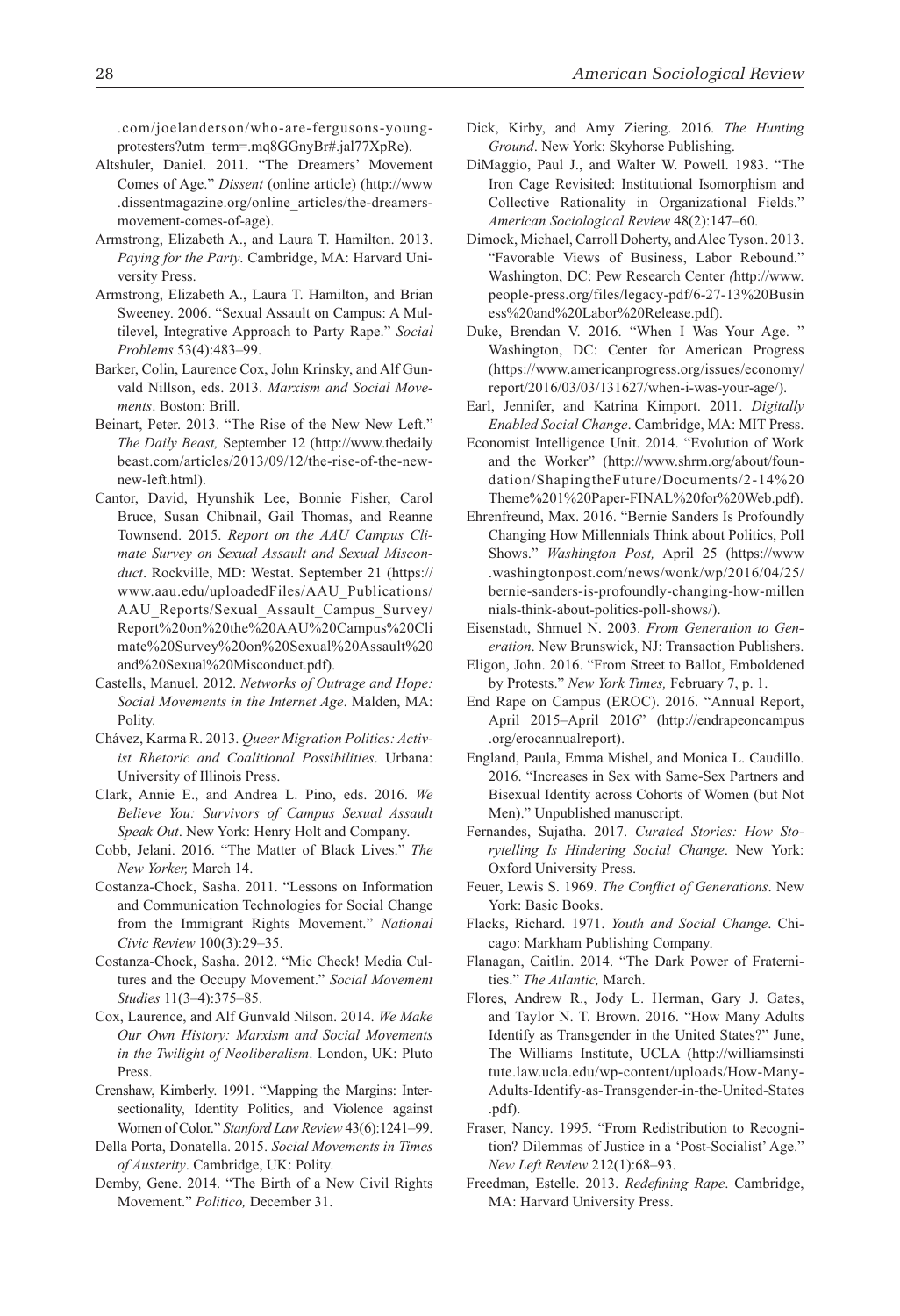- Freeman, Jo. 1972. "The Tyranny of Structurelessness." *Berkeley Journal of Sociology* 17:151–64.
- Fry, Richard. 2016. "For First Time in Modern Era, Living with Parents Edges Out Other Living Arrangements for 18- to 34-Year Olds." Pew Research Center [\(http://www.pewsocialtrends.org/2016/05/24/](http://www.pewsocialtrends.org/2016/05/24/for-first-time-in-modern-era-living-with-parents-edges-out-other-living-arrangements-for-18-to-34-year-olds/) [for-first-time-in-modern-era-living-with-parents](http://www.pewsocialtrends.org/2016/05/24/for-first-time-in-modern-era-living-with-parents-edges-out-other-living-arrangements-for-18-to-34-year-olds/)[edges-out-other-living-arrangements-for-18-to-](http://www.pewsocialtrends.org/2016/05/24/for-first-time-in-modern-era-living-with-parents-edges-out-other-living-arrangements-for-18-to-34-year-olds/)[34-year-olds/\)](http://www.pewsocialtrends.org/2016/05/24/for-first-time-in-modern-era-living-with-parents-edges-out-other-living-arrangements-for-18-to-34-year-olds/).
- Gallup, Inc. 2016. "How Millennials Want to Work and Live" [\(http://www.gallup.com/reports/189830/mil](http://www.gallup.com/reports/189830/millennials-work-live.aspx)[lennials-work-live.aspx\)](http://www.gallup.com/reports/189830/millennials-work-live.aspx).
- Ganz, Marshall. 2009. "Organizing Obama: Campaign, Organizing, Movement." Presented at the Annual Meeting of the American Sociological Association, San Francisco ([http://marshallganz.usmblogs.com/](http://marshallganz.usmblogs.com/files/2012/08/Organizing-Obama-Final.pdf) [files/2012/08/Organizing-Obama-Final.pdf](http://marshallganz.usmblogs.com/files/2012/08/Organizing-Obama-Final.pdf)).
- Garza, Alicia. 2014. "A Herstory of the #BlackLivesMat ter Movement." *The Feminist Wire,* October 7 [\(http://www](http://www) .thefeministwire.com/2014/10/blacklivesmat ter-2/).
- Gonzales, Roberto G. 2011. "Learning to Be Illegal: Undocumented Youth and Shifting Legal Contexts in the Transition to Adulthood." *American Sociological Review* 76(4):602–619.
- Goodwin, Jeff, and James M. Jasper. 1999. "Caught in a Winding, Snarling Vine: The Structural Bias of Political Process Theory." *Sociological Forum* 14(1):27–54.
- Gould-Wartofsky, Michael A. 2015. *The Occupiers*. New York: Oxford University Press.
- Graeber, David. 2011. "On Playing by the Rules: The Strange Success of #Occupy Wall Street." *Naked Capitalism* [\(http://www.nakedcapitalism](http://www.nakedcapitalism) .com/2011/10/david-graeber-on-playing-by-therules-%E2%80%93-the-strange-success-of-occupywall-street.html).
- Greenberg, Eric H., with Karl Weber. 2008. *Generation We*. Emeryville, CA: Pachatusan.
- Grigoriadis, Vanessa. 2014. "Meet the College Women Who Are Starting a Revolution Against Campus Sexual Assault." *New York Magazine,* September 21 [\(http://nymag.com/thecut/2014/09/emma-sulkowicz](http://nymag.com/thecut/2014/09/emma-sulkowicz-campus-sexual-assault-activism.html)[campus-sexual-assault-activism.html\)](http://nymag.com/thecut/2014/09/emma-sulkowicz-campus-sexual-assault-activism.html).
- Hart-Brinson, Peter. 2014. "Discourse of Generations: The Influence of Cohort, Period and Ideology in Americans' Talk about Same-Sex Marriage." *American Journal of Cultural Sociology* 2(2):221–52.
- Henry, Astrid. 2004. *Not My Mother's Sister*. Bloomington: Indiana University Press.
- Hing, Julianne. 2016. "The Young Activists Who Remade the Democratic Party's Immigration Politics." *The Nation,* January 21.
- Horowitz, Juliana Menasce, and Gretchen Livingston. 2016. "How Americans View the Black Lives Matter Movement." Pew Research Center, July 8 ([http://](http://www.pewresearch.org/fact-tank/2016/07/08/how-americans-view-the-black-lives-matter-movement/) [www.pewresearch.org/fact-tank/2016/07/08/how](http://www.pewresearch.org/fact-tank/2016/07/08/how-americans-view-the-black-lives-matter-movement/)[americans-view-the-black-lives-matter-movement/\)](http://www.pewresearch.org/fact-tank/2016/07/08/how-americans-view-the-black-lives-matter-movement/).
- INCITE! Women of Color Against Violence. 2007. *The Revolution Will Not Be Funded*. Boston: South End Press.
- Inglehart, Ronald. 1977. *The Silent Revolution*. Princeton, NJ: Princeton University Press.
- Jaeger, Hans. 1985. "Generations in History: Reflections on a Controversial Concept." *History and Theory* 24(3):273–92.
- Jaffe, Sarah. 2016. *Necessary Trouble*. New York: Nation Books.
- Juris, Jeffrey S. 2008. *Networking Futures*. Durham, NC: Duke University Press.
- Juris, Jeffrey S. 2012. "Reflections on #Occupy Everywhere: Social Media, Public Space and Emerging Logics of Aggregation." *American Ethnologist* 39(2):259–79.
- Kahn, Lisa B. 2010. "The Long-Term Labor Market Consequences of Graduating from College in a Bad Economy." *Labour Economics* 17(2):303–316.
- Kalleberg, Arne. 2011. *Good Jobs, Bad Jobs*. New York: Russell Sage Foundation.
- Karasek, Sofie. 2016. "An Important Event." Pp. 292– 95 in *We Believe You: Survivors of Campus Sexual Assault Speak Out,* edited by A. E. Clark and A. L. Pino. New York: Henry Holt and Company.
- Karasek, Sofie, and Danielle Dirks. Forthcoming. "Feminist Issues in the Campus Sexual Violence Movement." In *Handbook of Contemporary Feminism*, edited by A. Press and T. Oren. New York: Routledge.
- Katz, Lawrence F., and Alan B. Krueger. 2016. "The Rise and Nature of Alternative Work Arrangements in the United States, 1995–2015." March 29 [\(http://scholar](http://scholar) .harvard.edu/files/lkatz/files/katz\_krueger\_cws\_ v3.pdf?m=1459290955).
- Kettler, David, and Volker Meja. 1995. *Karl Mannheim and the Crisis of Liberalism*. Somerset, NJ: Transaction Publishers.
- Kipnis, Laura. 2015. "Sexual Paranoia Strikes Academe." *Chronicle of Higher Education,* February 27.
- Klatch, Rebecca E. 1999. *A Generation Divided*. Berkeley: University of California Press.
- Kohut, Andrew, Carroll Doherty, Michael Dimock, and Scott Keeter. 2011. "Little Change in Public's Response to 'Capitalism,' 'Socialism.'" Washington, DC: Pew Research Center [\(http://www.people-press](http://www.people-press) .org/files/legacy-pdf/12-28-11%20Words%20release .pdf).
- Krakauer, Jon. 2015. *Missoula: Rape and the Justice System in a College Town*. New York: Doubleday.
- Laclau, Ernesto, and Chantal Mouffe. 2001. *Hegemony and Socialist Strategy*. New York: Verso.
- Madera, Gabriela, Angelo A. Mathay, Armin M. Najafi, Hector H. Saldivar, Stephanie Solis, Alyssa Jane M. Titony, Gaspar Reivera-Salgado, Janna Shadduck-Hernandez, Kent Wong, Rebecca Frazier, and Julie Monroe. 2008. *Underground Undergrads*. Los Angeles: UCLA Center for Labor Research and Education.
- Maharawal, Manissa McLeave. 2012. "So Real it Hurts" and "Reflections from the People of Color Caucus at Occupy Wall Street." Pp. 174–83 in *We Are Many: Reflections on Movement Strategy from Occupation*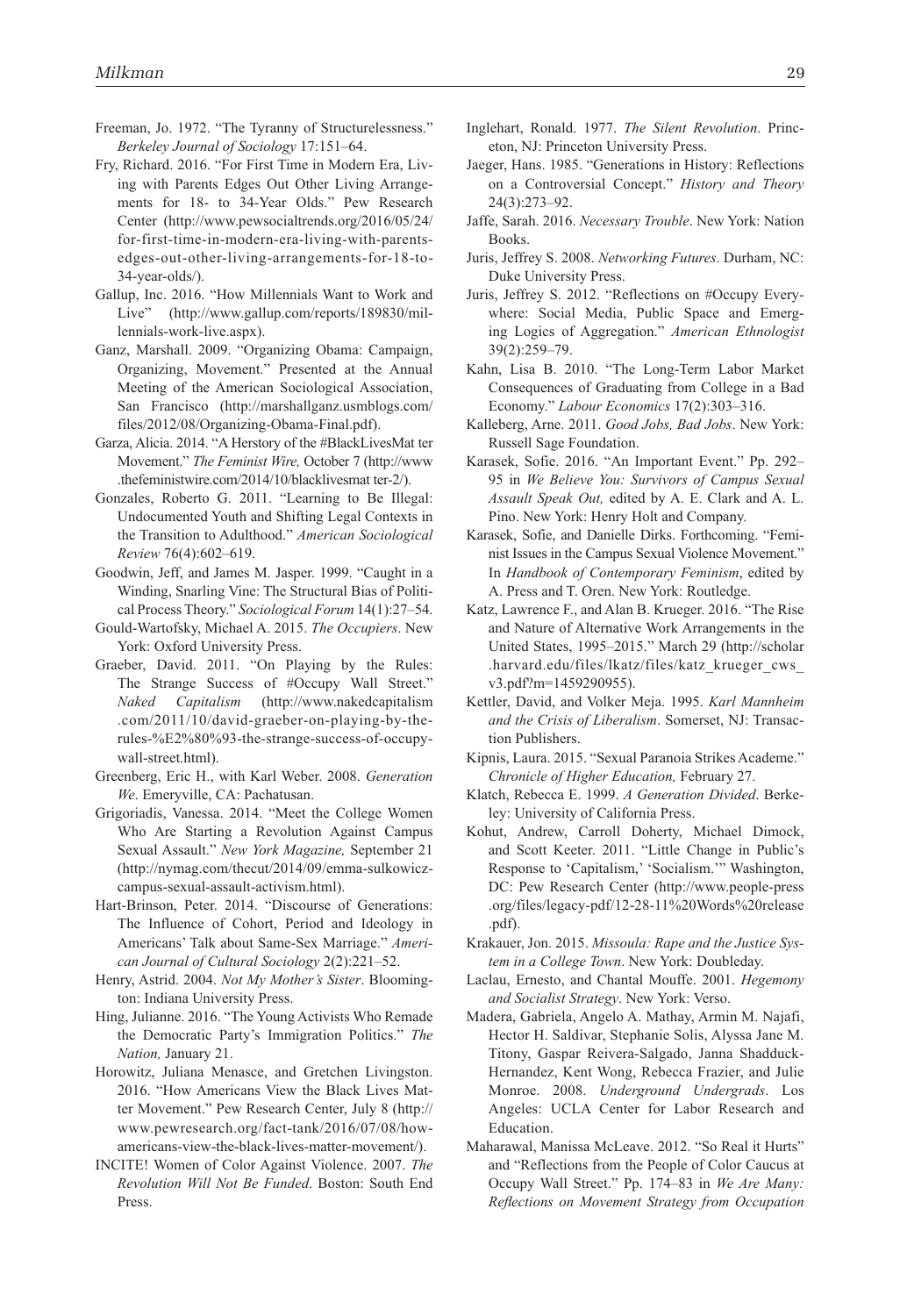*to Liberation,* edited by K. Khatib, M. Killjoy, and M. McGuire. Oakland, CA: AK Press.

- Malik, Shiv, Caelainn Barr, and Amanda Holpuch. 2016. "US Millennials Feel More Working Class than Any Other Generation." *Guardian,* March 15 (<http://www> .theguardian.com/world/2016/mar/15/us-millennialsfeel-more-working-class-than-any-other-generation).
- Mannheim, Karl. 1927. "The Problem of Generations." In *Essays on the Sociology of Knowledge*. London, UK: Routledge & Kegan Paul.
- Mannheim, Karl. 1944. "The Problem of Youth in Modern Society." In *Diagnosis of Our Time*. New York: Oxford University Press.
- Mason, Paul. 2013. *Why It's Still Kicking Off Everywhere*. New York: Verso.
- McAdam, Doug. 1982. *Political Process and the Development of Black Insurgency, 1930–1970*. Chicago: University of Chicago Press.
- McAdam, Doug. 1986. "Recruitment to High-Risk Activism: The Case of Freedom Summer." *American Journal of Sociology* 92(1):64–90.
- McAdam, Doug, and Dieter Rucht. 1993. "The Cross-National Diffusion of Movement Ideas." *Annals of the American Academy of Political and Social Science* 528(1):56–74.
- McAdam, Doug, Sidney Tarrow, and Charles Tilly. 2001. *Dynamics of Contention*. New York: Cambridge University Press.
- McClain, Dani. 2016. "Black Lives Matter: What Comes After the Hashtag?" *The Nation,* May 9.
- Melucci, Alberto. 1980. "The New Social Movements: A Theoretical Approach." *Social Science Information* 19(2):199–226.
- Messner, Michael A., Max A. Greenberg, and Tal Peretz. 2015. *Some Men*. New York: Oxford University Press.
- Meyer, David. 2004. "Protest and Political Opportunities." *Annual Review of Sociology* 30:125–45.
- Meyer, David, and Nancy Whittier. 1994. "Social Movement Spillover." *Social Problems* 41(2):277–98.
- Milkman, Ruth, Stephanie Luce, and Penny Lewis. 2013. *Changing the Subject: A Bottom-Up Account of Occupy Wall Street in New York City*. The Murphy Institute, City University of New York (<http://sps> .cuny.edu/filestore/1/5/7/1\_a05051d2117901d/1571\_ 92f562221b8041e.pdf).
- Milkman, Ruth, Stephanie Luce, and Penny Lewis. 2014. "Occupy after Occupy." *Jacobin* (May).
- Movement for Black Lives. 2016. "A Vision for Black Lives: Policy Demands for Black Power, Freedom & Justice" [\(https://policy.m4bl.org](https://policy.m4bl.org)).
- National Conference of State Legislators. 2015. "Tuition Benefits for Immigrants.*"* July 21 [\(http://www.ncsl](http://www.ncsl) .org/documents/immig/InStateTuition\_july212015 .pdf).
- Nicholls, Walter J. 2013. *The DREAMers*. Stanford, CA: Stanford University Press.
- Norman, Jim. 2016. "Millennials Like Sanders, Dislike Election Process." Gallup [\(http://www.gallup.com/](http://www.gallup.com/poll/191465/millennials-sanders-dislike-election-process.aspx)

[poll/191465/millennials-sanders-dislike-election](http://www.gallup.com/poll/191465/millennials-sanders-dislike-election-process.aspx)[process.aspx\)](http://www.gallup.com/poll/191465/millennials-sanders-dislike-election-process.aspx).

- Perez-Pena, Richard. 2012. "Student's Account Has Rape in Spotlight." *New York Times,* October 26.
- Perez-Pena, Richard. 2013. "College Students Connect to Fight Sexual Assault." *New York Times,* March 19.
- Perez-Pena, Richard, and Kate Taylor. 2014. "Fight Against Sexual Assaults Holds Colleges to Account." *New York Times*, May 3.
- Perrin, Andrew. 2015. "Social Media Usage: 2005–2015." Pew Research Center [\(http://www.pewinternet.org/](http://www.pewinternet.org/files/2015/10/PI_2015-10-08_Social-Networking-Usage-2005-2015_FINAL.pdf) [files/2015/10/PI\\_2015-10-08\\_Social-Networking-](http://www.pewinternet.org/files/2015/10/PI_2015-10-08_Social-Networking-Usage-2005-2015_FINAL.pdf)[Usage-2005-2015\\_FINAL.pdf\)](http://www.pewinternet.org/files/2015/10/PI_2015-10-08_Social-Networking-Usage-2005-2015_FINAL.pdf).
- Pew Charitable Trusts. 2013. "How Much Protection Does a College Degree Afford?*" (*<http://www> .pewtrusts.org/~/media/legacy/uploadedfiles/pcs\_ assets/2013/pewcollegegradsrecessionreportpdf.pdf).
- Pew Research Center. 2010. "Millennials: A Portrait of Generation Next.*"* February ([http://www.pewsocial](http://www.pewsocial trends.org/files/2010/10/millennials-confident-con nected-open-to-change.pdf)  [trends.org/files/2010/10/millennials-confident-con](http://www.pewsocial trends.org/files/2010/10/millennials-confident-con nected-open-to-change.pdf)  [nected-open-to-change.pdf\)](http://www.pewsocial trends.org/files/2010/10/millennials-confident-con nected-open-to-change.pdf).
- Pierre-Louis, Kendra. 2015. "The Women behind Black Lives Matter." *In These Times,* January 22.
- Polletta, Francesca. 2006. *It Was Like a Fever*. Chicago: University of Chicago Press.
- Preston, Julia. 2014. "Young Undocumented Immigrants Growing Disenchanted with Both Parties, Study Finds." *New York Times,* May 21, p. A8.
- Project on Student Debt. 2012. "Student Debt and the Class of 2011." The Institute for College Access and Success.
- Rennison, Callie Marie. 2014. "Privilege, Among Rape Victims: Who Suffers Most from Rape and Sexual Assault in America?" *New York Times,* December 21.
- Reynolds, Celene. 2016. "The Mobilization of Title IX in Colleges and Universities, 1994–2014." Unpublished paper, Yale University [\(http://papers.ssrn.com/sol3/](http://papers.ssrn.com/sol3/papers.cfm?abstract_id=2767797) [papers.cfm?abstract\\_id=2767797](http://papers.ssrn.com/sol3/papers.cfm?abstract_id=2767797)).
- Rogowski, Jon C., and Cathy J. Cohen. 2015. *Black Millennials in America* ([http://blackyouthproject.com/](http://blackyouthproject.com/wp-content/uploads/2015/11/BYP-millenials-report-10-27-15-FINAL.pdf) [wp-content/uploads/2015/11/BYP-millenials-report-](http://blackyouthproject.com/wp-content/uploads/2015/11/BYP-millenials-report-10-27-15-FINAL.pdf)[10-27-15-FINAL.pdf](http://blackyouthproject.com/wp-content/uploads/2015/11/BYP-millenials-report-10-27-15-FINAL.pdf)).
- Ryan, Camille L., and Kurt Bauman. 2016. *Educational Attainment in the United States: 2015.* U.S. Census Bureau, Current Population Reports, P20–578 (March) [\(http://www.census.gov/content/dam/Cen](http://www.census.gov/content/dam/Cen sus/library/publications/2016/demo/p20-578.pdf)  [sus/library/publications/2016/demo/p20-578.pdf\)](http://www.census.gov/content/dam/Cen sus/library/publications/2016/demo/p20-578.pdf).
- Schneider, Nathan. 2013. *Thank You, Anarchy*. Berkeley: University of California Press.
- Schwiertz, Helge. 2016. "Transformations of the Undocumented Youth Movement and Radical Egalitarian Citizenship." *Citizenship Studies* 20(5):610–28.
- Seif, Hinda. 2014. "'Layers of Humanity': Interview with Undocqueer Activist Julio Salgado." *Latino Studies* 12(2):300–309.
- Smaligo, Nicholas. 2014. *The Occupy Movement Explained*. Chicago: Open Court.
- Smith, Mychal Denzel. 2014. "How Trayvon Martin's Death Launched a New Generation of Black Activism." *The Nation,* August 27.